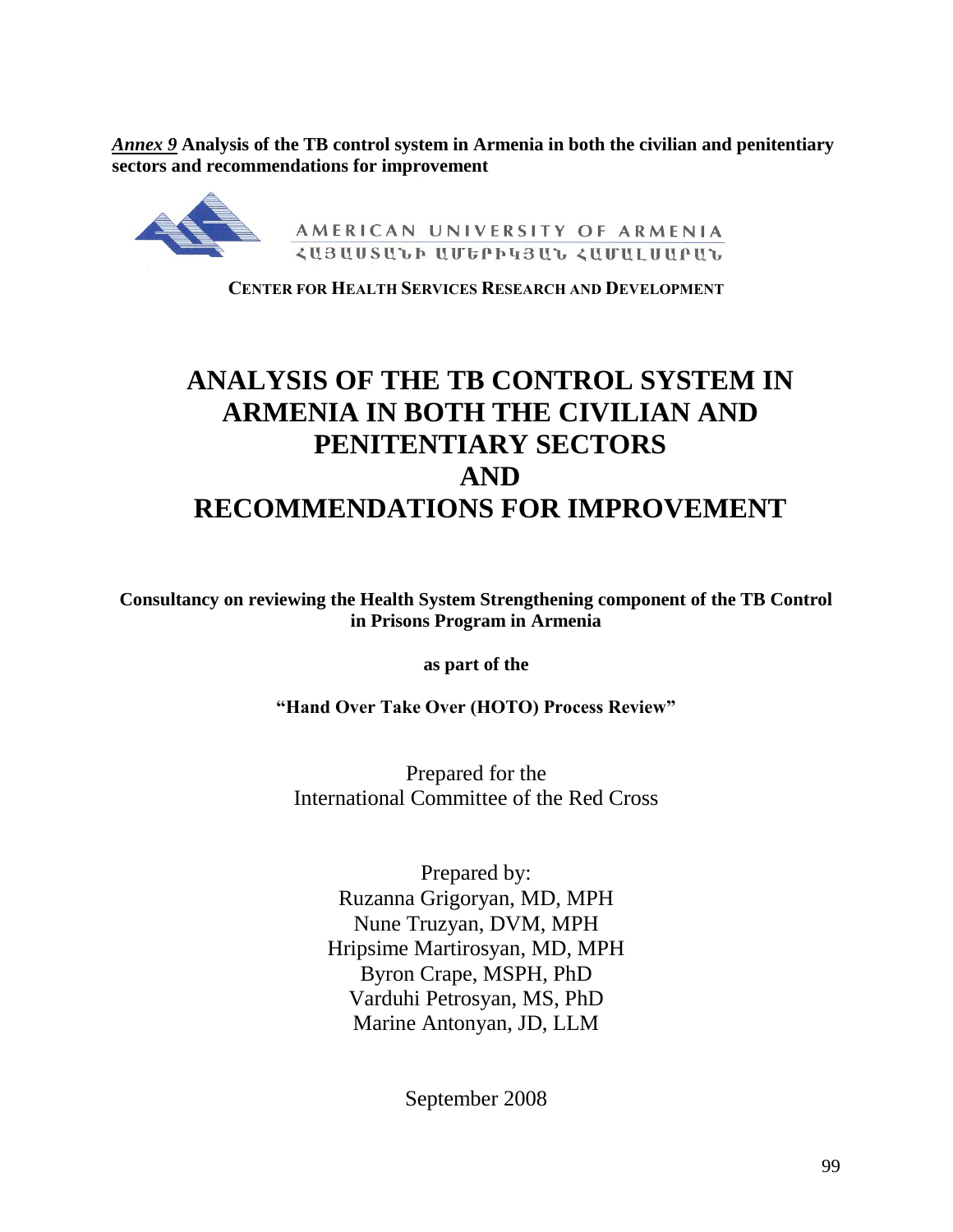# **TABLE OF CONTENT**

| SITUATIONAL ANALYSIS OF TB SERVICES IN THE CIVILIAN SECTOR IN |  |
|---------------------------------------------------------------|--|
|                                                               |  |
|                                                               |  |
|                                                               |  |
|                                                               |  |
|                                                               |  |
|                                                               |  |
|                                                               |  |
|                                                               |  |
|                                                               |  |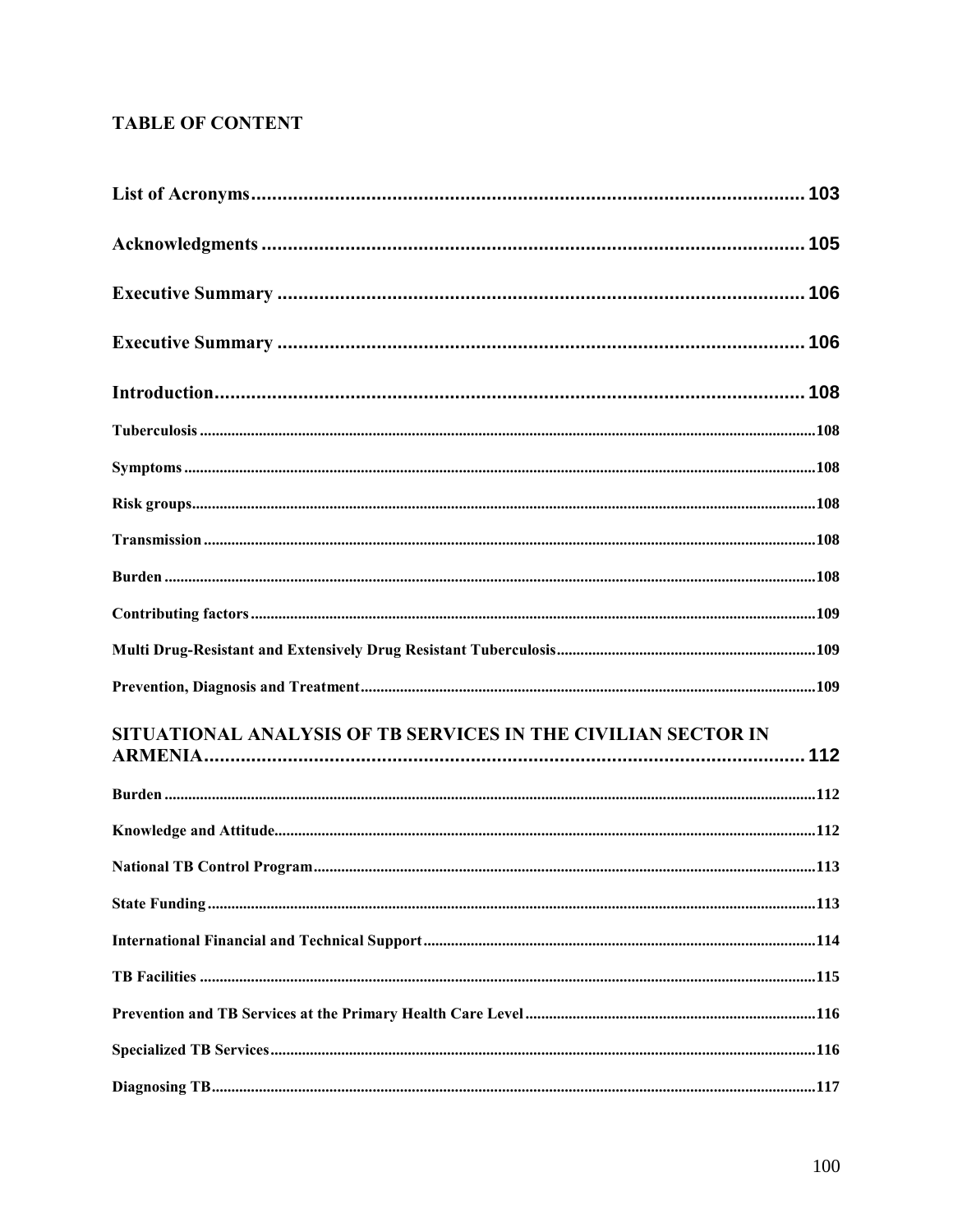| SITUATIONAL ANALYSIS OF TB SERVICES IN THE PENITENTIARY SECTOR IN |  |
|-------------------------------------------------------------------|--|
|                                                                   |  |
|                                                                   |  |
|                                                                   |  |
|                                                                   |  |
|                                                                   |  |
|                                                                   |  |
|                                                                   |  |
|                                                                   |  |
|                                                                   |  |
|                                                                   |  |
|                                                                   |  |
|                                                                   |  |
|                                                                   |  |
|                                                                   |  |
|                                                                   |  |
|                                                                   |  |
|                                                                   |  |
|                                                                   |  |
|                                                                   |  |
|                                                                   |  |
|                                                                   |  |
|                                                                   |  |
|                                                                   |  |
|                                                                   |  |
|                                                                   |  |
|                                                                   |  |
|                                                                   |  |
|                                                                   |  |
|                                                                   |  |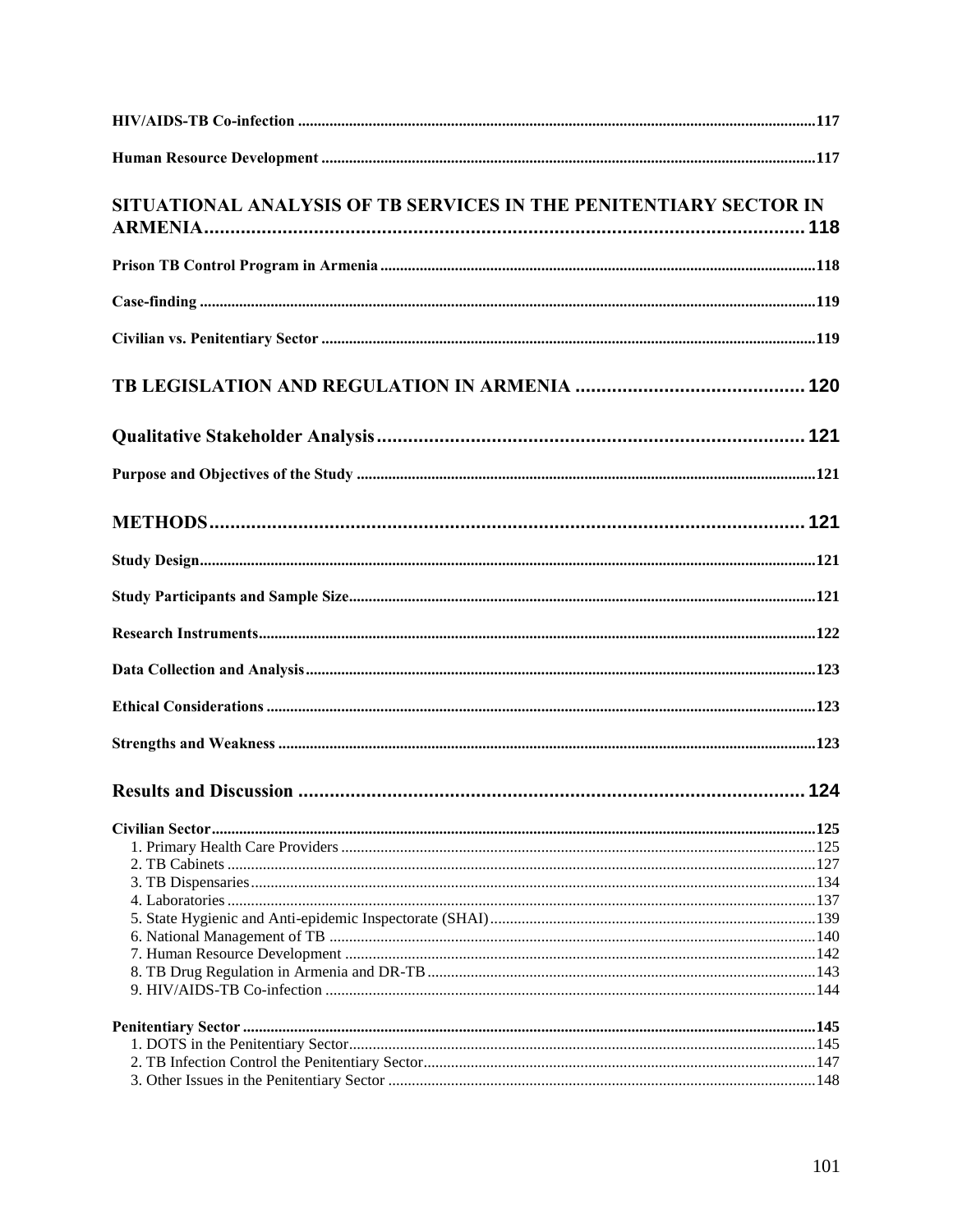| Appendix 1 - Legislative and Regulatory Approach to TB Control in Armenia and in |  |
|----------------------------------------------------------------------------------|--|
|                                                                                  |  |
|                                                                                  |  |
|                                                                                  |  |
|                                                                                  |  |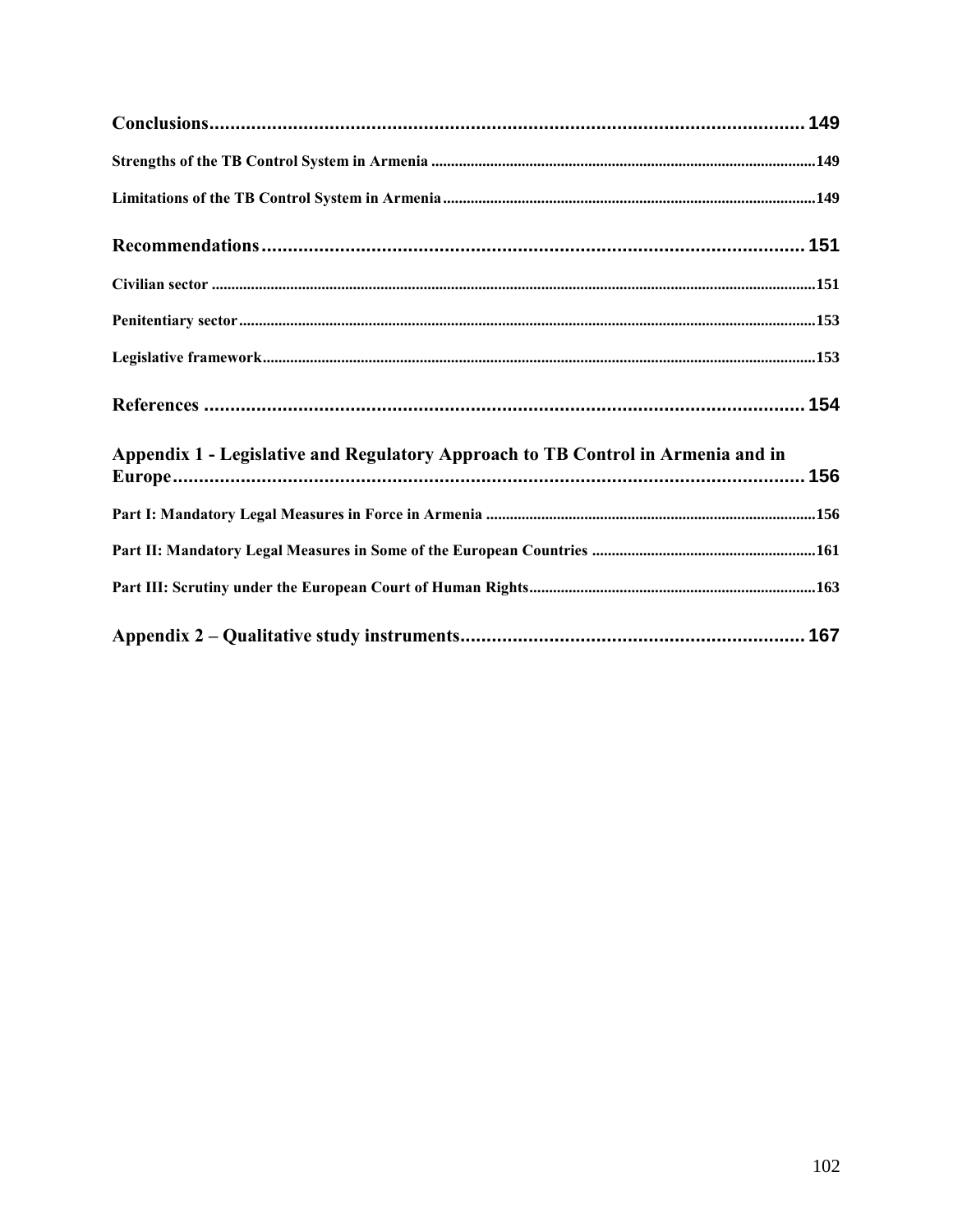# <span id="page-4-0"></span>**LIST OF ACRONYMS**

| <b>AIDS</b>   | Acquired Immunodeficiency Syndrome                                            |
|---------------|-------------------------------------------------------------------------------|
| <b>AMD</b>    | <b>Armenian Drums</b>                                                         |
| <b>ARCS</b>   | Armenian Red Cross Society                                                    |
| <b>AUA</b>    | American University of Armenia                                                |
| <b>BBP</b>    | <b>Basic Benefit Package</b>                                                  |
| <b>BCG</b>    | Bacille Calmette-Guérin (vaccine for tuberculosis)                            |
| BK            | <b>Bacilli of Koch</b>                                                        |
| <b>CED</b>    | Criminal Executive Department                                                 |
| <b>CEI</b>    | Criminal Executive Institutions                                               |
| <b>CHSR</b>   | Center for Health Services Research and Development                           |
| <b>CMU</b>    | <b>Central Medical Unit</b>                                                   |
| <b>DHS</b>    | Demographic Health Survey                                                     |
| <b>DOT</b>    | Directly Observed Therapy                                                     |
| <b>DOTS</b>   | Directly Observed Therapy Short-course                                        |
| $DOTS+$       | Directly Observed Therapy Short-course Plus (for drug resistant tuberculosis) |
| DR-TB         | Drug Resistant Tuberculosis                                                   |
| <b>DRS</b>    | Drug Resistance Survey                                                        |
| <b>DST</b>    | Drug Susceptibility Test                                                      |
| FAP           | Primary health care posts in villages                                         |
| FD            | <b>Family Doctor</b>                                                          |
| FG            | Focus Group                                                                   |
| FGD           | Focus Group Discussion                                                        |
| <b>GF</b>     | Global Fund                                                                   |
| <b>GFATM</b>  | Global Fund to Fight AIDS, Tuberculosis and Malaria                           |
| <b>GTZ</b>    | Gesellschaft für Technische Zusammenarbeit                                    |
| <b>HIV</b>    | Human Immunodeficiency Virus                                                  |
| <b>ICRC</b>   | International Committee of the Red Cross                                      |
| <b>IEC</b>    | Information, Education, Communication                                         |
| <b>IRB</b>    | <b>Institutional Review Board</b>                                             |
| <b>KfW</b>    | Kreditanstalt für Wiederaufbau                                                |
| <b>MDR-TB</b> | Multi Drug Resistant Tuberculosis                                             |
| <b>MMR</b>    | <b>Mass Miniature Radiography</b>                                             |
| <b>MOD</b>    | Ministry of Defense                                                           |
| <b>MOH</b>    | Ministry of Health                                                            |
| <b>MOJ</b>    | Ministry of Justice                                                           |
| <b>MSF</b>    | Médecins Sans Frontières France                                               |
| <b>NGO</b>    | Non Governmental Organization                                                 |
| <b>NIH</b>    | National Institute of Health, RoA                                             |
| <b>NRL</b>    | National Reference Laboratory                                                 |
| <b>NTP</b>    | National TB Program                                                           |
| <b>PHC</b>    | Primary Health Care                                                           |
| <b>PHCR</b>   | Primary Health Care Reform Project                                            |
| RoA           | Republic of Armenia                                                           |
| <b>RTBD</b>   | Republican TB Dispensary                                                      |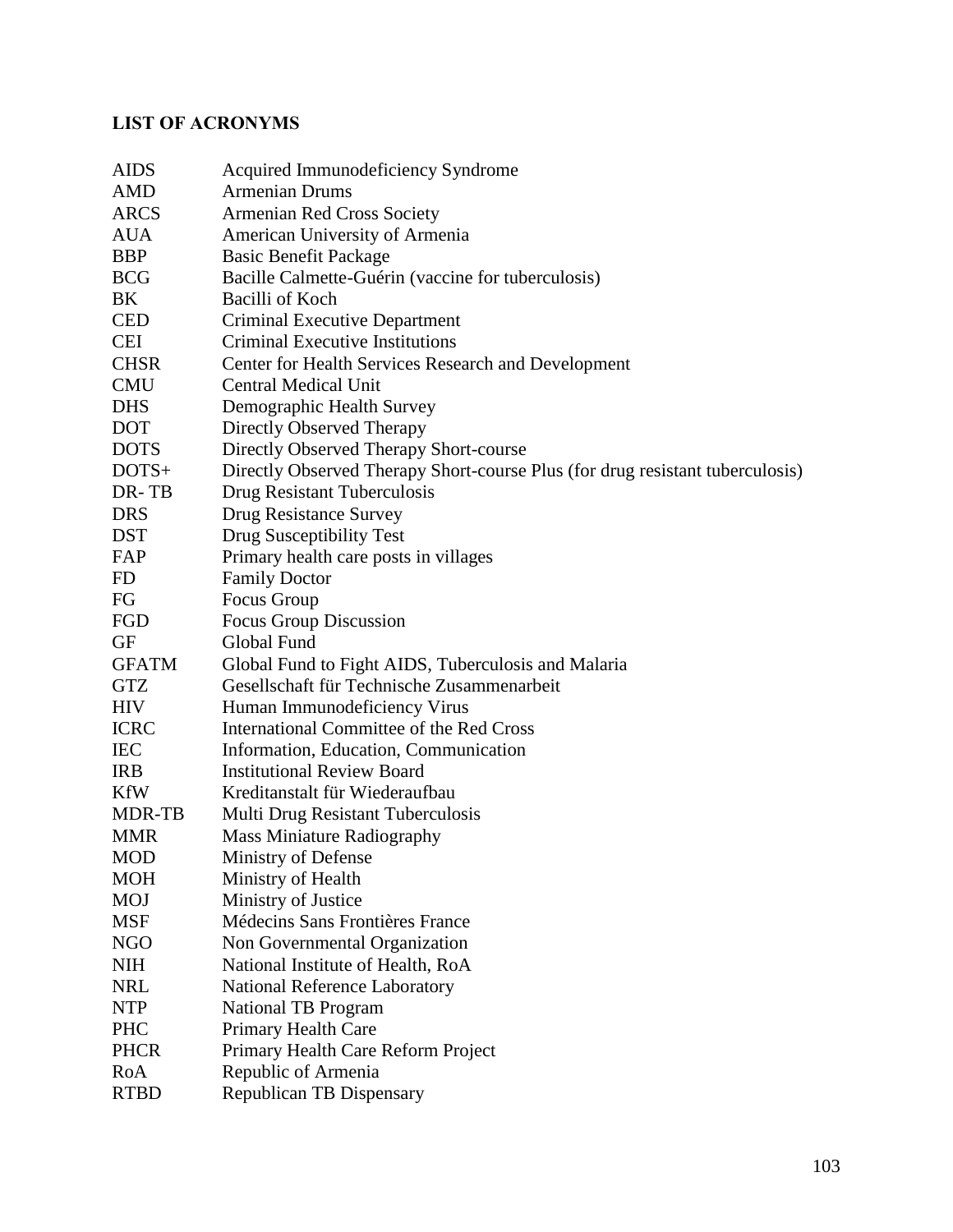| <b>SHAI</b>   | State Hygienic and Anti-epidemic Inspectorate      |
|---------------|----------------------------------------------------|
| <b>SRL</b>    | <b>Supranational TB Reference Laboratory</b>       |
| $SS-$         | <b>Smear Sputum Negative</b>                       |
| $SS+$         | <b>Smear Sputum Positive</b>                       |
| TB            | <b>Tuberculosis</b>                                |
| <b>USAID</b>  | United States Agency for International Development |
| <b>USD</b>    | US Dollar                                          |
| UV            | Ultra Violate                                      |
| <b>WB</b>     | World Bank                                         |
| <b>WHO</b>    | World Health Organization                          |
| <b>WVIA</b>   | World Vision International in Armenia              |
| <b>XDR-TB</b> | <b>Extensive Drug-Resistant Tuberculosis</b>       |
| <b>YSMU</b>   | <b>Yerevan State Medical University</b>            |
|               |                                                    |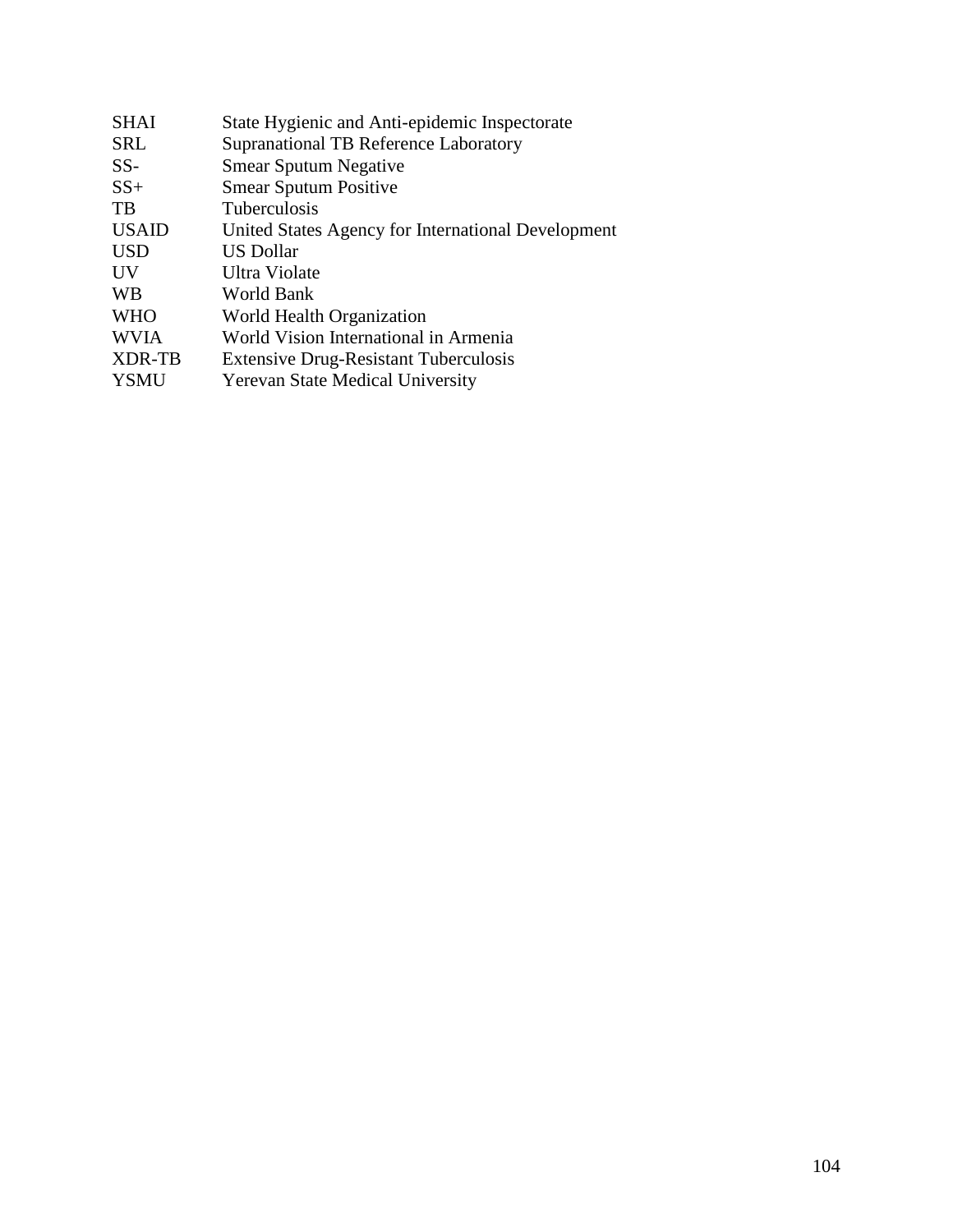#### <span id="page-6-0"></span>**ACKNOWLEDGMENTS**

We want to express our gratitude for the extensive and comprehensive reports, studies, strategic and action plans, documents, proposals, policy papers, resolutions, regulations, and legal papers used for this situational analysis that were published by the Government of Armenia (the Ministry of Health (MOH) and the Ministry of Justice(MOJ)), the National TB Program (NTP), Yerevan State Medical University, the National Institute of Health, the AIDS Prevention Center, the International Committee of the Red Cross (ICRC), the Médecins Sans Frontières France (MSF), the Primary Health Care Reform Project/United States Agency for International Development (PHCR/USAID), the GOPA, the Global Fund (GF), the World Vision International in Armenia (WVIA) and the World Health Organization (WHO).

The greatest appreciation is reserved for the TB patients, the medical specialists and administrators who provided valuable information during the systematic in-depth interviews and focus group discussions, including those from the MOH, the MOJ, the NTP, the MSF, TB facilities, the National Reference Laboratory, the State Hygienic and Anti-epidemic Inspectorate, polyclinics of Yerevan, the AIDS Prevention Center, the GOPA, the Armenian Red Cross Society and the WHO.

Special thanks and appreciation is extended to the Government of Armenia for providing the current study with key informants and focus group participants. Special appreciation is provided to the ICRC for its direction, expertise and ongoing support to bring this study to fruition.

Further appreciation is extended for the consultations and support of Dr. Byron Crape, an assistant professor in the College of Health Sciences at the American University of Armenia who served as a TB epidemiologist and researcher in the State of Maryland, USA. We also appreciate contributions from Yelena Amirkhanyan and Tsovinar Harutyunyan who provided technical consulting regarding qualitative research methods and the study instruments.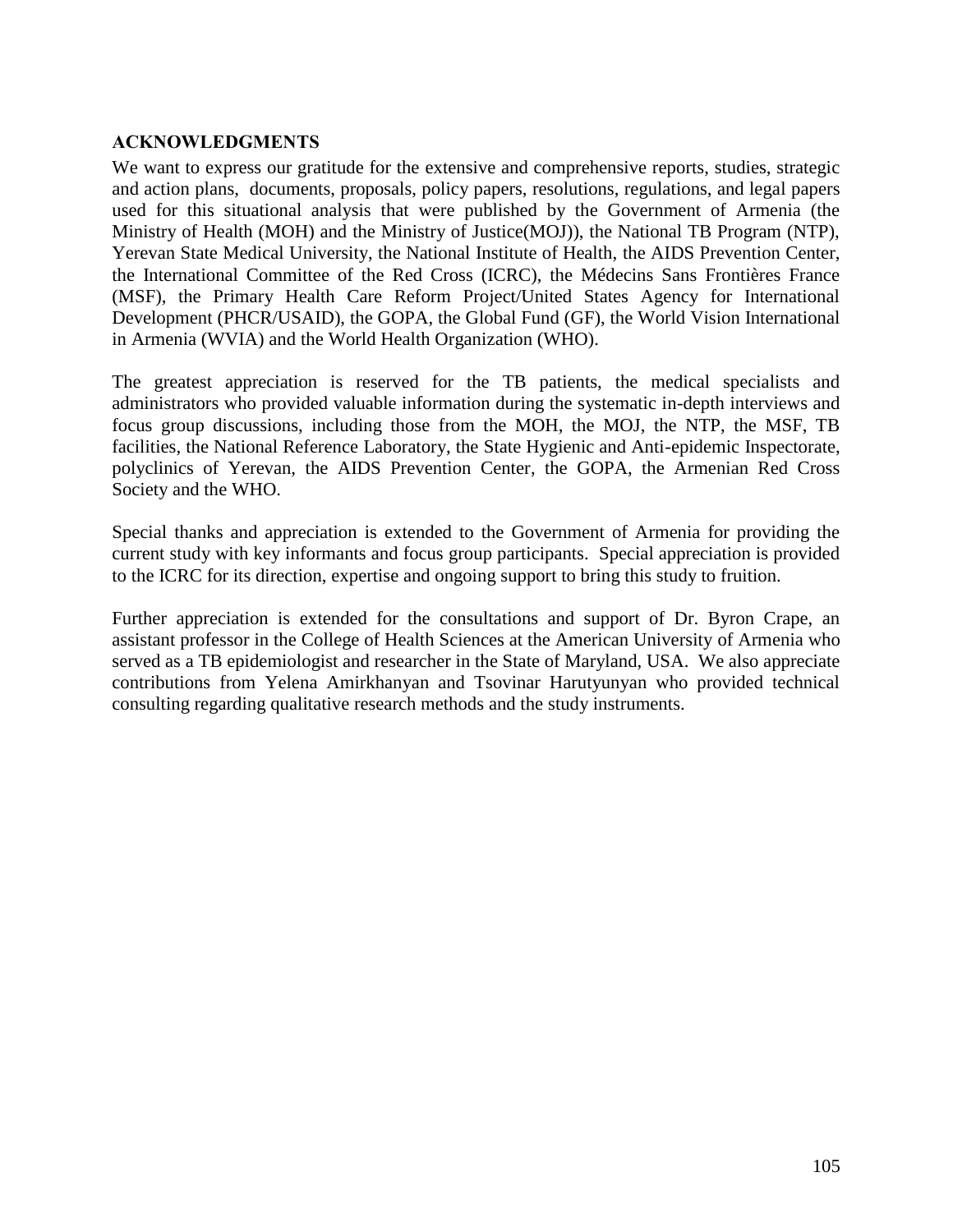#### <span id="page-7-0"></span>**EXECUTIVE SUMMARY**

Today, Armenia is facing a serious reemerging threat from tuberculosis (TB). New registered TB cases have almost tripled from 1995 to 2005. Armenia is ranked the 10th highest for TB incidence rate among the 53 WHO European Region countries. This threat has increased significantly as the rates of new drug resistant strains of TB have grown. To respond to these increasing threats, the government of Armenia has recently decentralized TB services to better control this disease.

This study provides an assessment of stakeholders' capacities in different TB control activities and an evaluation of potential capacities for future support and cooperation with the Ministry of Health and the Ministry of Justice. To achieve these objectives, qualitative semi-structured indepth interview and focus group discussion methodologies were conducted by a professional research team from the Center for Health Services Research and Development at the American University of Armenia with 63 participants from different roles and capacities, from levels and sectors of TB control and including patients.

Study participants provided a number of strengths in the TB control system in Armenia. The establishment of the National TB Program (NTP) provided a national infrastructure for TB control. The decentralization process brings services closer to where patients live. Free TB services and TB medication are provided to the entire population. Successful collaborations in TB control have been seen in the penitentiary system and Directly Observed Therapy Shortcourse plus (DOTS+) pilot sites.

Some of the leading challenges identified by the study participants included the lack of awareness of specific roles and responsibilities in TB control in the civilian sector and the problems in recruiting and retaining qualified professionals in TB control in both the penitentiary and the civilian sectors due to lower compensation and fewer benefits. They also indicated that there was a lack of modern standards for infection control in TB, inadequate physical infrastructure and substandard equipment and supplies.

In addition, the participants widely indicated that there was a lack of capacity to conduct rigorous Directly Observed Therapy Short-course (DOTS) in the civilian sector and to expand DOTS+ to both the civilian and the penitentiary sectors. Moreover, the inappropriate management of TB drugs by health providers [in pharmacies and dispensaries] was mentioned by participants as an important problem in TB control in Armenia. Recommendations to meet these challenges include improving supervision, developing quality control systems, increasing resources in TB control and further developing protocols, procedures and regulations.

One of the important findings was the stigma and fear of TB that exist among both the general population and health care workers. This stigma has contributed to late utilization of TB services, negative social consequences and spread of disease. Apart from improvement in health care system itself, the participants also recommended campaigns as part of TB control to change the negative attitudes and stigma among the general public.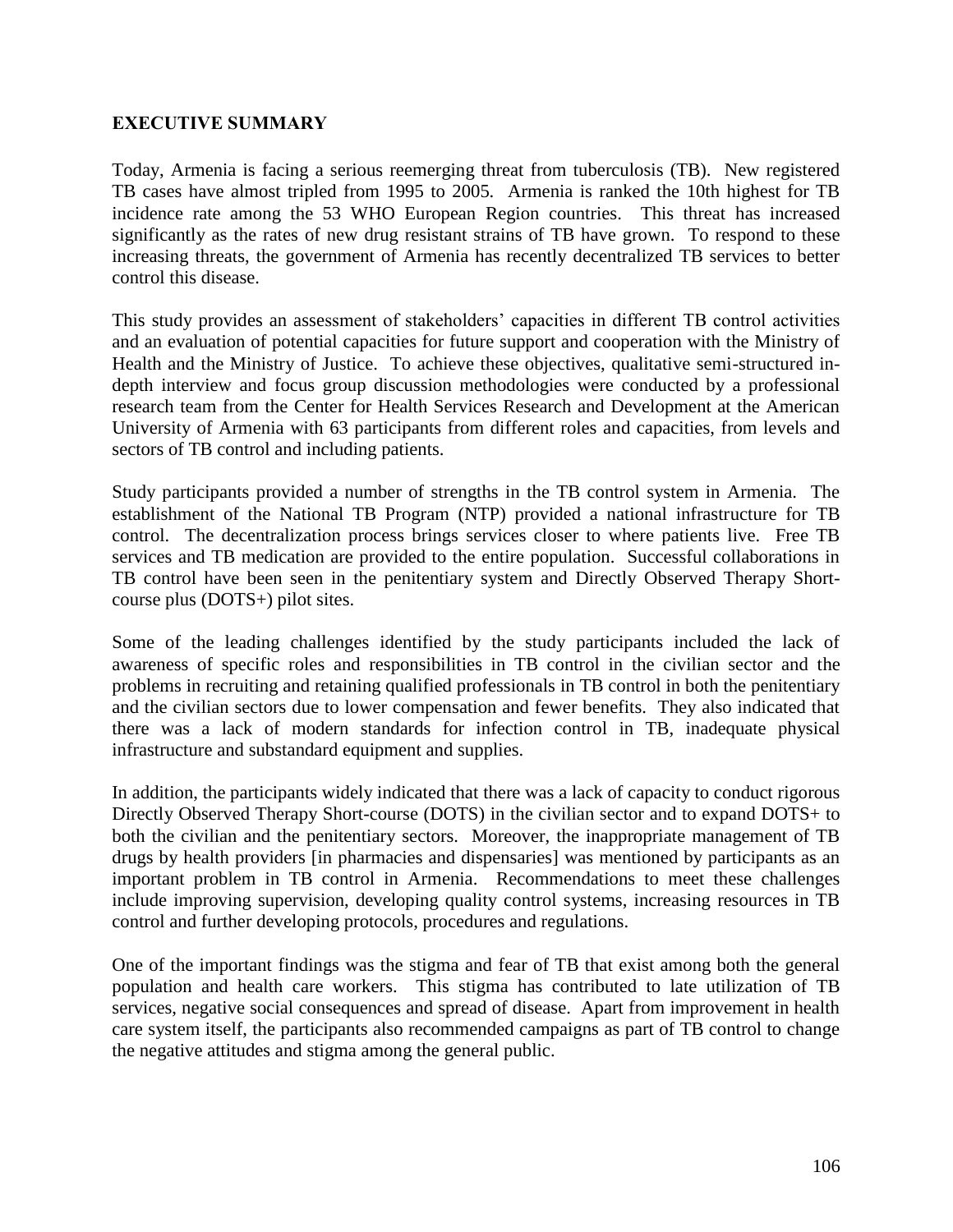The findings suggest that a transitional collaboration between the NTP with its national expertise and the International Committee of the Red Cross (ICRC) and the Médecins Sans Frontières France (MSF) with their international experience may most effectively improve TB control and resolve the deficiencies in the newly decentralized TB control system. Continuous and adequate technical capacity strengthening at local level and transfer of adequate resources (with appropriate supervision) are necessary to have proper DOTS implementation in the decentralized TB control system.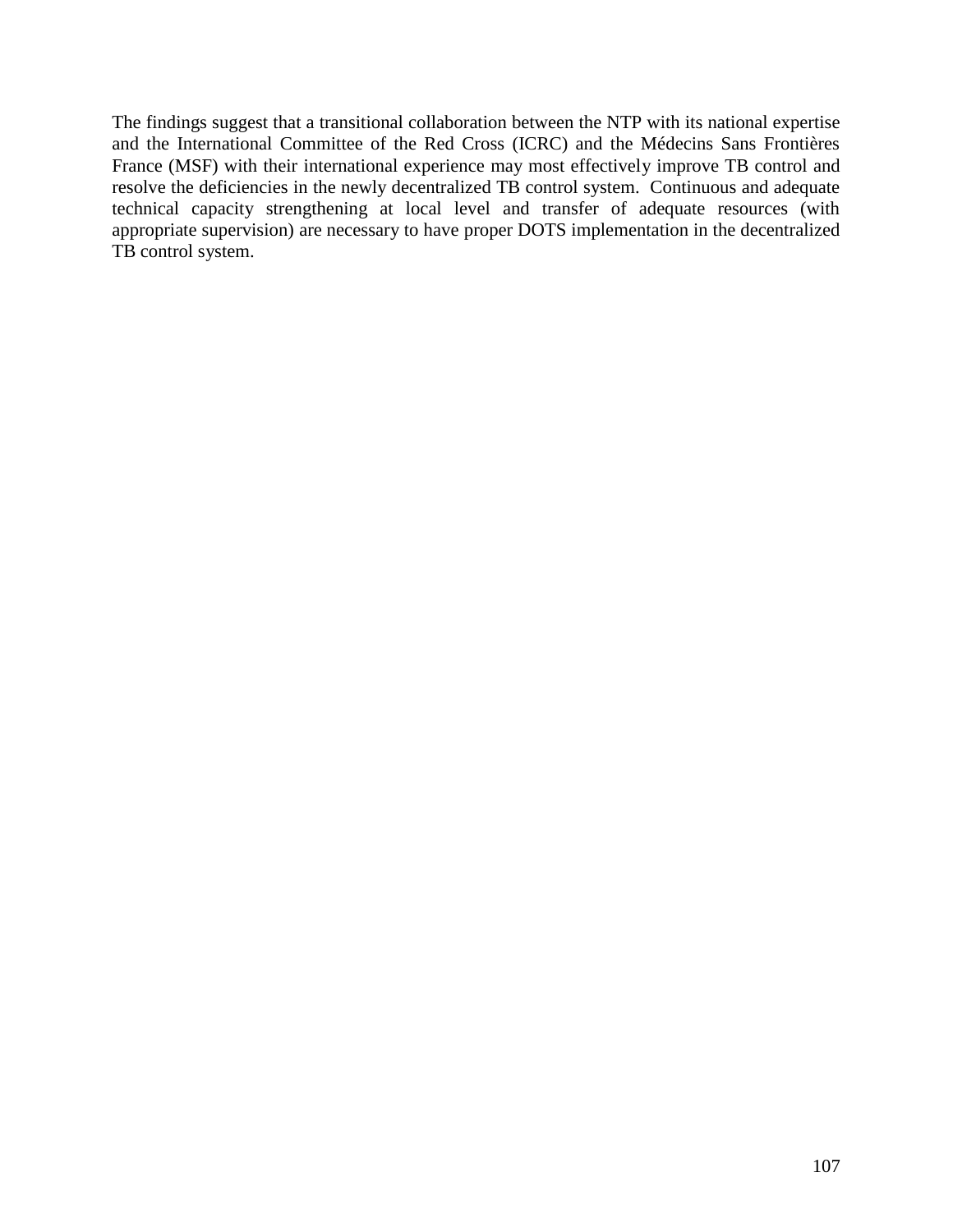# <span id="page-9-0"></span>**INTRODUCTION**

#### <span id="page-9-1"></span>**Tuberculosis**

Tuberculosis (TB) is an infectious bacterial disease caused by Mycobacterium Tuberculosis (BK, bacilli of Koch) that spreads through the air by coughing, sneezing, or simply talking (1, 2, 3). Persons can be infected with the TB bacteria but not develop the disease. In most populations, approximately 95% of persons infected with TB enter a latent asymptomatic phase; these persons may develop the disease later when the bacteria overcomes the immune system of the individual (2, 4). Only about 5% of infected persons may develop the disease immediately after infection (4). The disease may be expressed as pulmonary TB and extra pulmonary TB. The extra pulmonary is much less common than pulmonary (4).

#### <span id="page-9-2"></span>**Symptoms**

The most commonly affected site is the lungs, but it can affect other organs too, especially in immuno-suppressed persons where one third of the cases include other affected organs (2, 4, 5). The symptoms include cough with thick, cloudy mucus or sputum, sometimes with blood for more than 2 weeks, fever, chills, night sweats, fatigue, muscle weakness, weight loss and in some cases shortness of breath and chest pain (2).

#### <span id="page-9-3"></span>**Risk groups**

This is a disease that especially targets those persons living in poverty and mostly young adults aged 15-44 who are in their reproductive years (1, 3). Men and women have equal chances to become infected with TB but men are more likely to develop the TB disease (3). The highest risk groups include migrant populations (particularly refugees), the homeless, the Human Immunodeficiency Virus (HIV) positive population, prisoners, former prisoners, orphans, people in hospices, and psychiatry hospitals, people with medical problems such as occupational pulmonary diseases, diabetes mellitus, gastric and duodenal ulcer, people who had treatment experience with corticosteroids, cytostatics, radiotherapy, people having contact with persons or animals suffering from pulmonary TB and people working at schools, municipal services, public transport, catering and grocery stores (6, 7).

#### <span id="page-9-4"></span>**Transmission**

The spread of TB bacteria depends on several factors such as duration and intensity of exposure (time of exposure and the number and concentration of infectious people) and the presence of people who are more susceptible to TB (2, 3). About 30% of people who have close contact with a patient become infected (3). Each person with active TB infects 10-15 people on average, if not treated (1). Furthermore, 10% of TB-infected people develop TB disease throughout their lifetime and the risk is the greatest in the first two years after infection (1, 3).

#### <span id="page-9-5"></span>**Burden**

One third of world"s population, around 2 billion people, is infected with TB compared to 30 million people who are infected with HIV (3). Around 9 million new active cases of TB are estimated to occur worldwide annually (8). Each day 5,000 people die because of TB, the equivalent of two million dying each year (3). Among infectious diseases, TB is the leading cause of death among populations older than 5 (with higher mortality rates than respiratory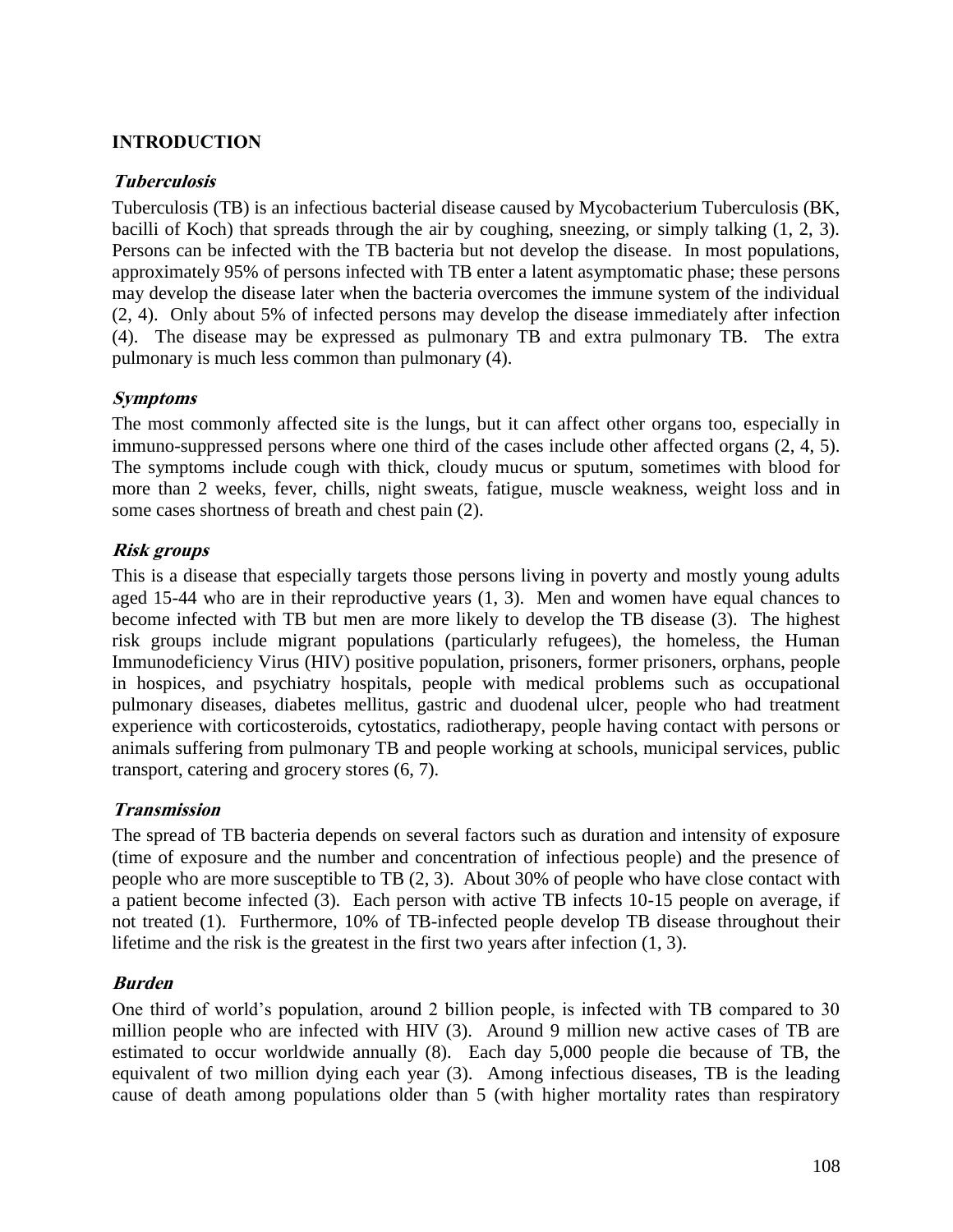infections, diarrhea, Acquired Immunodeficiency Syndrome (AIDS) and malaria) (3). It also kills more women than any other infectious disease and is the leading reason for women"s death even before maternal mortality (3).

# <span id="page-10-0"></span>**Contributing factors**

Socio-economic factors and migration are main contributors to TB rates (6). The shortage of competent and motivated human resources for TB control and lack of new diagnostics and pharmaceuticals are problems for many countries. Only a few countries address HIV/TB coinfection appropriately (6). Poor compliance to accepted TB control practices is a contributor to increases in drug-resistant TB disease rates (6).

# <span id="page-10-1"></span>**Multi Drug-Resistant and Extensively Drug Resistant Tuberculosis**

TB can be treated with four standard or first-line anti-TB drugs<sup>1</sup> (2). Misuse or mismanagement<sup>2</sup> of these drugs may lead to drug resistant forms of TB (2, 8). A multidrug-resistant TB (MDR-TB) case is a patient with DST resistance to at least two of the most powerful first-line anti-TB drugs: isoniazid and rifampicin (2, 8). Each year, an estimated 450,000 new cases of MDR-TB develop worldwide (1). MDR-TB is estimated to be 4.8% of all TB cases (9). MDR-TB is much more difficult to treat and more expensive second-line drugs with more side affects are required (2).

After the failure of first line drugs, if second-line drugs are misused or mismanaged extensive drug-resistant TB (XDR-TB) may develop (2). XDR-TB includes resistance of the bacteria to any fluoroquinolone in addition to isoniazid and rifampicin and at least one of three injectable second-line drugs: capreomycin, kanamycin and/or amikacin (2). The treatment of such patients is very difficult (1). Recent studies suggest that XDR-TB consists of 15% of all MDR TB cases in some areas of Europe (2). Worldwide it is estimated that XDR-TB makes up 0.2% of all MDR TB cases (9).

Patients with MDR-TB or XDR-TB can transmit the disease to others. Symptoms of any drugresistant and non drug-resistant TB are the same (2).

# <span id="page-10-2"></span>**Prevention, Diagnosis and Treatment**

There are some preventive measures to control TB (2). Among them is the "bacilli Calmette-Guėrin" (BCG) vaccination against TB; it can prevent severe forms of TB in children (even if they are exposed to XDR-TB) but it is less effective in adults (2). The World Health Organization (WHO) and the Stop TB Partnership among others are actively working on development of new vaccines for TB (2).

TB diagnosis may be confirmed by bacteriological diagnostics (sputum smear microscopy and sputum culture), X-Ray, blood testing and tuberculin diagnostics mainly among children and teen-agers (9). Sputum smear microscopy is performed in one to two days if the bacteria are present in the sputum (2). However, this testing does not provide any information about drugsusceptibility and drug-resistance (2). The detection of Mycobacterium Tuberculosis through

 $\overline{a}$ <sup>1</sup>First-line anti-TB drugs are rifampicin  $(R)$ , isoniazid  $(H)$ , pyrazinamide  $(Z)$  and ethambutol  $(E)$  (10).

<sup>&</sup>lt;sup>2</sup>Misuse or mismanagement – drugs taken in a wrong combination, or drugs taken fewer than those prescribed, or drugs taken in insufficient doses, or drugs taken insufficient times (2).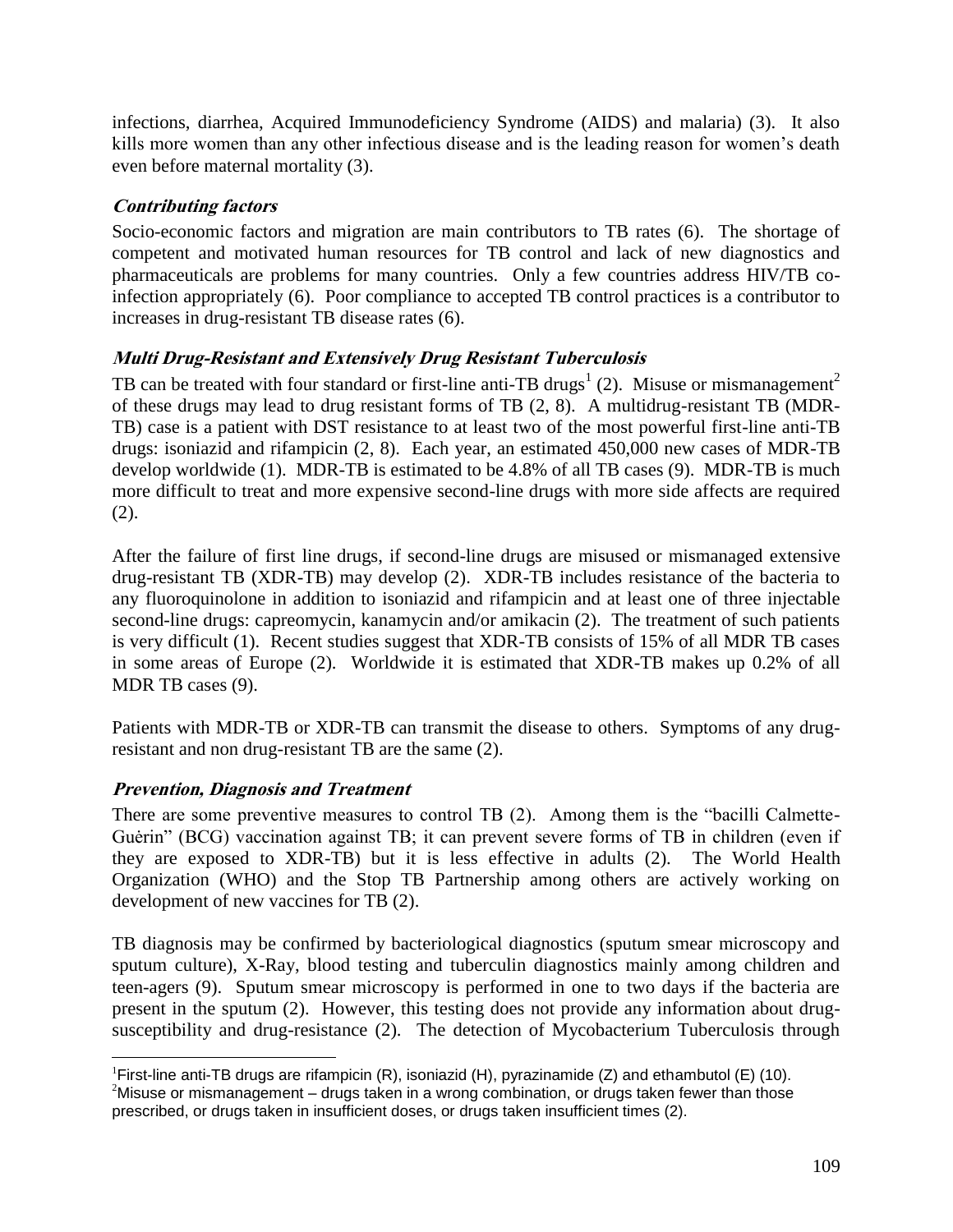culture and drug sensitivity test requires 6-16 weeks (2). The BACTEC radiometric detection method requires considerably less time (only a few days) but it is more expensive<sup>3</sup>.

The WHO recommends Directly Observed Therapy Short-course (DOTS) strategy for effective TB control (7, 8). The strategy is based on the following five principles (11):

- 1. "political commitment with increased and sustained financing,
- 2. case detection through quality assured bacteriology,
- 3. standardized treatment with patient supervision and support,
- 4. an effective drug supply and management system,
- 5. monitoring and evaluation system and impact measurement".

Due to the scale of the global TB epidemic a Stop TB Partnership was established in 2000 as a global movement to accelerate social and political action to stop the spread of TB around the world (1). The Partnership's goal is to eliminate TB as a public health problem and, ultimately, to secure a world free of TB. The Partnership consists of a network of over 400 committed international organizations, countries, donors from the public and private sectors, governmental and nongovernmental organizations, and individuals working together to achieve that goal.

A STOP TB strategy and a second global Plan to Stop TB, 2006-2015 has been developed and includes the following components (1):

# PURSUE HIGH-QUALITY DOTS EXPANSION AND ENHANCEMENT

- Political commitment with increased and sustained financing
- Case detection through quality-assured bacteriology
- Standardized treatment with supervision and patient support
- An effective drug supply and management system
- Monitoring and evaluation system, and impact measurement

#### ADDRESS TB/HIV, MDR-TB AND OTHER CHALLENGES

- Implement collaborative TB/HIV activities
- Prevent and control multidrug-resistant TB
- Address prisoners, refugees and other high-risk groups and special situations

#### CONTRIBUTE TO HEALTH SYSTEM STRENGTHENING

- Actively participate in efforts to improve system-wide policy, human resources, financing, management, service delivery, and information systems
- Share innovations that strengthen systems, including the Practical Approach to Lung Health (PAL)
- Adapt innovations from other fields

#### ENGAGE ALL CARE PROVIDERS

- Public-Public, and Public-Private Mix (PPM) approaches
- International Standards for TB Care (ISTC)

 $\overline{a}$ <sup>3</sup>Palomino J.C. Non conventional and new methods in the diagnosis of tuberculosis: feasibility and applicability in the field. *European Respiratory Journal* 2005; 26: 339–350. available at http://www.emro.who.int/stb/pdf/Palomino.ERJ.2005.pdf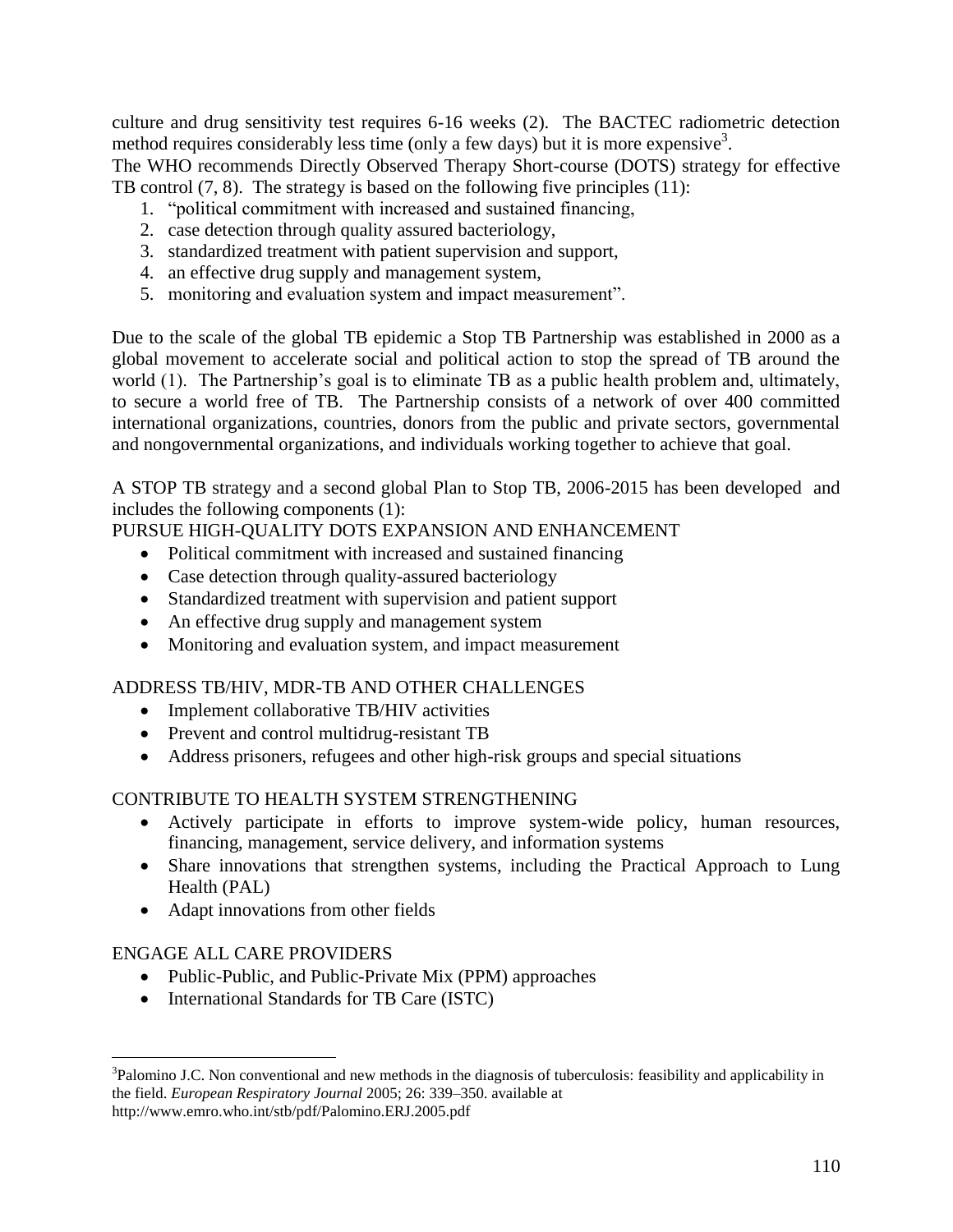### EMPOWER PEOPLE WITH TB, AND COMMUNITIES

- Advocacy, communication and social mobilization
- Community participation in TB care
- Patients" Charter for Tuberculosis Care

# ENABLE AND PROMOTE RESEARCH

- Programme-based operational research
- Research to develop new diagnostics, drugs and vaccines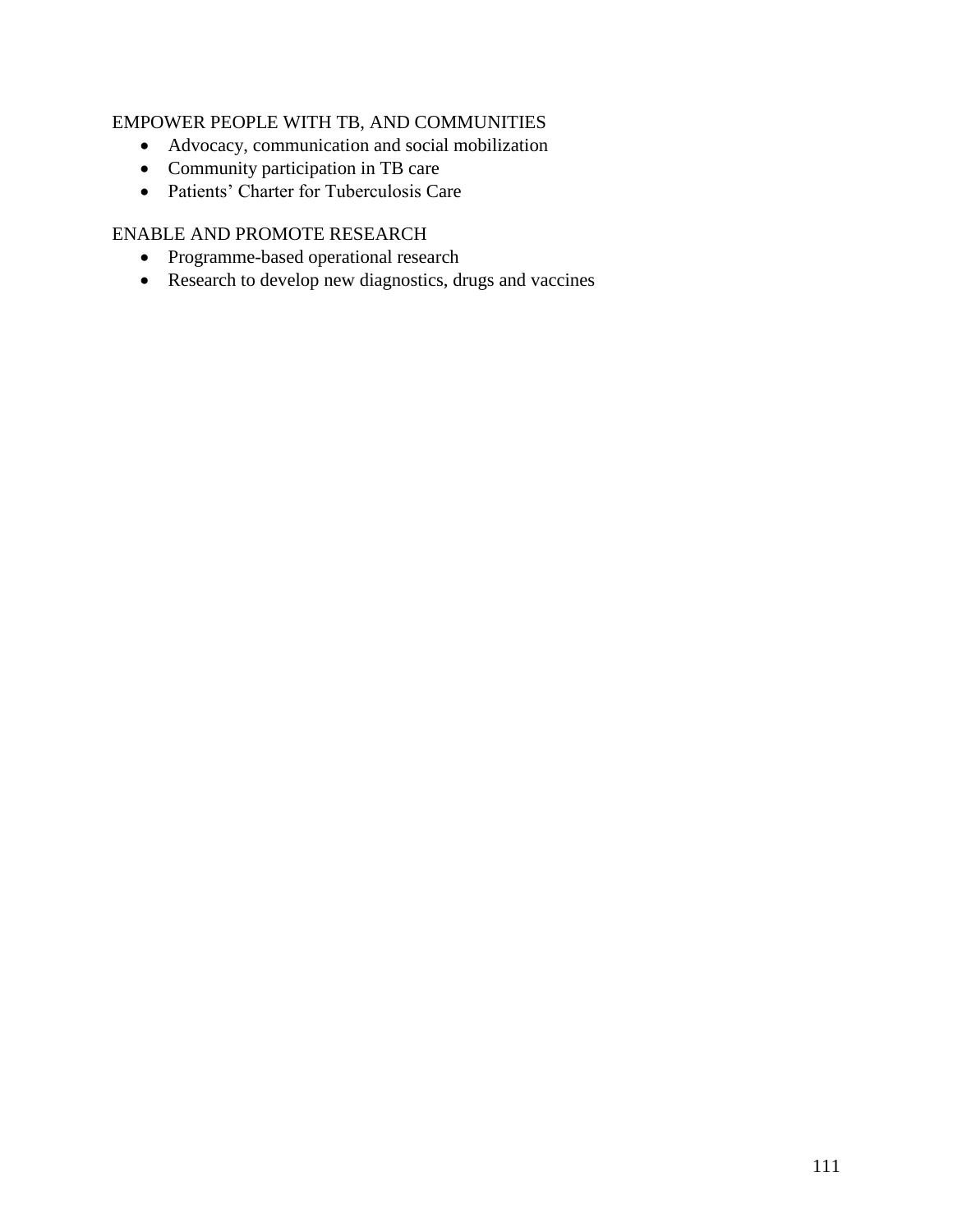## <span id="page-13-0"></span>**SITUATIONAL ANALYSIS OF TB SERVICES IN THE CIVILIAN SECTOR IN ARMENIA**

#### <span id="page-13-1"></span>**Burden**

Armenia is ranked the 10th highest for TB incidence rate among the 53 WHO European Region countries (12). According to the official country statistics, the number of active TB cases has doubled through 1988-2005: 3,205 cases in 1988 compared to 6,455 cases in 2005 (5). The number of registered new cases increased from 21.6 in 1995 to 62.4 in 2005 per 100,000 population (a 2.8-fold increase) (8). The number of active (infectious) cases among new cases has also increased: 13.5/100,000 in 1995 compared to 19.0/100,000 in 2005 (8). The total number of DOTS treated patients (both new treated and retreated cases) has increased from 1,538 in 2003 to 2,170 cases in 2006 (8). In 2006, the total number of notified cases was 2,155, out of which 1,598 (74%) were new cases and 557 (26%) retreated cases (8). In 2007, the total number of notified cases was 2,129 with 1,533 (72%) new and 596 (28%) retreated cases<sup>4</sup>. The death rate has also increased from 3.7/100,000 in 1995 to 5.2/100,000 in 2005 (8).

The increase in DR-TB rates in the country is of particular concern. The recent nationwide Drug Resistance Survey (DRS) conducted during March 2006 – March 2007 found that 9.4% of newly diagnosed smear positive cases and 43.0% of previously treated smear positives had MDR-TB [for comparison - 6.8% of newly diagnosed smear positive cases in Georgia are MDR-TB] (13, 14). DRS also showed that 21.4% of all tested cases (new and previously treated combined) were MDR-TB in Armenia; this is significantly higher from the worldwide estimate of 4.8% (9, 15). It is estimated that in the coming five years Armenia will have about 1,160 MDR-TB cases (8). According to the same DRS, 8 cases of XDR-TB were revealed in Armenia (8).

#### <span id="page-13-2"></span>**Knowledge and Attitude**

According to the Demographic Health Survey (DHS) 2005, the majority of adults have heard of TB (91.7%) and half of the respondents could correctly identify the mode of transmission (5). Only half of female respondents and three-fifth of male respondents, who have ever heard about tuberculosis, knew that TB can be completely cured. A little less than 20.0% of respondents mentioned that they would like to keep their family member's TB status in secret (5). This figure suggests existing stigma related to TB status in Armenia.

According to the TB Communication qualitative study (2006), the public is poorly aware of TB as a serious public health issue in Armenia (16). Most people do not believe that they or their loved ones are at risk of TB disease and the majority does not recognize the symptoms of TB. As a result, they are often late in seeking health care for TB or do not complete the treatment course, especially when they see the first signs of recovery (16). TB patients are not well informed about the necessary duration of the treatment for a complete cure and about the threats of interrupted treatment or non-compliance. Some of them do not believe that TB can be cured and many of them do not believe that the services are free of charge (although officially they are) (16).

 $\overline{a}$ 

<sup>4</sup>National Tuberculosis Program, www.ntp.am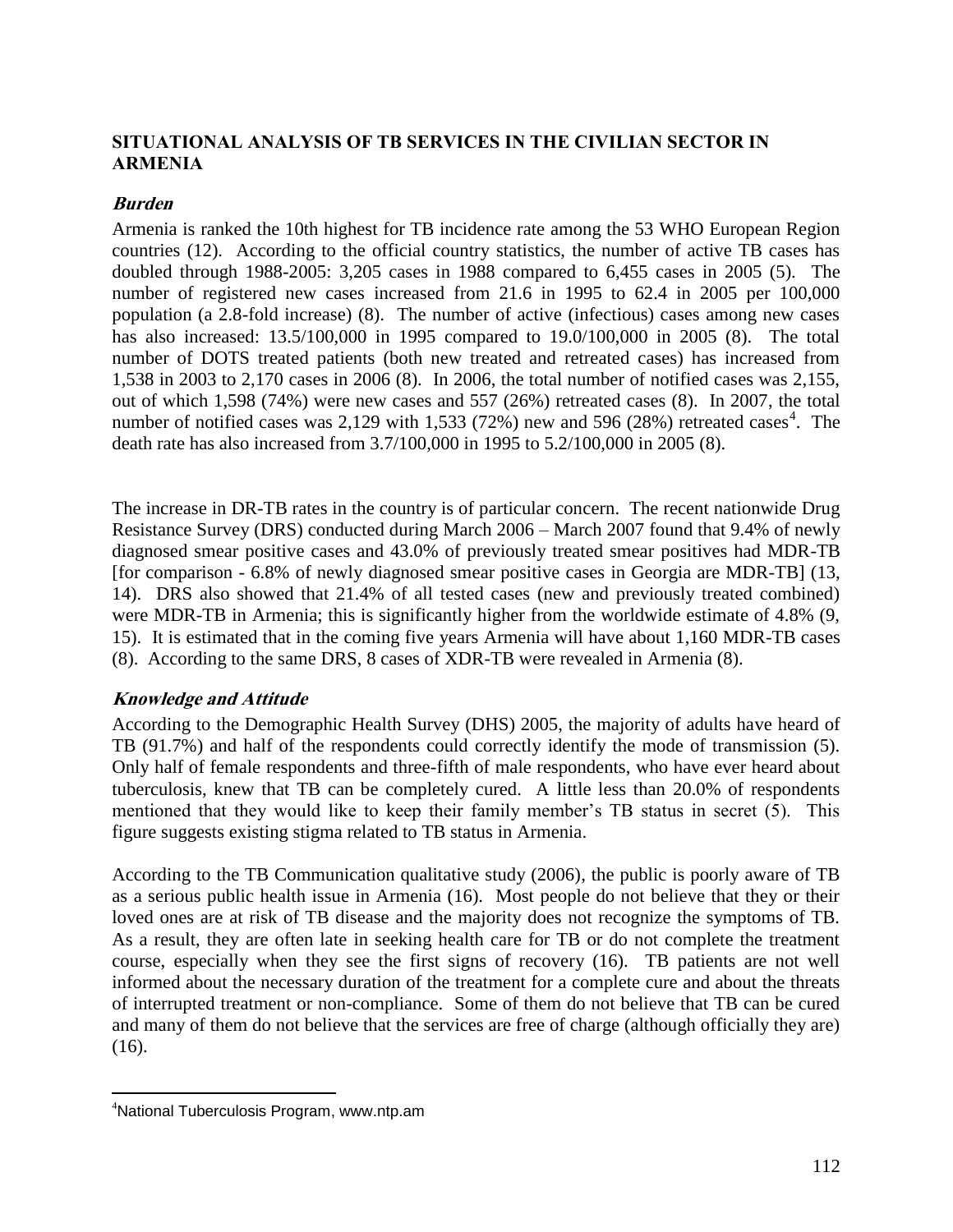#### <span id="page-14-0"></span>**National TB Control Program**

In December 4, 2003 decree N° 1680 of the Armenian Government established the National TB Control Program (NTP) to address the issue of TB nationwide (7, 8). NTP is under the authority of the Ministry of Health (MOH) and aims to protect the population of Armenia from TB by permanent and coordinated prevention, detection and treatment based on the WHO recommended DOTS strategy (7). Currently, the program is operating based on the new international Stop TB Strategy and Global Plan to Stop TB 2006-2015 (8). The current goal of the NTP is to reduce TB morbidity, mortality and DR-TB during 2007-2015. The financial resources of NTP come from the state budget of the Republic of Armenia (RoA) and international organizations, with primary funding coming from the Global Fund (GF)(8).

The NTP Central Office was established in the RoA MOH Perinatology and Obstetrics Scientific Centre under the MOH supervision by the order  $N^{\circ}$  908 in September 2003 (7, 17). According to the Decision No 703 from July 3, 2008 of the Government of RA, "National Office of TB control" was defined as a state non-commercial organization. The objectives of this organization are: 1) under its jurisdiction coordination, organization and monitoring of the implementation of TB control activities proceeding from the national TB program in the territory of the Republic of Armenia; 2) implementation and coordination of TB prevention activities; 3) rendering methodological assistance to TB and anti-TB services in the territory of the Republic of Armenia; and 4) advocating knowledge about healthy behavior with the purpose of TB prevention<sup>5</sup>. It is also responsible for ongoing training of staff, data collection and maintenance of the national database, supervision and organization of information, and provision of laboratory supplies (8). The National Office of TB Control also manages record keeping and distribution of TB drugs which are provided by the Global Drug Facility (funded by Kreditanstalt für Wiederaufbau (KfW) since 2004) (7). Drugs are distributed to health facilities based on need (7). Moreover, NTP conducts quality control on a quarterly basis of all TB facilities (7, 8).

Eleven regional NTP coordinators were assigned by the MOH to ten marzes and Yerevan on September 2003 by the order  $N^{\circ}$  913 as heads or deputy heads of the Health and Social Protection Department in the Governor's Office of the marz (Marzpetaran). They are responsible for NTP implementation in their assigned marzes (7, 18).

#### <span id="page-14-1"></span>**State Funding**

 $\overline{a}$ 

TB diagnosis and treatment at both primary and specialized health care level in the civilian sector are included in the Basic Benefit Package (BBP) according to the order of N° 1927-A and are covered by the state budget (19).

According to the Ministry of Finance of RA Decree No 127-A of 18 February 2008 and Ministry of Health of RA Decree No 130-A of 04 February 2008, the mean duration of TB treatment in specialized TB facilities is 60 days for newly identified active SS+ TB cases, with the cost for the 60-day treatment per patient of 450,000 AMD. The mean duration for treatment of active SS+ drug resistant TB cases is also 60 days with the cost per patient of 450,000 AMD. The

<sup>5</sup>Decision No 703 from the July 3, 2008. *About Establishing "National Office of TB Control" State Non-commercial Organization.* The Government of Republic of Armenia.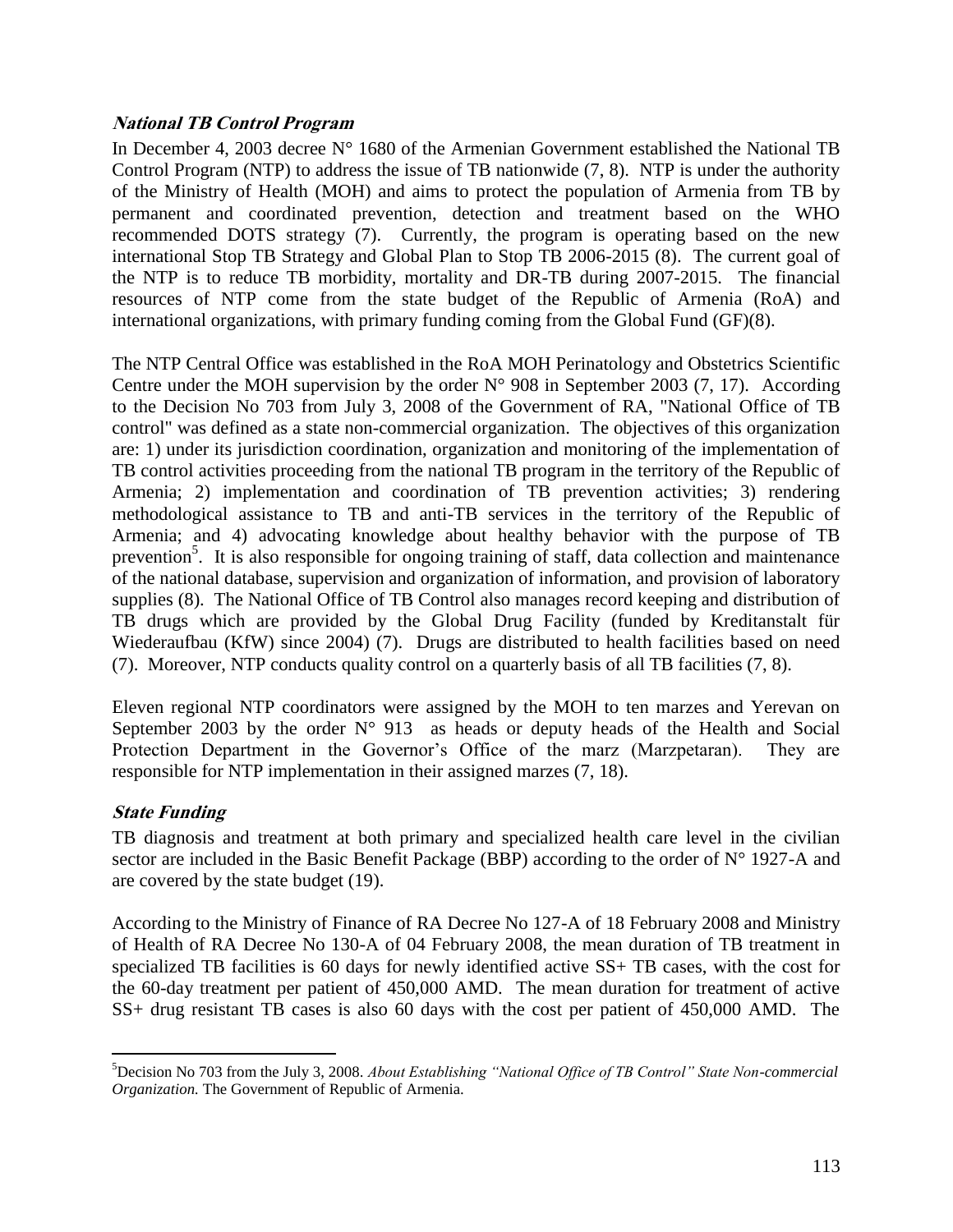mean duration for "chronic" SS+ TB case treatment is again 60 days, with the cost per patient of 460,800 AMD.

For newly identified active SS- TB cases, for active SS- drug resistant TB cases and for chronic SS- TB cases the mean treatment duration in specialized TB facilities is 50 days. The cost per patient is 375,000 AMD for newly identified active SS- TB cases and active SS- drug resistant TB cases, and 384,000 AMD per chronic SS- TB case. The treatment mean duration for TB patients with psychiatric disorders is 55 days with a cost of 478,500 AMD per patient. The mean duration for TB surgical treatment is 4 days with a cost of 48,000 AMD per patient. The mean duration for diagnostic investigations is 10 days with a cost of 60,000 AMD per patient. The mean duration for rehabilitation in TB sanatoriums is 50 days with a cost of 300,000 AMD per patient<sup>6</sup>.

The TB control in the military system is financed and organized by the Ministry of Defence (MOD) (7).

#### <span id="page-15-0"></span>**International Financial and Technical Support**

 $\overline{a}$ 

Since 2002, the German Government through Deutsche Gesellschaft für Technische Zusammenarbeit (GTZ) and Kreditanstalt für Wiederaufbau (KfW) international organizations are providing funding and technical support for TB control in the Armenian civilian sector. These organizations have covered the expenses on first-line drugs, laboratory and X-Ray equipment, supplies and vehicles for supervision, technical assistance and training in DOTS as well as supporting the national DRS and renovation of the NTP Central Office (7).

The International Committee of the Red Cross (ICRC) has also built, equipped, and trained the staff of the National Reference Laboratory and donated it to the MOH in 2001 (8).

The Médecins Sans Frontières France (MSF) in collaboration with the MOH and the Mayor"s Office of Yerevan began implementing a Directly Observed Therapy Short-course Plus (DOTS+) pilot project in September 2005 to respond to DR-TB in two districts of Yerevan - Malatia/Sebastia and Shengavit (8, 18). The program has enrolled 115 patients with DR-TB; however, according to MSF estimates, there are 200 more DR-TB patients in Yerevan (outside the two DOTS+ pilot districts) who need treatment (13). In response to this urgent need, MSF is planning to extend this program to three more districts in fall 2008 and to also start providing DR-TB treatment in the penitentiary sector  $(13)$ .

The World Bank (WB) and the US Agency for International Development (USAID) contribute to TB control through Family Medicine training courses for the Primary Health Care (PHC) providers (7). The Armenian Red Cross Society (ARCS) provided social support and Information, Education, Communication (IEC) program for TB patients and their families. The WHO provides opportunities for international trainings of TB specialists, monitoring and technical assistance to NTP through the TB Office for South Caucasus in Tbilisi, as well as technical assistance in developing/adapting policy documents and guidelines for TB control and health system strengthening initiatives (7, 8).

<sup>6</sup>Decree No 127-A of 18 February 2008 of Ministry of Finance of RA and Decree No 130-A of 04 February 2008 of Ministry of Health of RA. *The standards and mean costs for hospital care and services*.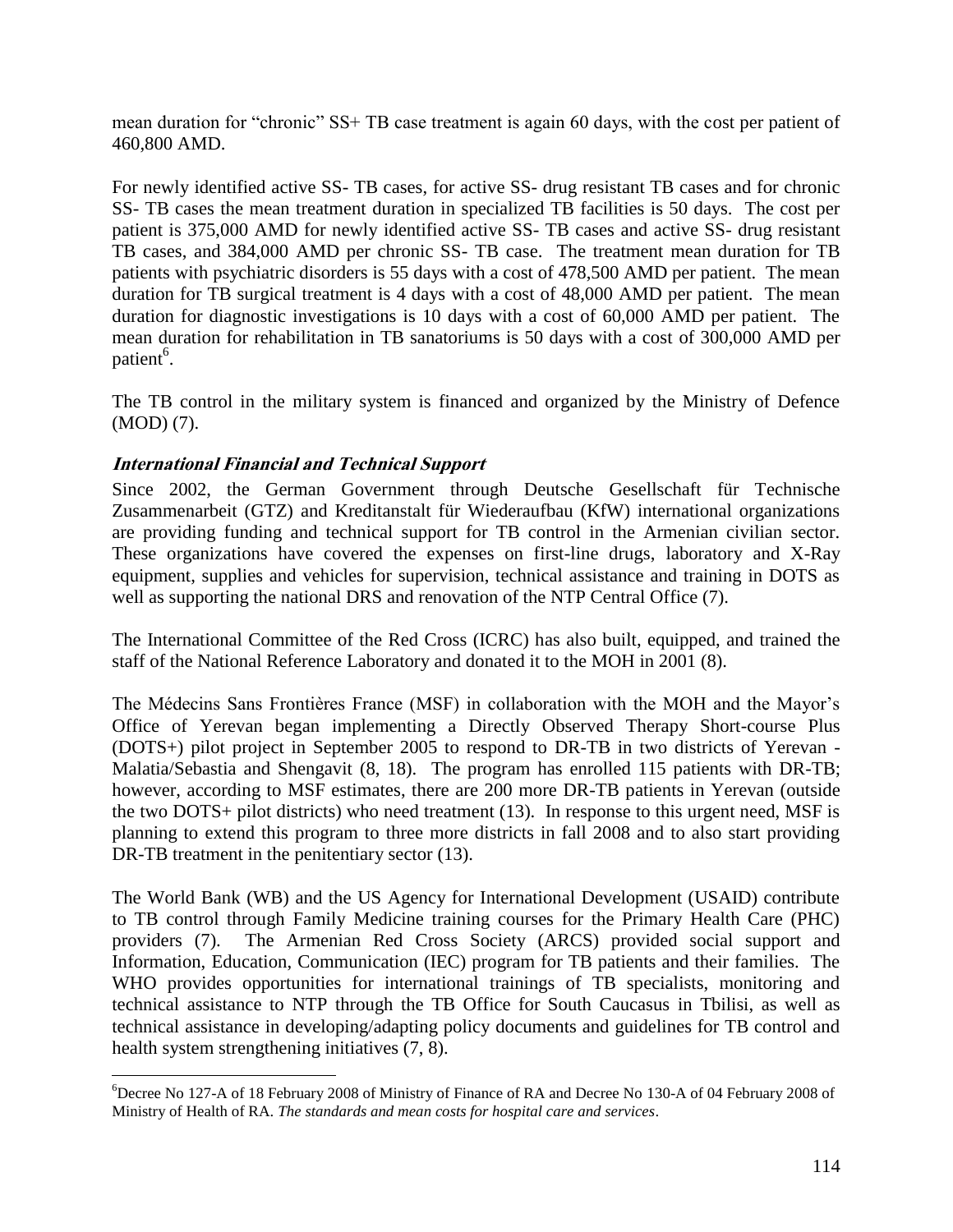In January 2007, Round 5 application to the Global Fund to Fight AIDS, Tuberculosis and Malaria (GFATM) was approved for Armenia to support TB control for five years (8).

## <span id="page-16-0"></span>**TB Facilities**

 $\overline{a}$ 

The health care facilities that deliver TB inpatient services in the civilian sector include two specialized TB dispensaries (the Republican TB Dispensary in Abovyan (RTBD) and the City TB Dispensary in Yerevan) and 10 TB in-patient departments in general hospitals (with a total 593 TB hospital beds), and 70 TB cabinets/offices in polyclinics provide out-patient services  $(20)$ .

The network of TB laboratories include 52 level I microscopy laboratories, one level II (culture) laboratory in Yerevan and the National Reference Laboratory (NRL) at the RTBD which performs microscopy, culture, microbe identification and Drug Sensitivity Testing (DST) for both penitentiary and civilian systems and carries out quality assurance of all laboratories in the country (7, 20). NRL is affiliated with the Supranational TB Reference Laboratory (SRL) in Borstel (Germany) (7).

Table 1 presents structural indicators for Armenia, Georgia, and Central Asia. The Armenian and Georgian indicators are comparable as they are developed using the same methodology and similar sources; however, this report cannot comment on comparability of data from Central Asia.

|                          | Armenia  | Georgia | Kazakhstan | Kyrgyzstan | Tajikistan | Uzbekistan |
|--------------------------|----------|---------|------------|------------|------------|------------|
| Population               | 3.0      | 4.4     | 15.0       | 5.0        | 6.3        | 25.3       |
| (millions)               |          |         |            |            |            |            |
| TB Beds                  | 593.0    | 1245.0  | 12512.0    | 3611.0     | 2270.0     | 11230.0    |
|                          |          |         |            |            |            |            |
| TB<br><b>Beds</b><br>per | 19.8     | 28.3    | 83.4       | 72.2       | 36.0       | 44.4       |
| 100,000                  |          |         |            |            |            |            |
| <b>Beds</b><br>TB<br>per | 335.0    | 337.0   | 552.0      | 585.0      | 569.0      | 563.0      |
| 1,000 patients           |          |         |            |            |            |            |
| <b>TB</b> Doctors        | 106.0    | 168.0   | 1346.0     | 360.0      | 168.0      | 1449.0     |
|                          |          |         |            |            |            |            |
| TB Doctors per           | 3.5      | 3.8     | 9.0        | 7.2        | 2.7        | 5.7        |
| 100,000                  |          |         |            |            |            |            |
| TB Doctors per           | 60.0     | 45.5    | 55.0       | 58.0       | 42.0       | 73.0       |
| 1,000 patients           |          |         |            |            |            |            |
| Patients per TB          | 16.7     | 22.0    | 18.0       | 17.0       | 24.0       | 14.0       |
| Doctor                   |          |         |            |            |            |            |
| Dispensaries             | $12.0^7$ | 14.0    | 334.0      | 17.0       | 63.0       | 111.0      |
|                          |          |         |            |            |            |            |
| Dispensaries<br>per      | 0.4      | 0.3     | 2.2        | 0.3        | 1.0        | 0.4        |
| 100,000                  |          |         |            |            |            |            |
| Dispensaries<br>per      | 6.8      | 3.8     | 2.5        | 0.5        | 2.8        | 1.0        |

**Table 1: Structure of TB services in selected countries in the region (**20, 21, 22, 23**).**

 $7$ It includes two TB Dispensaries and 10 TB in-patient departments.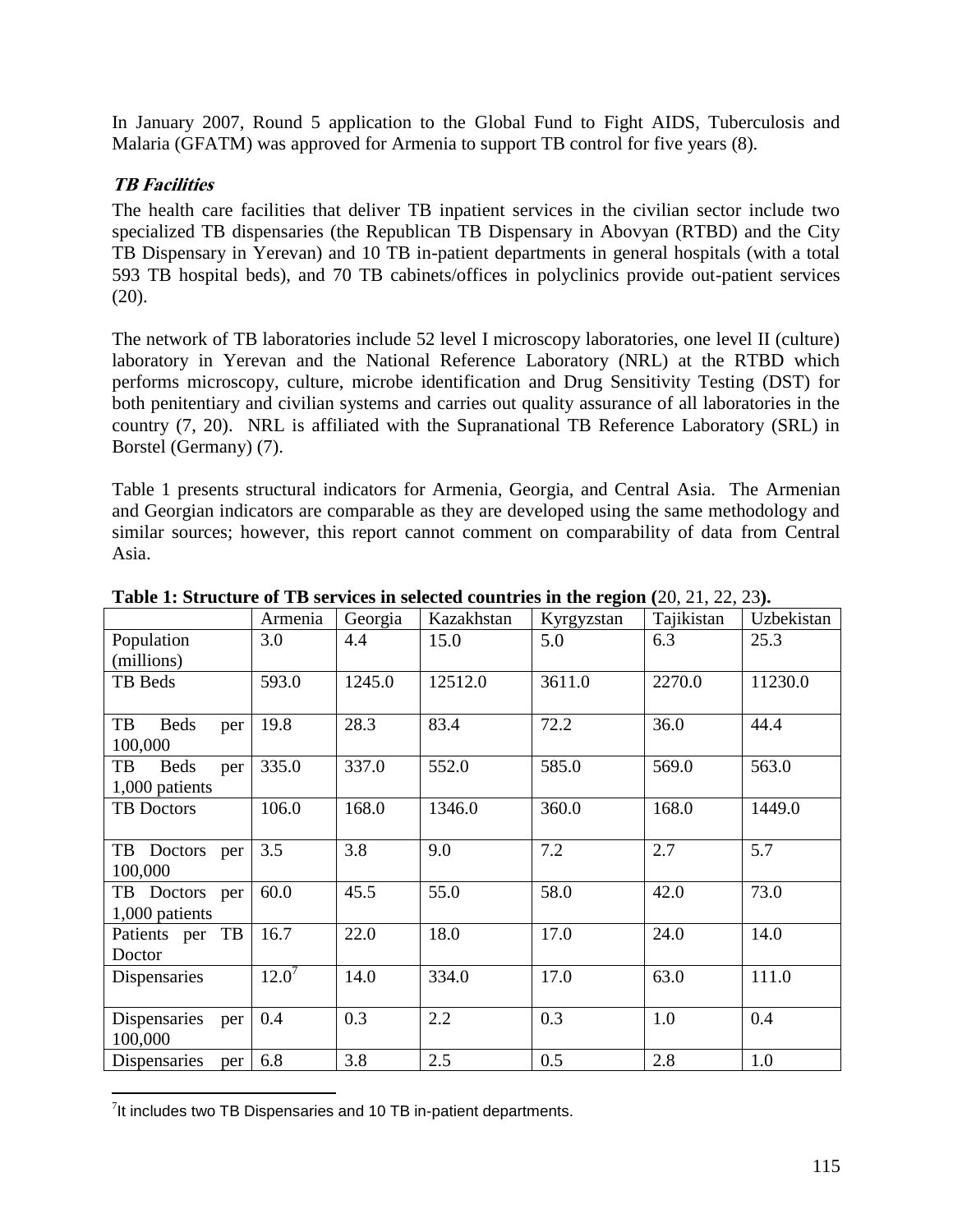| 1,000 patients    |      |      |       |       |                |       |
|-------------------|------|------|-------|-------|----------------|-------|
| TB Laboratories   | 54.0 | 76.0 | 510.0 | 158.0 | 70.0           | 289.0 |
|                   |      |      |       |       |                |       |
| TB<br>Labs<br>per | 1.8  | 1.7  | 3.4   | 3.2   | 1.1            | 1.1   |
| 100,000           |      |      |       |       |                |       |
| Labs<br>TB<br>per | 30.5 | 20.1 |       |       |                |       |
| 1,000 patients    |      |      |       |       |                |       |
| <b>NRL</b>        | Yes  | Yes  | Yes   | Yes   | N <sub>o</sub> | Yes   |

# <span id="page-17-0"></span>**Prevention and TB Services at the Primary Health Care Level**

TB prevention practices in Armenia include BCG vaccination of 1-2 days old newborns (19). Those newborns who do not receive the BCG vaccine in maternities are vaccinated in the immunization cabinets of a local health care facility. Six to seven years old children are revaccinated with BCG based on the national immunization calendar (19).

The district therapists, district pediatricians, family doctors and nurses at the Primary Health Care (PHC) level are responsible for passive case finding in the general population referring suspected cases to the TB cabinets in polyclinics (19).

# <span id="page-17-1"></span>**Specialized TB Services**

Each TB cabinet is designed to include one TB specialist and two nurses: one nurse is responsible for the functioning of the cabinet, the other nurse for patient outreach for those cases when patients miss their regular visits to the TB cabinet (19). The designed functions of the cabinet include activities directed towards TB prevention among the healthy population, early detection of TB, record keeping of new and relapsed TB cases, diagnostic procedures and treatments of new and relapsed TB cases based on the DOTS strategy, appropriate referral of the patients to specialized TB facilities as needed, dynamic dispensary surveillance of TB patients both new and relapsed, organizing treatment for children and adults in sanatoriums, medication distribution based on the DOTS strategy, organizing laboratory/instrumental diagnostic procedures by referrals to TB departments in marz facilities or RTBD as needed, performing medical examinations for pre-military and military age group males in collaboration with the adolescent cabinets, and maintaining TB control among former prisoners (19).

DOTS has been implemented in Armenia since 1995, first as a pilot program and then it reached 100% coverage by the end of 2002 (5, 7, 8). According to the National TB treatment protocol, the treatment for new pulmonary and extra-pulmonary cases is 6 months, including two months of the intensive phase of the treatment, usually at an in-patient TB care facility, and four months of the continuation/ambulatory phase of the treatment. The treatment for relapsed cases is 8 months, which includes 3 months of intensive and 5 months of continuation phase (19). For drug-resistant TB, treatment consists of 6 months intensive and 18 months continuation phases of treatment (16).

With the exception of DR-TB patients living in Malatia/Sebastia and Shengavit districts of Yerevan (the pilot sites of the DR-TB treatment project conducted by MSF), all other DR-TB patients in Armenia receive only treatment for related TB symptoms and not DR-TB disease itself (8). NTP has applied to GFATM for (Round 8) to initiate DOTS+.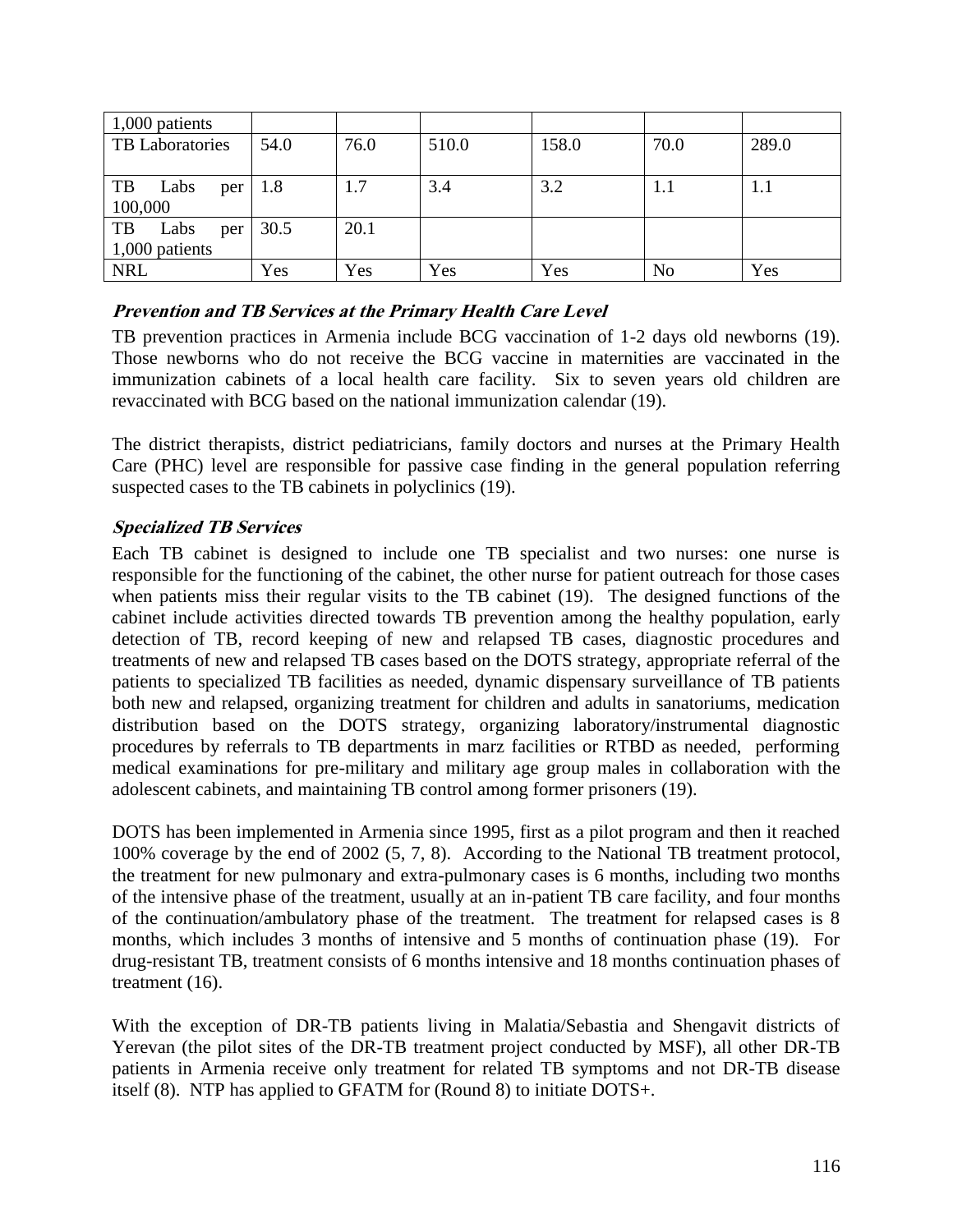### <span id="page-18-0"></span>**Diagnosing TB**

The diagnosis of TB is performed by triple direct sputum smear microscopy supported by X-ray as necessary. There is no systematic routine drug resistance surveillance in the country (20).

As soon as TB case is identified it is reported to the State Hygienic and Anti-epidemic Inspectorate (SHAI) team which visits the patient at home for contact tracing, health education, vaccination, preventive treatment and environmental disinfection. The patient is also strongly advised to bring his family members for TB check-up (7, 8). The NTP is responsible for active case detection among the contacts of an identified TB case (7).

In the military sector active case finding by mass miniature radiography (MMR) is performed among the army recruits before starting the service in the army (8).

# <span id="page-18-1"></span>**HIV/AIDS-TB Co-infection**

People living with HIV/AIDS are estimated to be less than 0.1% of the population of Armenia and thus HIV/AIDS-TB co-infectivity rates are currently low, though on the increase (8). This could become a much more serious problem in the future. From 2002 to 2007, 1,099 HIV tests were performed among TB patients; 1.8% of TB patients were co-infected with HIV in 2002 and this number increased to 3.1% in 2007 (8).

According to the National AIDS Center, currently there are 117 known HIV-TB co-infected patients in Armenia. A total of 19.7% of known HIV infected people are also infected with TB (24).

#### <span id="page-18-2"></span>**Human Resource Development**

Pre-service trainings: the Yerevan State Medical University (YSMU) and the National Institute of Health (NIH) run the residency programs for preparation of TB doctors. The residency program in TB is mainly covered by the state. Between 2005 and 2008, YSMU offered one and NIH offered about six residency positions on average per year (25, 26).

In service trainings: NTP conducted two training courses: one for managers and one for laboratory staff (7). During 2003-2004, with support from GTZ 47 TB doctors and 21 laboratory staff (11 doctors and 10 technicians) were trained. Nine TB providers from both the civilian and penitentiary sectors already attended different training courses abroad on management of drug resistant TB (with support from ICRC and the Global Fund supported project) (8).

World Bank supports the re-training of general practitioners in family medicine; the Unified Family Medicine Curriculum includes a 5-day module on TB diagnosis and treatment (7).

The Unified Family Nursing Curriculum [6.5 months training, includes 33 modules] includes a 1-day TB module covering TB prevention, case detection and management. In 2007, 129 nurses from Lori and Shirak marzes, and in 2008, approximately 100 nurses from Kotayk, Gegharkunik, and Tavush went through this training. The training will cover other marzes by 2010 (totaling to approximately 470 nurses throughout Armenia) (27).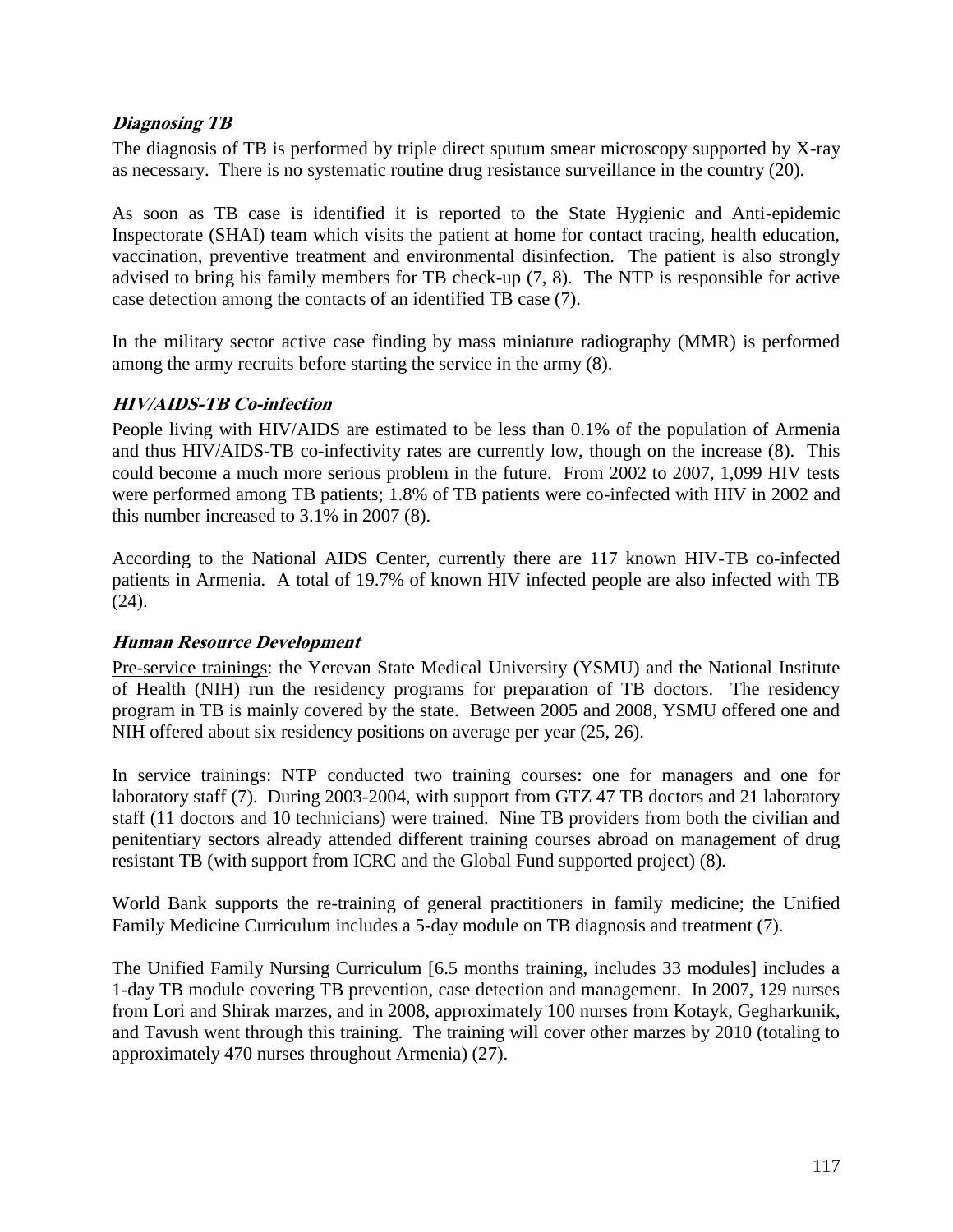## <span id="page-19-0"></span>**SITUATIONAL ANALYSIS OF TB SERVICES IN THE PENITENTIARY SECTOR IN ARMENIA**

Worldwide the detainee population is 50 times more likely to develop active TB than the general civilian population in any given year (9). The contributing factors for TB in prisons are complex. The physical conditions of prisons (overcrowding, poor hygiene, lack of sunlight and ventilation, and others) and limited resources promote TB burden in prisons (3, 28). Prisoners are at even higher risk for developing TB because they share other high risk factors such as alcohol and drug use, poverty, having a mental health problem, belonging to ethnic minority groups or being illegal immigrants (3). In addition, two major independent risk factors for tuberculosis in prison population are co-infection with HIV and malnutrition. The infrastructures in prisons and social structures among prisoners can also negatively impact health care seeking behaviors of the prisoners (28).

#### <span id="page-19-1"></span>**Prison TB Control Program in Armenia**

The main national authority responsible for TB control in prisons is the Ministry of Justice (MOJ) in Armenia, through the Medical Service of the Department of Penitentiary Institutions (8, 29). It is responsible for financing and implementation of TB control in the penitentiary system. It has been closely collaborating with the International Committee of the Red Cross (ICRC) since 1999. The ICRC has a history of promoting and implementing TB control and prevention in prisons throughout the South Caucasus from the mid-nineties (9). Based on the previous experiences in Azerbaijan and Georgia, the ICRC supported the RoA MOJ to develop a policy for tuberculosis control in the prisons of Armenia (9). The ICRC also provided technical assistance, infrastructure, equipment, medication and other supplies, training opportunities and initiated the IEC program for TB (7).

The ICRC Regional Strategic Plan to Control Tuberculosis in Prisons of the Southern Caucasus 2003-2008 calls for the transfer of all responsibilities for TB services in the prisons to national authorities. Its goal is to "strengthen the capacity of national services to achieve the objectives of the NTP." The three strategic elements to achieve this goal are to: "1) pursue quality DOTS expansion and enhancement; 2) address TB/HIV, MDR-TB and other challenges; and 3) contribute to the health system strengthening" (9).

The ICRC cooperates closely with the Prison TB Control Program. This program has been implemented by the Central Medical Unit (CMU) of the Criminal Executive Department of the MOJ (4) and has three components: 1) case finding and laboratory diagnosis; 2) treatment of TB patients; and 3) health education (8). The NTP has limited involvement with the prison TB control program, including some laboratory testing and follow-up control for former prisoners (28).

DOTS was implemented in the penitentiary system since 2002 with the support of the ICRC. In 2005, DOTS coverage in the penitentiary sector of Armenia was 100% [according to the standard WHO TB indicators] (9). DOTS treatment success rates of new pulmonary infectious cases for 2004 and 2006 were 56% and 71%, respectively. DOTS+ program started in the prisons in September 2008 in collaboration with MSF (4).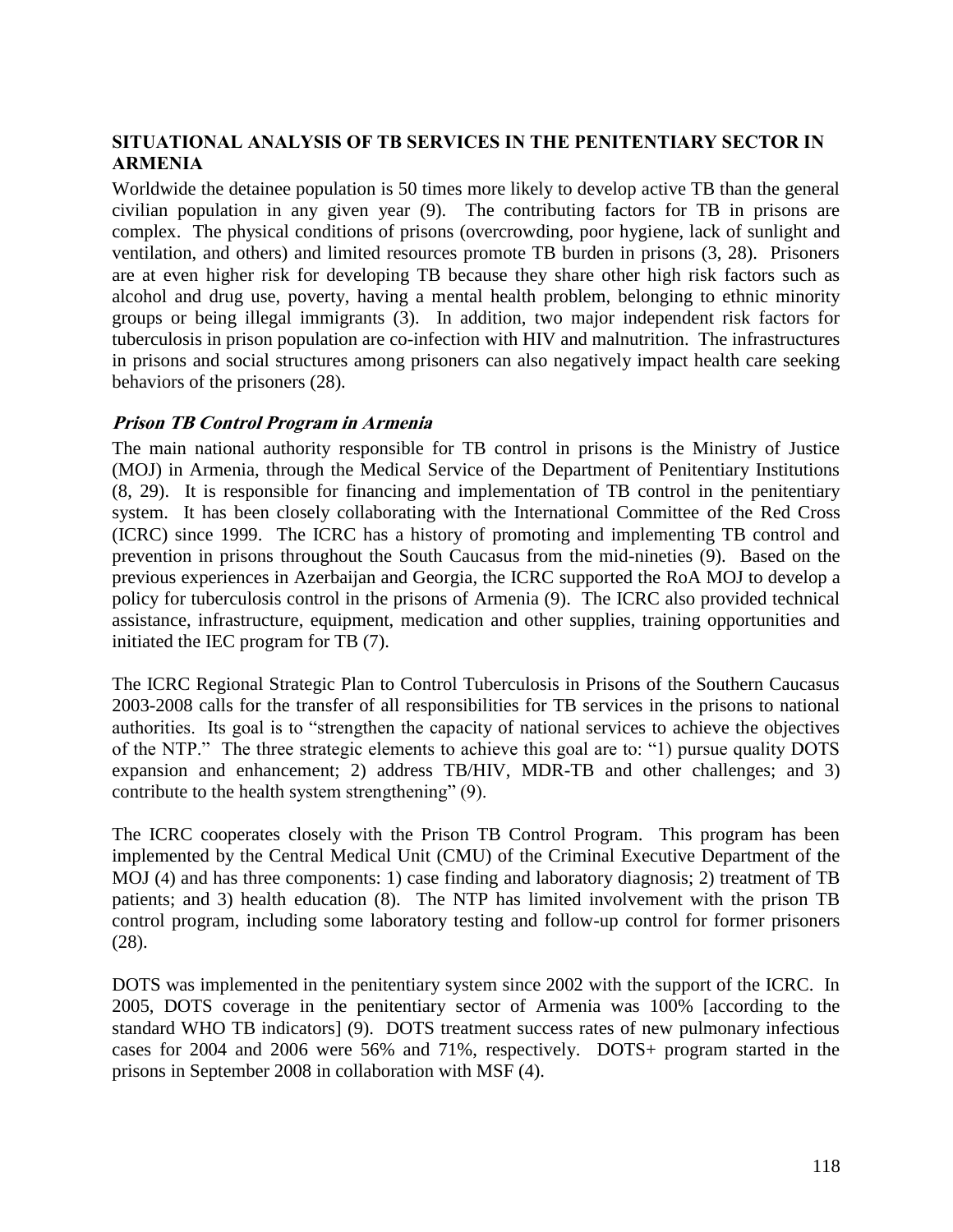The notification rate of all TB cases were 2,853/100,000 and 1,624/100,000 in 2004 and 2006, respectively (9) (see Table 2). The number of notifications for new pulmonary infectious TB cases (NCSS+) was 703 in 2004 and 471 in 2006. In 2006, the percent of MDR-TB cases among new TB cases was 3.1%, while in previously treated cases it was 25.0% (9) (Table 2).

According to a prison survey (through saliva testing) conducted in a sample of 542 inmates by the ICRC in the penitentiary system in 2004, the prevalence rates for HIV, hepatitis B, and hepatitis C were 1.3%, 2.6%, and 22.7%, respectively (30). The Tuberculosis Assessment Mission to Armenia (Vink et al, 2005) suggested that among 42 prisoners participating in the 2004 prison survey diagnosed with pulmonary TB, 45% were positive for hepatitis C, 5% for hepatitis B and 7% for HIV (7). They also suggested that according to the same prison survey data, out of all HIV infected prisoners in the sample, 43% also had active pulmonary TB (7).

Organizational Structure of the Prison TB Control Program (4):

- 1. The Central Medical Unit (CMU) under the Criminal Executive Department is responsible for the overall management and supervision of the Prison Tuberculosis Control Program and coordination with the National Tuberculosis Program in Armenia.
- 2. The prison TB Treatment Units (where DOTS is administered to detainees and convicts diagnosed with TB) include the TB Department of the Central Hospital for Detainees in Yerevan and the Medical Departments of "Noubarashen" and "Abovian" Criminal Executive Institutions (CEI). These units are responsible for TB detection and treatment. The TB Department of the Central Hospital for Detainees is equipped for 200 patients. Patients are separated according to their infection status including MDR-TB. The three additional sites "Goris" CEI, "Artik" CEI and "Vanadzor" CEI Treatment Units, are responsible for second phase treatments or are designed to serve as back-ups for the TB Department of the Central Hospital for Detainees as needed.
- 3. Peripheral health units of the penitentiary system perform case-finding and referral for TB patients. All criminal executive institutions have such a unit.

# <span id="page-20-0"></span>**Case-finding**

The three main strategies for TB case-finding in Armenian prisons are entry screening, mass (active) screening and passive screening. Entry screening for TB is designed to be performed for prisoners at entry. Mass screening is active case detection in a CEI: the entire prison population should be screened twice annually using a clinical survey and Mass Miniature Radiography (MMR) (8). Passive screening includes self referral.

The main diagnostic method used is sputum microscopy which is done in the TB laboratories at the Central Hospital for Detainees and the Nubarashen CEI in Yerevan. Three civilian laboratories perform sputum examinations for the prisons located in their marz (Artik, Vanadzor and Goris CEIs). The NRL (civilian sector) performs Culture and Drug Susceptibility Test (DST) for the penitentiary sector (8).

# <span id="page-20-1"></span>**Civilian vs. Penitentiary Sector**

Although DOTS coverage in 2006 was 100% for both the civilian and penitentiary sectors, the percentage of MDR-TB among new TB cases in the civilian sector was about four times higher the percentage reported for the penitentiary sector, and the percentage of MDR-TB among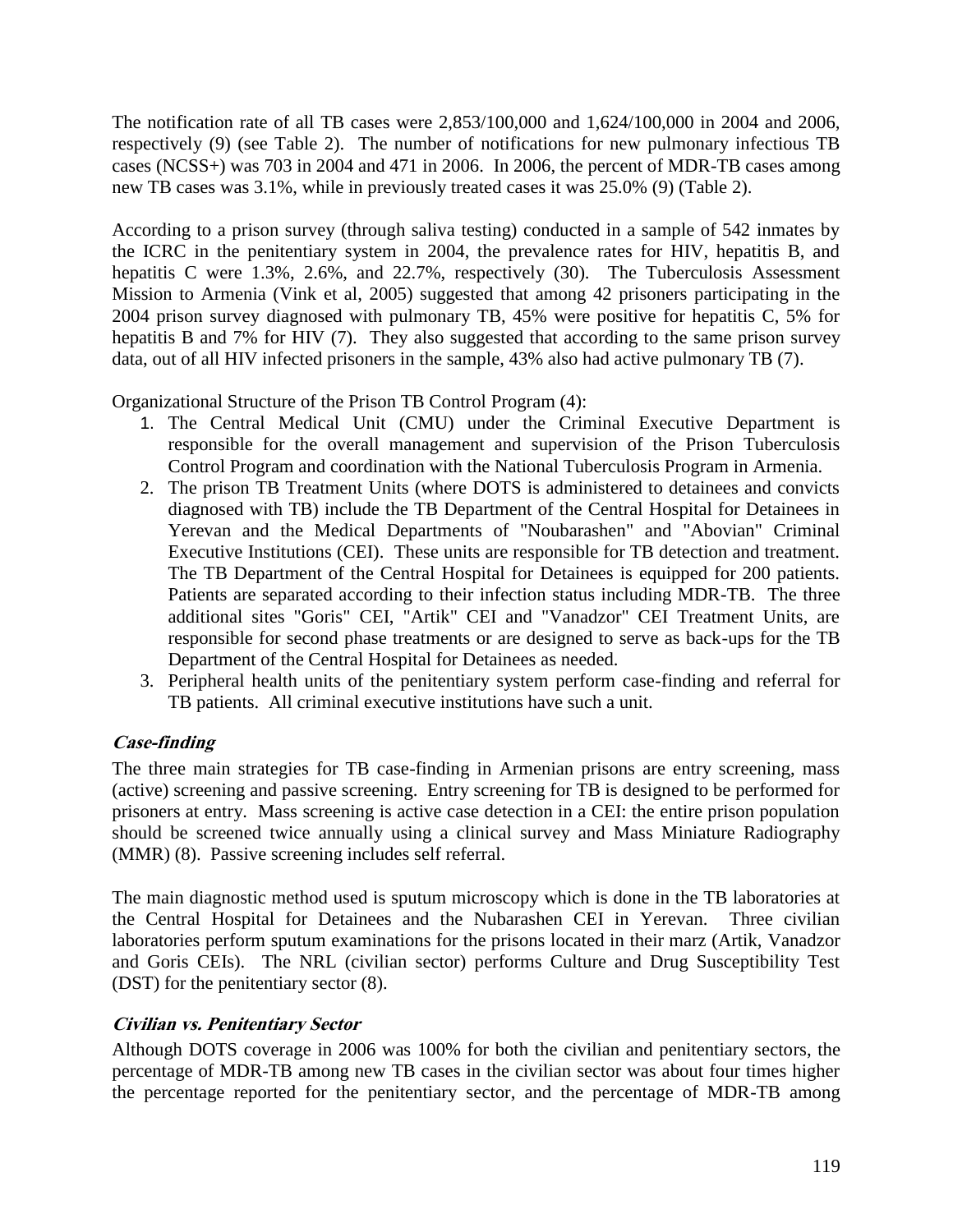retreated cases was 1.7 times higher in the civilian sector than in the penitentiary sector (see Table 2). These differences were more striking in 2007.

**Table 2: Comparison of TB Characteristics between Civilian and Penitentiary Population**  $(5, 9, 14, 15, 23)$ 

|                                    | <b>Civilian sector</b> |       |       | <b>Penitentiary sector</b> |        |        |        |        |
|------------------------------------|------------------------|-------|-------|----------------------------|--------|--------|--------|--------|
|                                    | 2004                   | 2005  | 2006  | 2007                       | 2004   | 2005   | 2006   | 2007   |
| <b>DOTS</b> coverage $(\% )$       | 100.0                  | 100.0 | 100.0 |                            | 86.0   |        | 100.0  |        |
| <b>Key indicators</b>              |                        |       |       |                            |        |        |        |        |
| Case notification rate all*/100000 | 55.0                   | 73.0  | 65.0  | 65.0                       | 2853.0 | 2203.0 | 1624.0 | 1363.0 |
| Case notification rate             | 20.0                   | 19.0  | 19.0  | 15.4                       | 703.0  | 680.0  | 471.0  | 206.0  |
| all new $SS+/100000$               |                        |       |       |                            |        |        |        |        |
| TB case fatality (%)               | 3.7                    | 2.5   | 3.0   | 4.5                        | 3.9    | 2.8    | 0.0    | 5.2    |
| <b>Treatment outcome New SS+</b>   |                        |       |       |                            |        |        |        |        |
| Success rate $(\%)$                | 70.0                   | 72.0  | 69.3  |                            | 56.0   | 42.0   | 71.0   | 100.0  |
| Died $(\% )$                       |                        | 3.4   | 4.7   |                            | 11.0   | 0.0    | 0.0    | 0.0    |
| Defaulted (%)                      |                        | 14.5  | 13.6  |                            | 0.0    | 42.0   | 21.0   | 0.0    |
| Failed (%)                         |                        | 5.2   | 10.0  |                            | 17.0   | 16.0   | 7.0    | 0.0    |
| <b>Treatment outcome</b>           |                        |       |       |                            |        |        |        |        |
| <b>Re-treatment SS+</b>            |                        |       |       |                            |        |        |        |        |
| Success rate $(\%)$                |                        | 51.0  | 41.0  |                            | 50.0   | 54.0   | 38.0   | 57.0   |
| Died $(\% )$                       |                        | 4.0   | 9.0   |                            | 3.0    | 4.0    | 0.0    | 0.0    |
| Defaulted (%)                      |                        | 25.0  | 32.0  |                            | 30.0   | 36.0   | 38.0   | 0.0    |
| Failed (%)                         |                        | 15.0  | 18.0  |                            | 18.0   | 7.0    | 25.0   | 43.0   |
| <b>MDR Rates</b>                   |                        |       |       |                            |        |        |        |        |
| Among new cases $(\%)$             | 17.0                   | 14.9  | 12.4  | 11.7                       | 0.0    | 6.1    | 3.1    | 0.0    |
| Among previously treated (%)       | 46.4                   | 41.8  | 43.4  | 35.2                       | 7.5    | 10.7   | 25.0   | 4.2    |
| <b>XDR TB among MDR (%)</b>        |                        |       |       | 4.0                        |        |        |        |        |

\*All TB cases – new, relapsed, failure, interruption, extra-pulmonary, other.

#### <span id="page-21-0"></span>**TB LEGISLATION AND REGULATION IN ARMENIA**

Appendix 1 presents a detailed analysis of the existing legal basis of TB control in the civilian and penitentiary sectors highlights the shortcomings of the current framework, and makes crossnational comparative analysis of legislative approaches for TB control employed in some European countries and assesses suitable approaches for Armenia that can strike a balance between the individual rights coded in the "European Convention for the Protection of Human Rights and Fundamental Freedoms" and the effective protection of the public health.

<span id="page-21-1"></span>The legal review concludes that the TB legislative and regulatory framework is very fragmented and lacks enforcement mechanisms.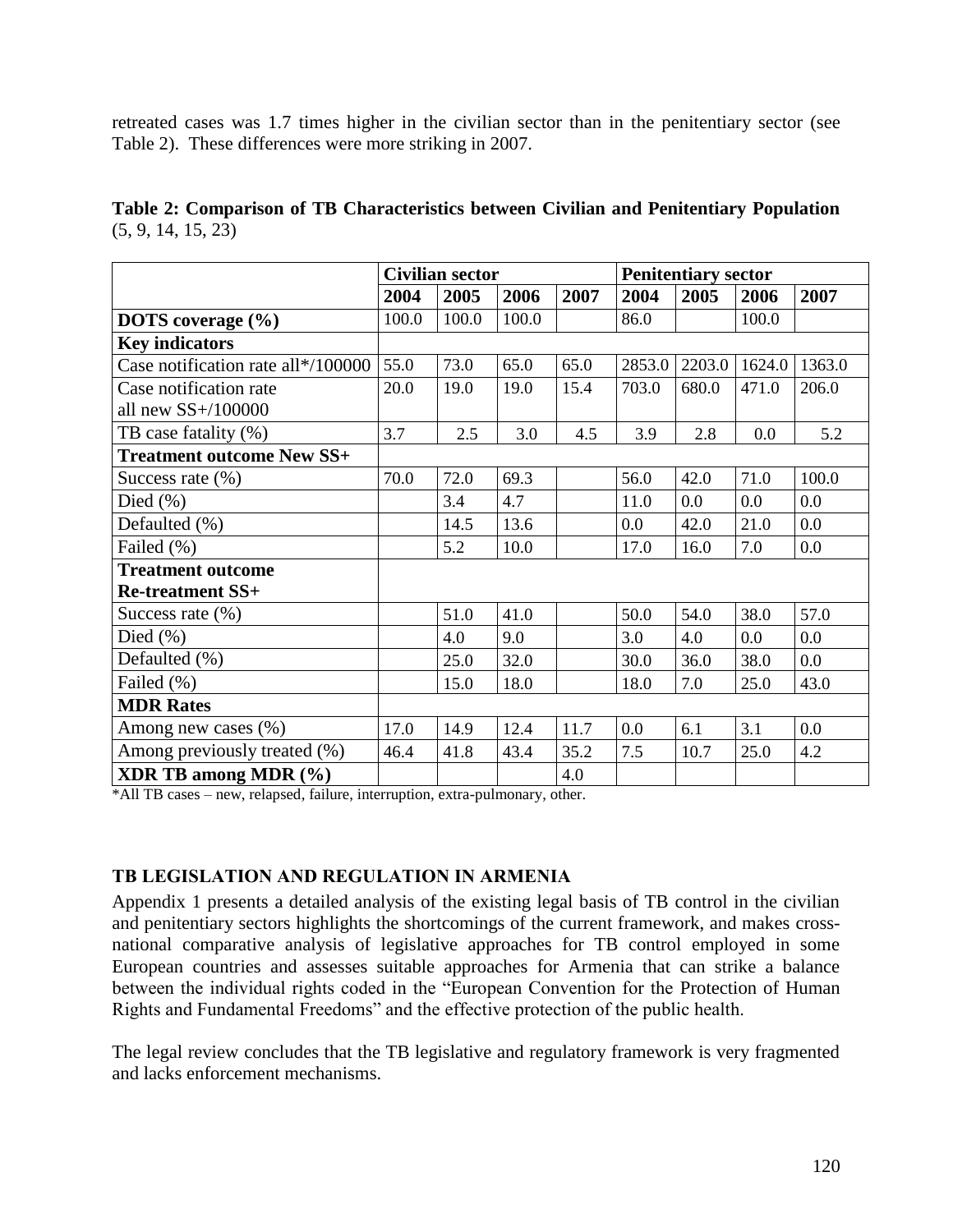#### <span id="page-22-0"></span>**QUALITATIVE STAKEHOLDERS ANALYSIS**

#### **Purpose and Objectives of the Study**

The main objective of the qualitative stakeholder analysis was to evaluate 1) different stakeholders" capacity in different TB control activities and 2) potential capacity for the future support and cooperation with the TB Program under the MOJ.

The stakeholder analysis included understanding the roles, responsibilities and rights of major stakeholders on paper and in real life (a qualitative assessment). The qualitative study covered the major stakeholder groups: representatives from MOJ, MOH, National Institute of Health (NIH), Yerevan State Medical University (YSMU), and non governmental organizations (NGO); providers of family medicine and specialized care (including those working in the penitentiary system); and patients from the penitentiary and civilian sector, including those who have been in both systems.

# <span id="page-22-1"></span>**METHODS**

#### <span id="page-22-2"></span>**Study Design**

The research team of the Center for Health Services Research and Development, American University of Armenia (CHSR/AUA), developed a qualitative study design to understand the functioning of TB control systems in the country in both the civilian and penitentiary sectors using focus groups and systematic semi-structured in-depth interviews.

#### <span id="page-22-3"></span>**Study Participants and Sample Size**

#### *Focus Groups*

 $\overline{a}$ 

The CHSR/AUA research team recruited 36 participants for four focus group discussions (FGD) (with the average number of 9 participants per FGD) in June-July 2008. The participants included primary health care physicians (district therapists and family doctors), TB specialists<sup>8</sup> and auxiliary medical personnel (nurses, radiologists, pharmacists, social workers, laboratory doctors and psychologists). One of the FGDs was conducted with female district therapists and family doctors with the average age of 53 years and 28 years of professional experience on average working in primary health care in Yerevan. The second focus group included female TB specialists from existing and newly opened TB cabinets of Yerevan polyclinics. The average age and professional experience of this group were 47 and 19 years, respectively. The third group consisted of a multidisciplinary group of near equal numbers of male and female TB specialists, nurses, and auxiliary medical personnel working on the DOTS+ program. The fourth focus group included TB specialists, radiologists and laboratory doctors. This focus group consisted of near equal mix of male and female participants from the civilian, penitentiary and military sectors. The average age of this group was 36 years and the participants' mean work experience was 9 years.

#### *Semi-structured In-depth Interviews*

<sup>8</sup>A *TB specialist* is used here as a physician, who is specialized in TB treatment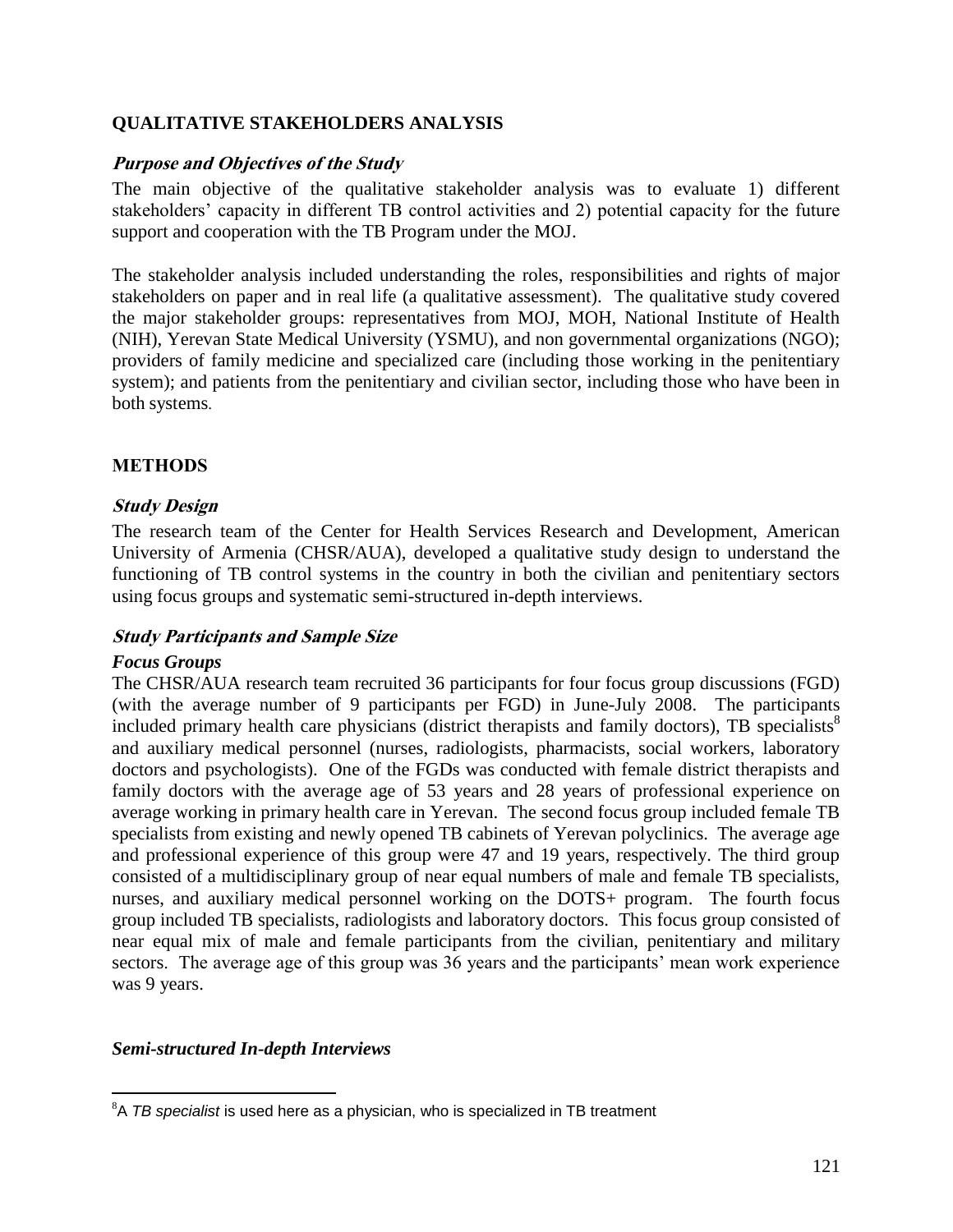Experts and health providers from the Ministry of Health, the Ministry of Justice, the National TB Program Central Office, TB dispensaries, the National Reference Laboratory, the SHAI, Yerevan State Medical University, National Institute of Health, and local and international organizations (the AIDS Prevention Centre, the Armenian Red Cross Society, GOPA Consulting, the Médecins Sans Frontières France and the World Health Organization) were invited to participate in in-depth interviews in June-September 2008. Out of seventeen invitations there was only one refusal.

Moreover, 12 TB patients (average age: 37 years) were interviewed; only 11 of them were considered for the data analysis<sup>9</sup>. Six of them were MDR-TB patients and five were regular TB patients. Three MDR-TB patients were SS+ and three MDR-TB patients SS- at the time of interviews. All five regular TB patients were current prisoners: one was SS+ and four were SS-. From all interviewed patients four were former prisoners: three were SS+ and one was SS-. All patient participants completed at least secondary school. Eight of the patients were from Yerevan and three from marzes of Armenia; only one of the patients was a female.

Out of the 63 participants of in-depth interviews and FGDs, 59 (93.7%) were Armenian citizens.

# *Selection of Participants*

The ICRC and the CHSR/AUA worked together to identify participants that were key-informants or could provide important for the study information, based on their TB experience and expertise. Participants at all levels of TB control as well as TB patients were included in the study to provide a comprehensive broad profile of TB and TB control in Armenia.

The ICRC provided a list of TB experts and facilitated getting access to current prisoners with TB for systematic semi-structured in-depth interviews. The CHSR/AUA research team contacted additional TB experts identified during the study (sometimes with help from participants). The MSF supported with getting access to MDR-TB patients for in-depth interviews. Along with regular TB patients, these MDR-TB patients were also selected as participants because each individual patient experienced TB-treatment at different health care levels and often in different sectors. These particular patients provided a unique opportunity for a cross-comparison of services and an analysis of transitions between services.

#### <span id="page-23-0"></span>**Research Instruments**

#### *Focus Groups*

The CHSR/AUA research team developed focus group discussion guides based on standardized qualitative research methods. The guides were developed to optimize and maximize the value of the data collected to meet the objectives of this study. Each guide was adapted to the specific make up of each focus group. A demographic form was also developed for completion by participants.

#### *In-depth Interviews*

 $\overline{a}$ 

The semi-structured in-depth interview guides were also developed based on standardized qualitative research methods. The in-depth interview guides were also developed to optimize and maximize the value of the data collected to meet the objectives of this study. Some of the

<sup>9</sup>During one of the interviews with a prisoner other people were present in the interview room.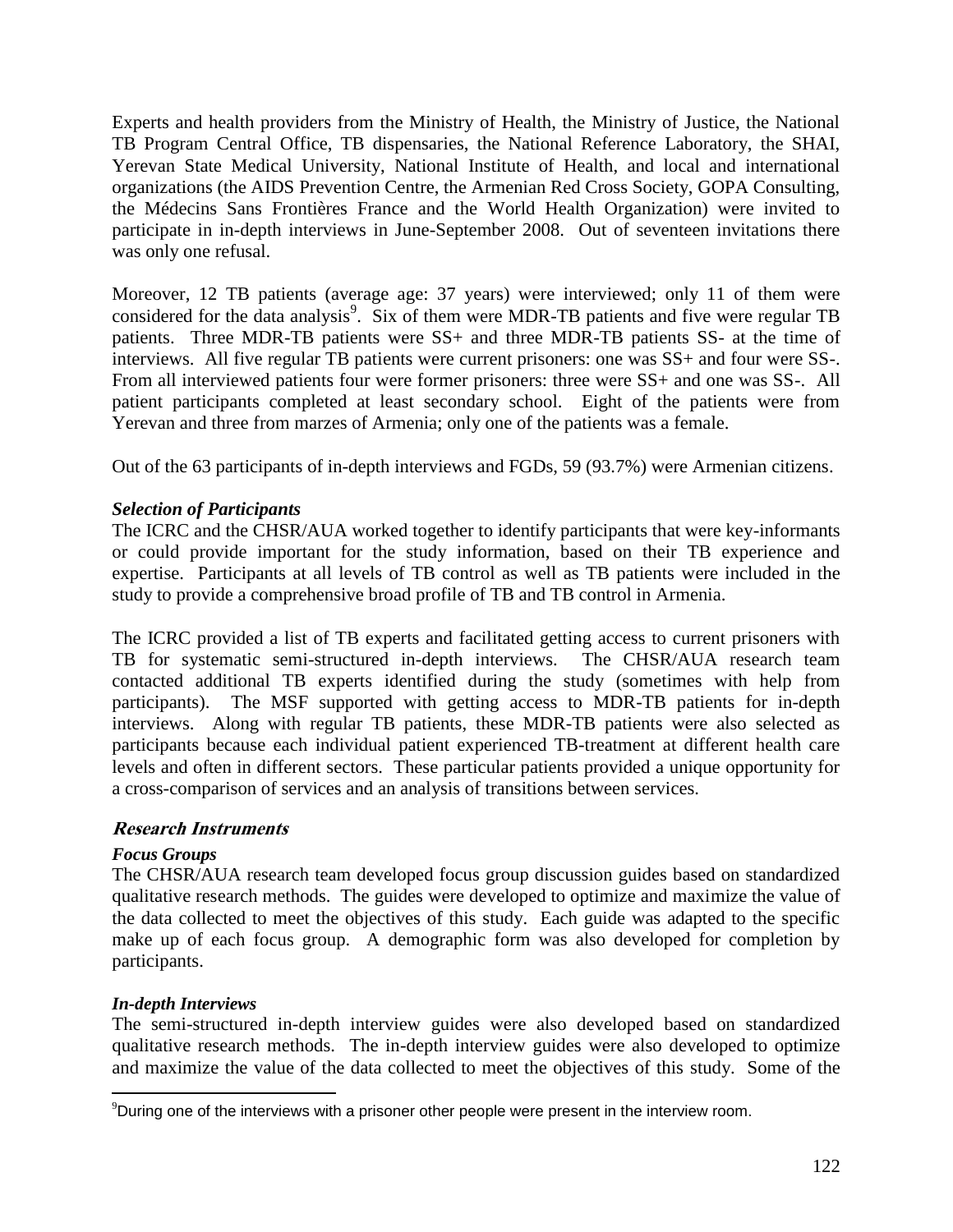questions in each interview guide were adapted to the specific participant's roles/responsibilities and experience in TB control.

English/Armenian translations were performed by the CHSR/AUA research team. The focus group discussion guides and in-depth interview guides are attached as Appendix 2.

# <span id="page-24-0"></span>**Data Collection and Analysis**

Overall, the AUA qualitative research team conducted 26 in-depth interviews and 4 FGDs. The average duration for in-depth interviews was about 60 minutes and for FGDs 120 minutes. All indepth interviews and focus groups were conducted by the professional CHSR/AUA qualitative research team. Each focus group had a moderator and a note-taker. The roles of focus group moderator and note-taker were rotated among the research team. For each in-depth interview there was both an interviewer and a note-taker or an interviewer only. These roles were also rotated among the CHSR/AUA research team members. All focus groups and in-depth interviews were conducted in Armenian except for one in-depth interview which was conducted in English and one focus group which was conducted in both Armenian and English. All the indepth interviews and FGDs were transcribed. Following data collection, interview and focus group transcripts were analyzed according to a pre-developed coding system.

#### <span id="page-24-1"></span>**Ethical Considerations**

The study was approved by the Institutional Review Board of the American University of Armenia for compliance with locally and internationally accepted ethical standards. As "a research studying public benefit or service programs" this study received an exemption status.

All participants were informed about their rights (their participation was voluntary, they could stop at any time and refuse to answer any question they chose, and their anonymity and confidentiality would be fully respected). After being informed of their rights, all those who chose to participate provided verbal informed consent. Permission was asked to tape-record indepth interviews and focus groups; if any one participant chose not to be tape recorded then only written notes were taken. All personal information (including names) about participants of focus groups and in-depth interviews were destroyed after completion of data collection. Transcripts and report do not contain names and employers of the respondents or any other details that could make the participants identifiable.

#### <span id="page-24-2"></span>**Strengths and Weakness**

This study applied comprehensive rigorous research methodologies to meet the study objectives to 1) evaluate stakeholders" capacities in different TB control activities and 2) evaluate stakeholders" potential capacities for future support and cooperation with the TB program under the MOJ and MOH.

Though the research was diversified in both methods and sources, there were broad convergences in agreement among findings. The diversity in methods included the systematic application of two different approaches, focus groups and semi-structured in-depth interviews, using three different trained professional interviewers and facilitators who rotated responsibilities to conduct these activities.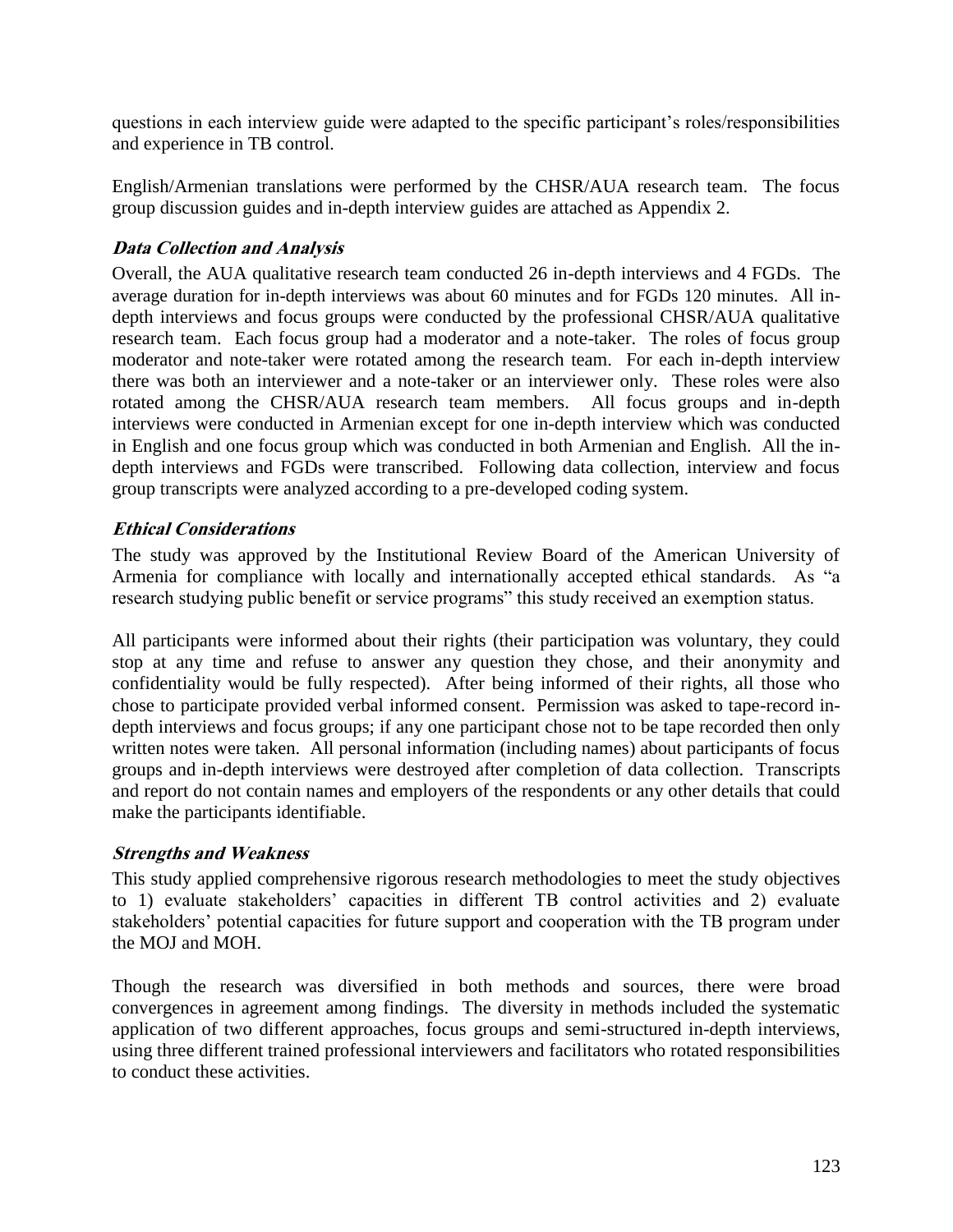Study participants were also very diverse in their roles in TB control and prevention. These participants included TB administrative and treatment professionals, health care providers, various auxiliary TB professionals and patients spanning all health services levels, all sectors and all stakeholders.

Along with regular TB patients, MDR-TB patients were also included as participants in the study because these particular patients individually had a much broader range of TB-treatment experiences on the different health care levels and sectors. These experiences provided individual MDR-TB patients with the unique position to compare experiences in different TB health care treatment levels and sectors as well as to provide insights into transitions between services.

The following reported findings primarily include those results where there were convergences of consistent and common agreement across participants and methods, providing valid and useful information to understand capacities and to plan for further cooperative efforts in TB control and prevention in Armenia. In a few exceptions, where certain discourses in focus groups and indepth interviews did not always converge in agreement but illuminated other findings, then these discourses were also included in the findings.

A limitation in the study design was the lack of the participation of primary health care physicians from the marzes and TB specialists from the TB cabinets in the marzes. Thus, data collected in the study regarding primary health care and the TB cabinets in the marzes was not as detailed as information regarding all other TB services. However, some of the study participants, TB experts and specialists as well as patients, had experience and knowledge of TB control and services in the marzes, thus were able to provide information on these services. Therefore, biases associated with this limitation were probably minimal and had little or no impact on the study findings.

#### <span id="page-25-0"></span>**RESULTS AND DISCUSSION**

The analysis section of this study was based on the results from the in-depth interviews and focus group discussions. The direct quotes (translated as needed) provided in the boxes in this section are abstracted from both in-depth interviews and focus group discussions. Study participants were categorized into six groups: TB experts, TB specialists, primary health care (PHC) physicians, auxiliary TB professionals, MDR-TB patients and prisoners with TB. A *TB expert* was a professional whose responsibilities include TB program administration, TB program regulation and/or oversight of TB control. A *TB specialist* was a physician, who was specialized in TB treatment. A *PHC physician* was either a district therapist or a family doctor. An a*uxiliary TB professional* was a professional who provides support services for TB treatment. An *MDR-TB patient* was a patient with multi-drug resistant TB (resistant to at least isoniazid and rifampicilin) that was either SS+ or SS- and currently using civilian sector TB services at the time the in-depth interview was conducted; MDR-TB patient participants included former inmates in the penitentiary system as well as those who had never been incarcerated. A *prisoner*  with TB was an inmate or detainee in the penitentiary system as a regular TB (TB that is not resistant to isoniazid and rifampicilin) patient with either SS+ or SS- status who was using TB services in the penitentiary sector at the time of the interview. An informant identifier (eg., TB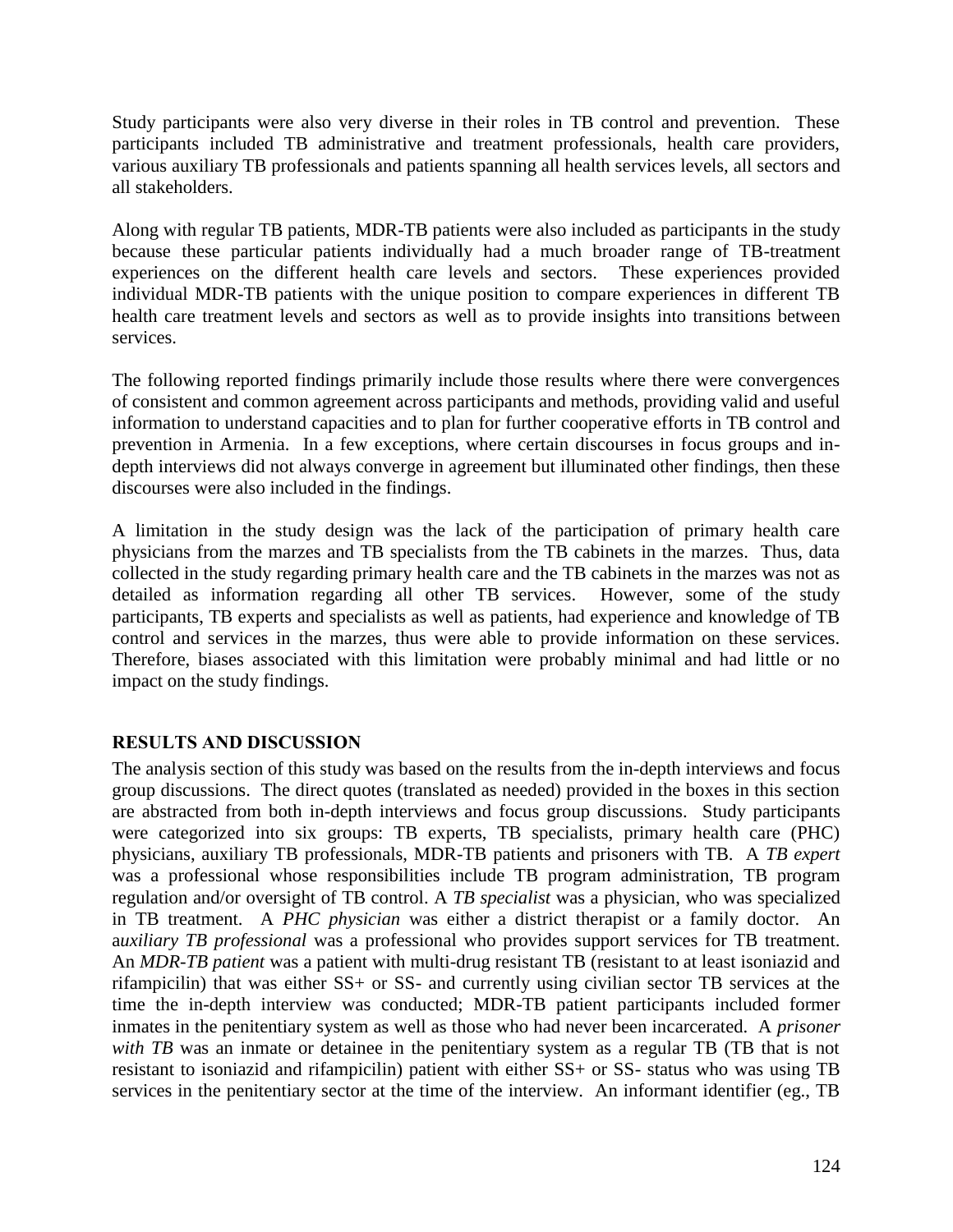expert 1.A.1.) that is provided in a box is for the purpose of identifying a participant who provided more than one quote within a single box. A single informant who provided quotes in more than one box would have different identifiers for each box.

#### <span id="page-26-0"></span>**Civilian Sector**

#### <span id="page-26-1"></span>*1. Primary Health Care Providers*

# **1.A. Knowledge and Surveillance of TB in the PHC after Decentralization**

*The PHC providers send suspected cases for X-Ray and then refer them to the TB cabinets.*  TB expert 1.A.1. In-depth interview

It is very difficult to give a definitive answer [to the question "how would you assess the role of PHC providers in TB control?"]. *In different marzes of Armenia the level of PHC involvement in TB control is different. Most of primary health care providers were not very well informed, I would say even uninformed about TB before the trainings in 2006*. TB expert 1.A.2. In-depth interview

*The PHC has very limited involvement in TB control. I would say that practically they have almost no involvement* [in TB control]*. The PHC practitioners are not alerted to the possibility of TB. They consider a TB diagnosis very late. There are many cases that had been diagnosed for cancer or Echinacoccus and only after surgery it turned out that the patient had TB. So, in reality TB problem is underestimated. This limited knowledge* [of TB] *and late consideration of the possibility of TB comes from the Soviet health care system when general specialists were not seeing TB. TB was controlled on the level of specialized care in the dispensaries.*  TB expert 1.A.3.

In-depth interview

*They* [patients] *wander all the rooms of the polyclinics, different hospitals and diagnostic centers before they get a TB diagnosis.* TB expert 1.A.3. In-depth interview

PHC providers indicated that when they identified TB cases they referred them to TB specialists. At the time of this study however, other study participants reported that PHC providers were not sufficiently involved in TB early detection and referral, as was planned by the National TB Program. TB diagnostic testing was often late and patients often expended time and resources before obtaining specialized TB care.

There was a consensus among study participants (including primary health care physicians themselves) that one reason for these delays was that primary health care providers were not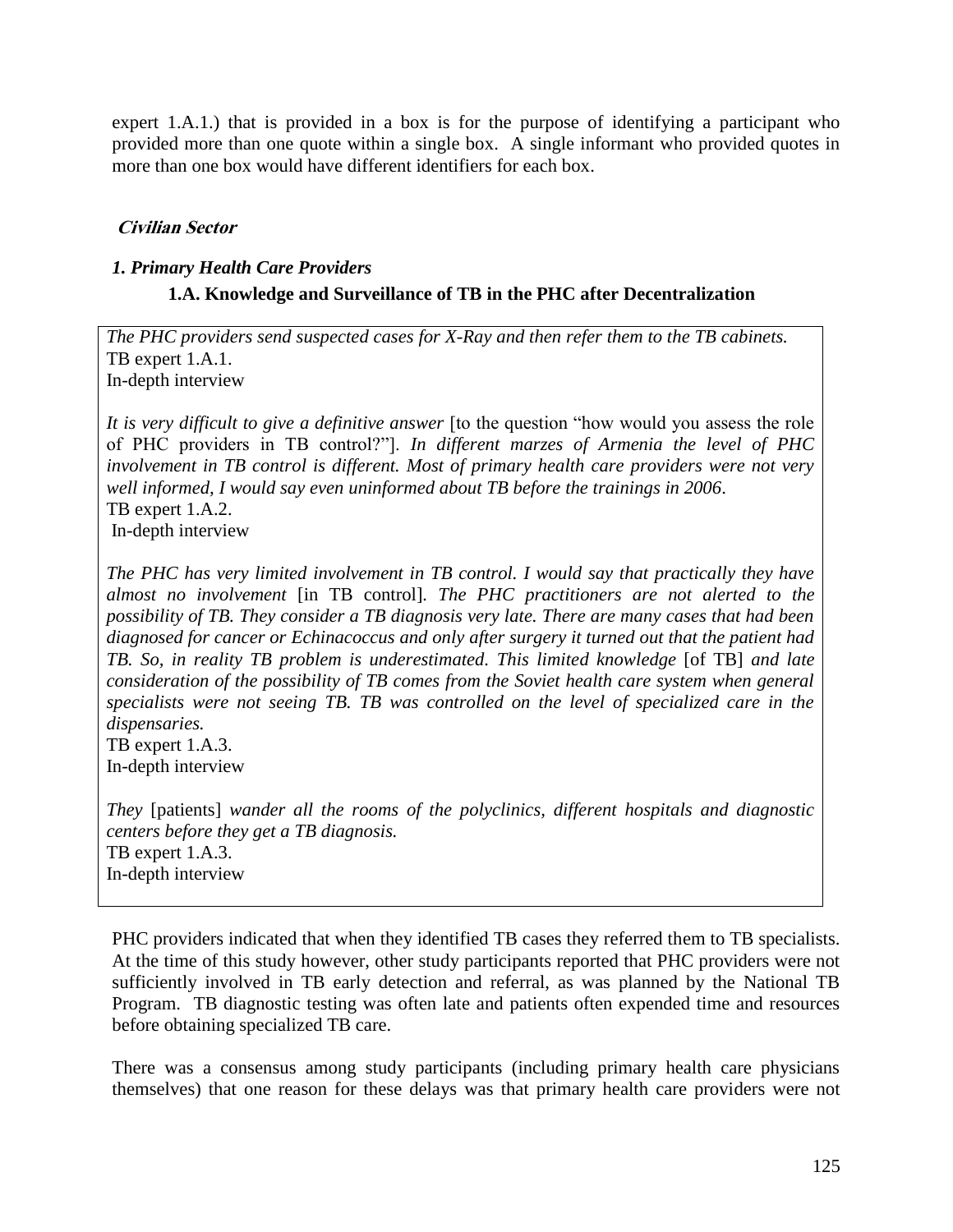sufficiently informed about TB; this was due in part to the historical and current lack of involvement by primary health care providers in TB treatment. As a result, primary health care givers were not on alert for TB disease; often they considered the possibility of TB as a diagnosis only after all other possibilities had been eliminated. Expert informants reported that TB was under-diagnosed and that many TB cases were first identified posthumously during autopsy. One TB expert believed that this problem derived from the centralized health care system of the Soviet Union when general practitioners had limited roles in TB control and TB control was the responsibility of secondary care (the dispensaries).

Primary health care physician participants identified one of the current problems as a lack of clear definition of the distribution of roles and responsibilities between them and the TB cabinet doctors. In addition, their experiences were based on the centralized system and the decentralization had produced many of these difficulties. Before decentralization PHC providers were accustomed to referring their suspected TB patients to the TB specialist from the dispensaries with whom they had familiarity. Currently, the system is set up for TB referrals to the TB cabinets.

According to some TB experts there was a gap in knowledge and experience of TB among PHC providers. In order to resolve this existing gap, NTP was currently providing 3-day TB training sessions for PHC practitioners with the goal of training all PHC providers countrywide within the next few years. Moreover, some TB experts reported that currently there are plans to enlarge the scope of responsibilities for PHC providers in rural communities. Currently PHC providers have responsibilities for TB case findings and referrals; starting in January 2009, PHC providers in FAPs (primary health care posts in villages), village ambulatories and health units will have expanded responsibilities for distribution of TB drugs and for conducting DOT during the continuation phase of treatment. This might provide more DOTS access to patients, where TB cabinets are located long distances from their rural communities.

#### **1.B. Willingness of PHC Physicians to Provide TB Services**

*… PHC providers are not willing to be more engaged in TB control. Whatever they do, they are obligated to do it unwillingly and we don't have any mechanisms to encourage them.*

TB expert 1.B.1. In-depth interview

*I think that our involvement in follow-up activities for better control of TB cases should be more extensive. Current policies do not allow therapists to actively work with the TB patients, though FDs and therapists are the specialists who stay pretty close to the population and know all their health problems and needs. We could become more active and better linked in the chain of TB control than the TB cabinets. Primary health care policies have to give us more responsibilities*. PHC physician 1.B.1.

Focus group

*How can family doctors have a patient-load of 500 patients and perform TB patients' follow-up too? It is not realistic.*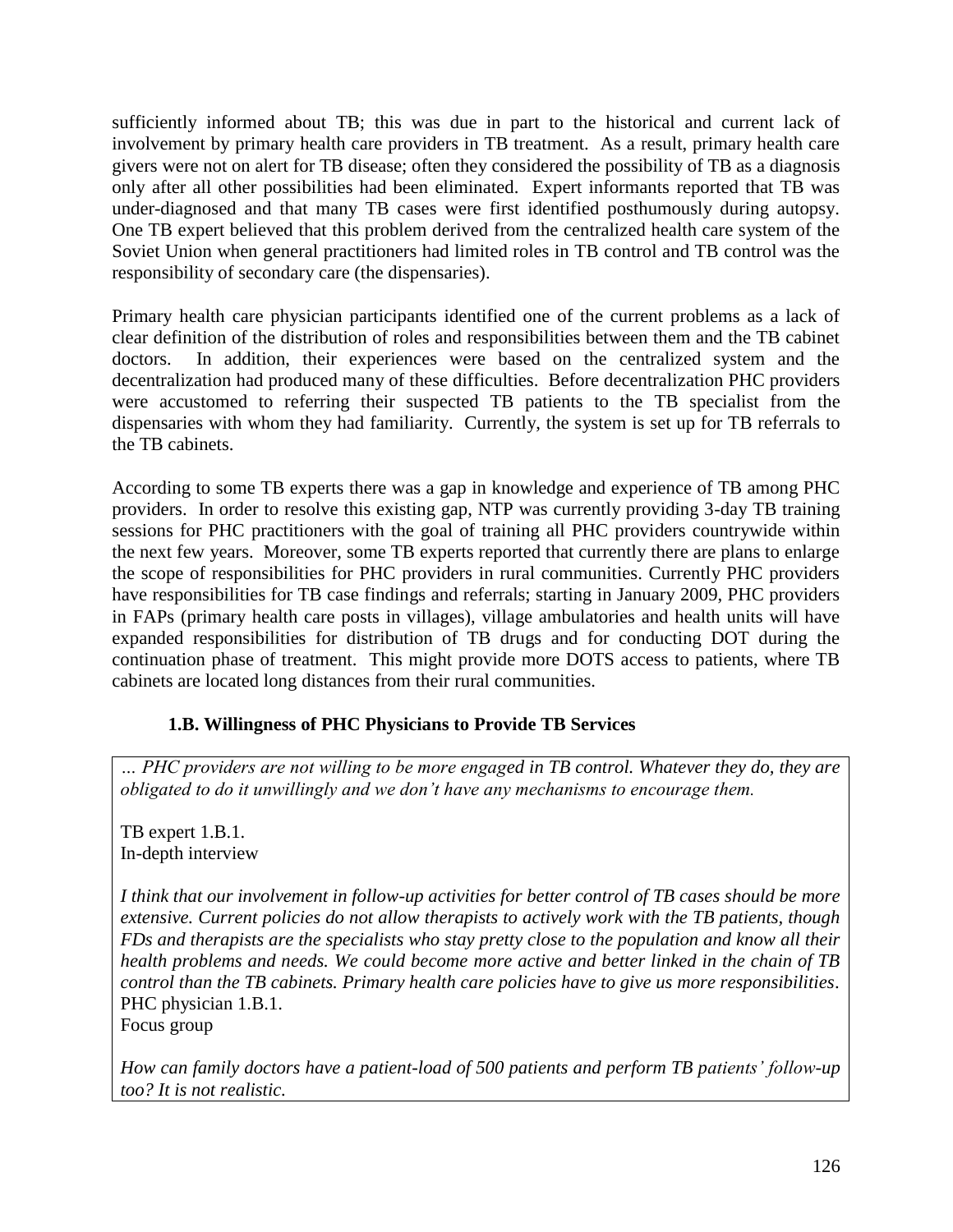PHC physician 1.B.2. Focus group

*It* [TB follow-up] *is too much of a responsibility for us.* 

PHC physician 1.B.3. Focus group

*If Family Doctors were paid appropriately for those* [TB] *services, it* [expanding PHC providers" responsibilities in TB control] *would work.* PHC physician 1.B.1. Focus group

At the time of the study, almost all PHC providers participating in this study were opposed to expanding their TB responsibilities. This reluctance was in part due to concerns about the increase in workload as well as the possible stigma and fear of TB among physicians.

Only one PHC physician participant thought that since PHC practitioners worked more closely with the general population, they might contribute to better TB outcomes if given more responsibilities for TB control. This same participant also believed that if additional remuneration was provided for TB control to the PHC providers, that they would be willing to accept more responsibilities for TB control.

#### <span id="page-28-0"></span>*2. TB Cabinets*

#### **2.A. Decentralization**

*TB cabinets* [the decentralization of TB services] *are not something new in the country. TB cabinets were the main institutions for TB control in marzes except Yerevan, Gyumri and Vanadzor since these big cities had TB Dispensaries. Now we have opened TB cabinets in all of Armenia including the three big cities. … The best marz in TB control is Shirak; they've had many achievements since NTP started because the TB coordinator is a very conscientious and responsible person. So they work hard, which leads to huge and sustainable results. TB cabinets are mainly the key institutions for TB control in the marzes but not in Yerevan.*  TB expert 2.A.1. In-depth interview

*One of the problems of TB cabinets in marzes is that they are located in big cities which sometimes are far from the villages. Now imagine how a TB patient from a village can visit TB cabinet everyday. Moreover, for some remote villages buses run to the cities only twice a week. So the TB patient can not physically visit TB cabinet everyday even if she/he wants to.*  TB expert 2.A.2. In-depth interview

*TB cabinet implementation is a positive achievement in TB control. The idea is that instead of*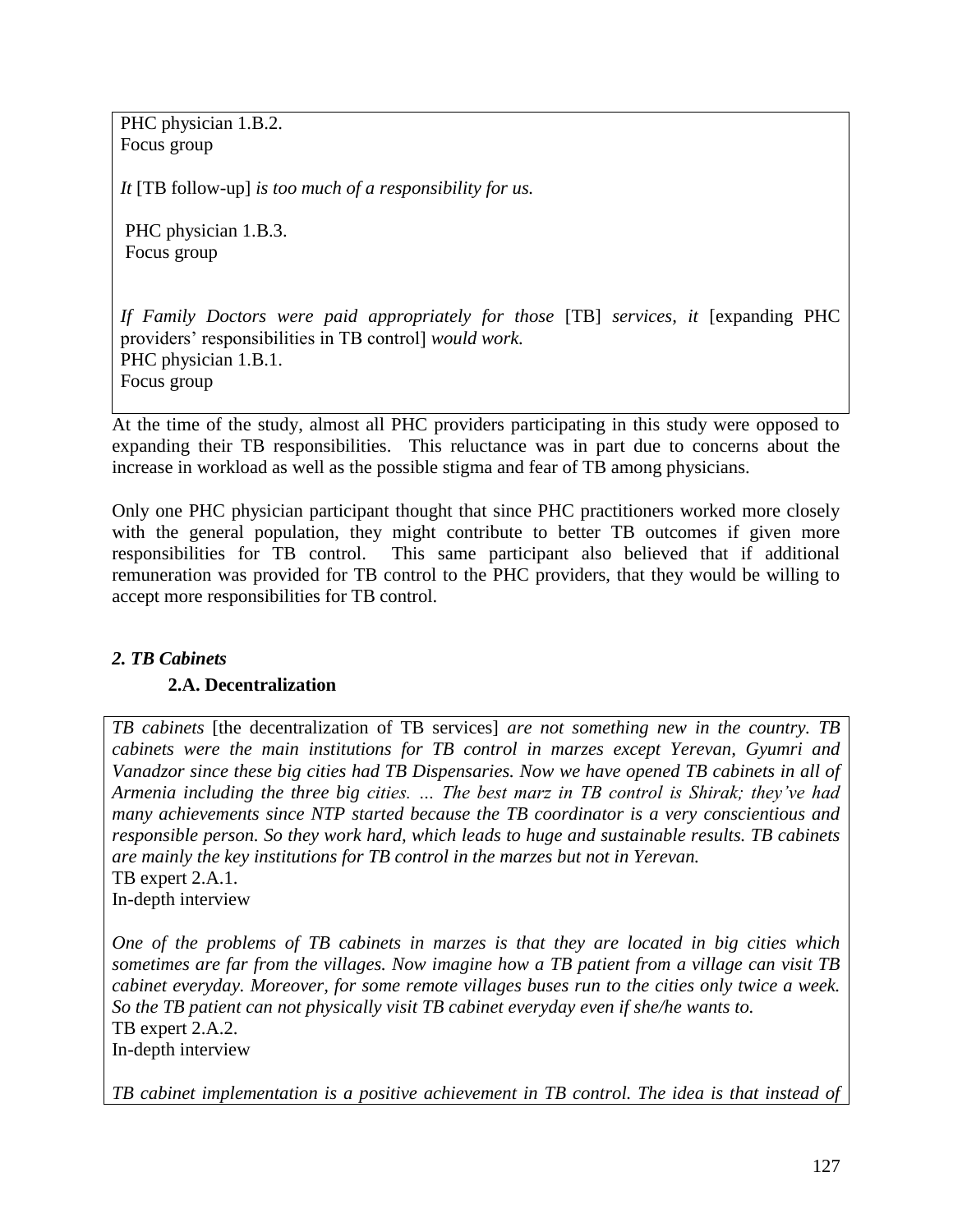*going to one TB dispensary, patients will save time and money visiting to their polyclinic for TB care.*  TB expert 2.A.3.

In-depth interview

*The idea of TB cabinets is to improve the access to TB services. Before the opening of TB cabinets, all patients were getting their drugs from TB dispensaries. Let's assume that there is a patient from Shengavit district and he has to pick up drugs each day from Zeytun where the dispensary is located. It is practically impossible to travel that distance to pick up drugs everyday, so usually the patients pick up drugs from the hospital once in a week. Even if the patients went to the hospital everyday they would infect many people, including the driver of the marshutka* [mini van] *and the passengers.*

TB expert 2.A.1. In-depth interview

*It is a good idea to move the services to the patients, but they* [authorities] *don't know how to do it.*

TB specialist 2.A.1. Focus group

*I feel that TB specialists don't want to move to TB cabinets since they feel more comfortable in the hospital where they've spent many years. They have all needed diagnostic equipments and laboratory in the dispensary and can easily perform any differential diagnostics.*  TB expert 2.A.4. In-depth interview

*Many organizations have tried to do something in this area but were not effective because the main obstacle is that the health infrastructure is not yet ready. We are improving services, equipments etc., but we have to improve the whole system.* TB expert 2.A.5. In-depth interview

The decentralization of TB services to more effectively reach TB patients is a proven concept in many countries, but the transition is yet complicated and incomplete. In addition, there is resistance to the changes.

One expert indicated that in the beginning of the decentralization process the heads of the polyclinics were against the idea because they would be adopting new responsibilities for TB control. The TB specialists were also resistant to changing their working environment. Moreover, personally they believed that it would be more helpful to work only two days in the polyclinics and to spend the rest of their time in the dispensary, as they did before the decentralization.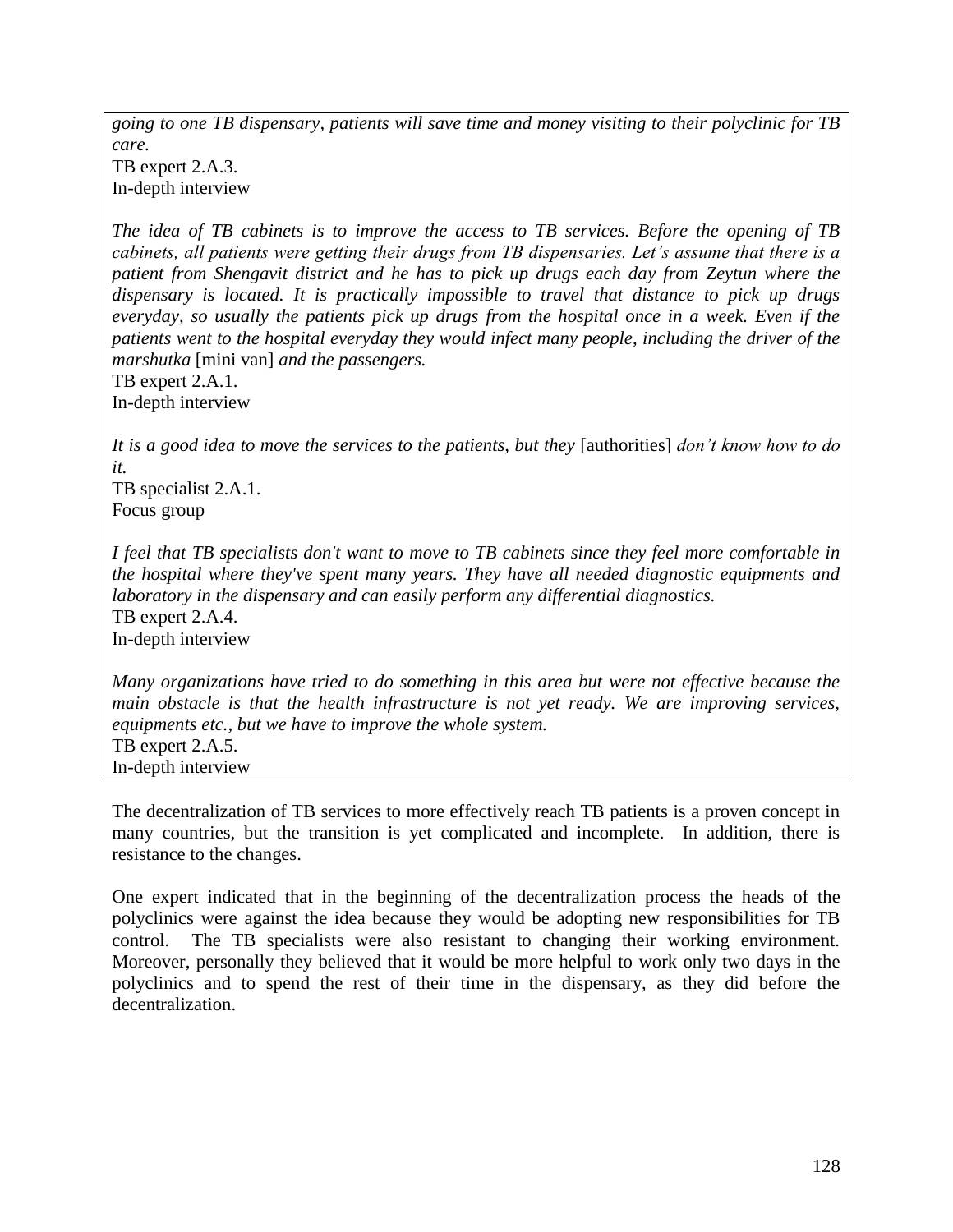#### **2.B. Definition of TB Specialists' Roles in TB Cabinets**

*Patients in the continuation phase of treatment acquire sufficient TB medications from the dispensary for a one month period to take them daily at home. So the patients do not need TB cabinets in the continuation phase of treatment. They* [the TB patients] *do not need us. I do not know why we are in the polyclinic.* TB specialist 2.B.1.

Focus group

*We do not know our functions; we are just running between the dispensary and the polyclinics.*  TB specialist 2.B.2. Focus group

The newly opened TB cabinets need further definition of their role. The study showed that the TB cabinets were not involved in early detection and referral, directly observed treatment in the ambulatory phase of treatment, nor follow-up of the patients.

Even though the medical staff of the cabinets was already appointed, TB specialists did not have a clear perception of their responsibilities and rights, and the coordination between TB cabinet and other TB control institutions such as the dispensaries, the NRL and other TB services was still developing.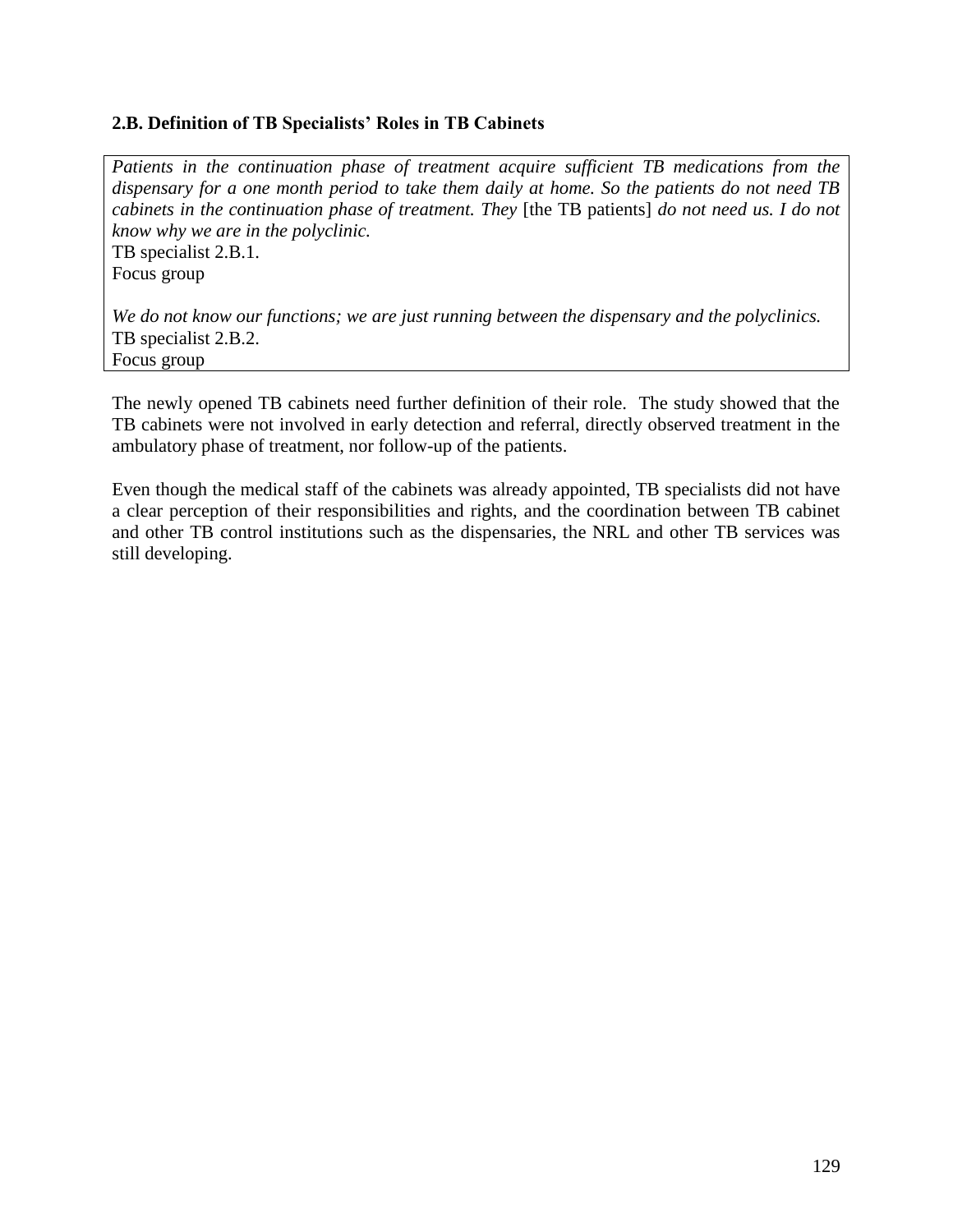#### **2.C. Infrastructure and Equipment of the Cabinets**

**TB cabinets of N#19 (Malatia/Sebastia) and Arshakunyats (Surb Astvatsamayr Medical Center in Shengavit) Polyclinics [pilot polyclinics implementing DOTS+]** 

*We have too little space for patient care. Very often we have to wait for other doctors to finish with the patients, and then we can meet ours.*  TB specialist 2.C.1.

Focus group

----------------------------------------------------------------------------------------------------------------

#### **TB cabinets excluding the pilot polyclinics**

*They* [meaning specialists from TB cabinets of N# 19 (Malatia/Sebastia) and Arshakunyats (Surb Astvatsamayr Medical Center in Shengavit) Polyclinics] *are lucky. We do not have anything for infection control. We use regular masks, nothing else. We put two masks together, but, you know, it is not effective. What can we do? It is our job. TB cabinet is nonsense in its current format.* TB specialist 2.C.2.

Focus group

*Very often we have to take all the infected stuff to our homes with us at the end of the working day, because in the next morning we have to be in the laboratory or registration room which is out of our cabinet. In my bag, right now, I have a bunch of patient cards. I do not know why it is not regulated, it is impossible to continue working in the same way.* 

TB specialist 2.C.3.

Focus group

[Question: Do you have a laboratory in polyclinic?]

*Yes we do, but it is a laboratory of the whole polyclinic that is located on the same floor as the department of pediatric services and does not have separate place for the sputum intake. I can not ask TB patients to cough for sputum on the backyard of the polyclinic or on the street.* TB specialist 2.C.1.

Focus group

*You know TB cabinets cannot work appropriately now because they do not have special infection control mechanisms, separate laboratory, isolated corridor- isolated way of TB patients entrance. If these measurements are not provided then TB cabinet become useless.*  TB specialist 2.C.4. Focus group

*TB cabinet doctors complain that cabinets are not fully ready for work. They are not completely prepared to provide TB control service, very often they are allocated in the most unpleasant room of the polyclinic or do not have a place yet.*  TB expert 2.C.1. In-depth interview

This study suggested that rooms of the TB cabinets were established, but the rest of the infrastructure for TB services was deficient. Infection control was inadequate. The space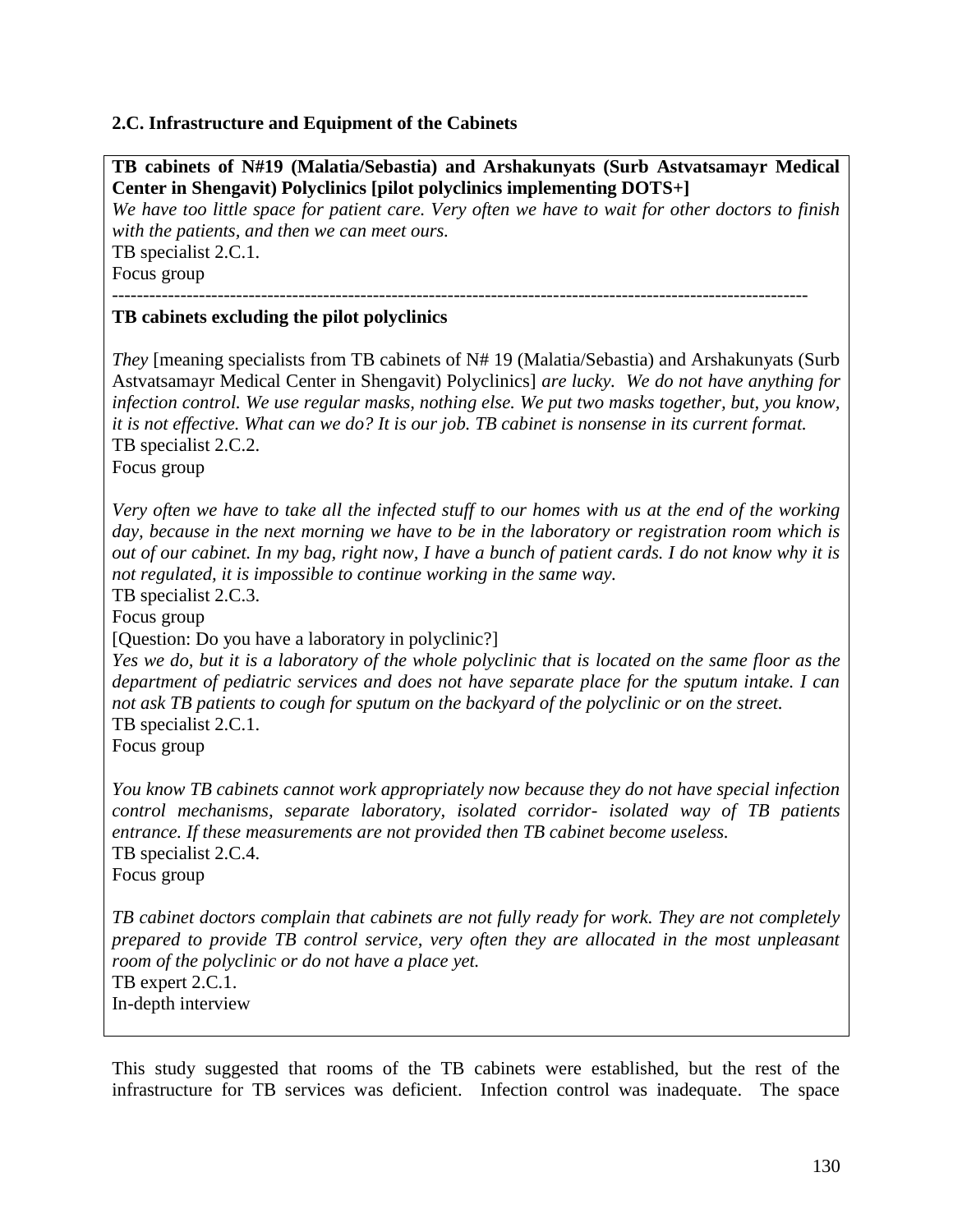available in the rooms was limited, averaging  $12 \text{ m}^2$ . The rooms were not provided with UV lamps. The physicians were not provided TB masks though they already saw patients. TB doctors were using surgical masks. One TB cabinet was located in the children"s polyclinic while other services used by this TB cabinet, including registration, GP services and the laboratory, were located in the adults' polyclinic.

The TB cabinets [at the time of the study] did not have storage for drugs and they were not currently supplied with TB drugs. All first line DOTS drugs were maintained in the dispensary. Patients were acquiring medication from the dispensary nurse without any registration in the ambulatory services. TB cabinet doctors were unaware of their patient drug intake and any interruptions in drug use.

Though it was planned that each cabinet should have a TB laboratory, not all the polyclinics had one. Multi-stratified X-ray, an important method for TB diagnosis, was available only in a few polyclinics. As a result the TB cabinet doctors had to send their patients to the dispensary for further testing. Afterwards, the patients were expected to return to the TB cabinet for final diagnosis; if the diagnosis was confirmed as TB, the patient was expected again to return to the dispensary for in-patient treatment. This system was not functioning well and informants, both physicians and patients, hoped that improvements could be made.

# **2.D. Compliance of TB Cabinets to TB Treatment**

#### **TB cabinets of the pilot polyclinics**

*During the last two years in the MSF project I took all my drugs under strict direct control of the medical staff. Nothing matters, including holidays and even hours of medication; intake can not be changed. If on any occasion, I could not go to the polyclinic on a particular day, a nurse alone or a nurse and a physician visited me at home, bringing the pills and supervising the drug intake.* 

MDR-TB patient 2.D.1. In-depth interview

*All patients* [covered by the DOTS+ pilot program] *go to the polyclinic daily and take drugs from the nurse, drinking them under the direct observation of a medical professional.*  TB specialist 2.D.1. Focus group

*During the intensive phase as well as the continuation phase of treatment in MSF, everything*  was under the strict control and supervision of the medical staff. During the last two years [of treatment in the pilot project] *I have been taking the drugs everyday except Sunday. It does not matter even with holidays; the days and even the hours of taking medication could not be changed. If somebody or me for any reason could not come to the polyclinic at that day, a nurse alone or with the doctor would come to the patient's home to provide him with pills and supervise intake.*  MDR-TB patient 2.D.2.

In-depth interview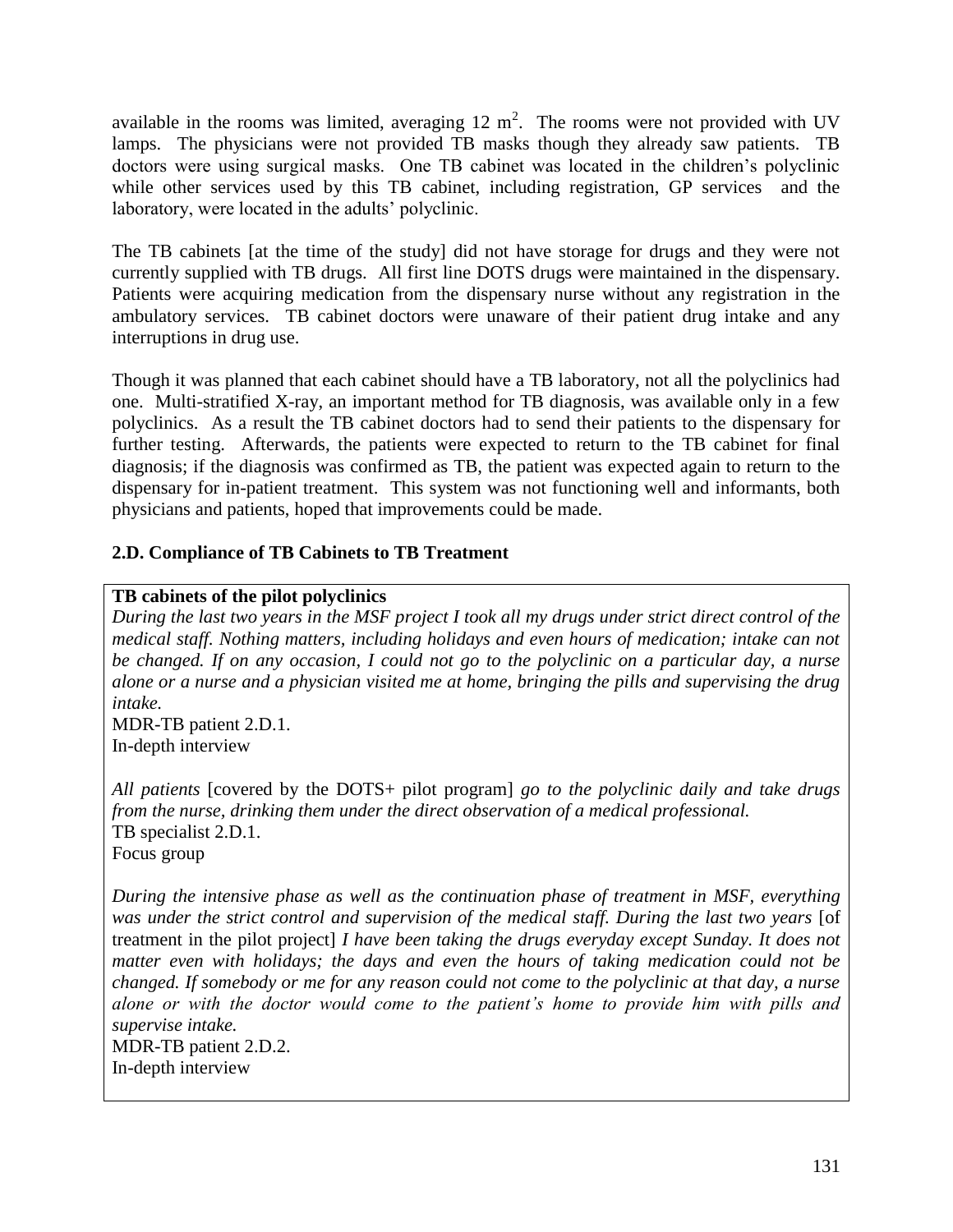*Even before treatment commences, some patients refuse to start DR-TB treatment. In some cases patients interrupt treatment because of the side effects of the second line drugs. A nurse, a social worker and a psychologist work with each patient individually and try to encourage continuing treatment.* 

Auxiliary TB professional 2.D.1. Focus group

*Sometimes the reason for rejecting treatment is that the patient is the wage earner of the family and doesn't want to loose his/her job. MSF provide social support for DR-TB patients with food and money for transportation for each visit to the TB cabinet. We have social support not only for patients but also for family members.* 

Auxiliary TB professional 2.D.1.

Focus group

# **TB cabinets excluding the pilot polyclinics**

*I was provided 3-months of treatment in the Abovian dispensary and then 1-month of treatment at home, out of an anticipated 6 months* [of treatment]*; so I skipped 5 months of treatment at home since I already felt good.*

MDR-TB patient 2.D.1. In-depth interview

*Let's assume that the TB patient is from Shengavit* [a district in Yerevan] *and he has to take drugs from the city dispensary in Zeytun* [a district in Yerevan]. *It is basically impossible to travel that distance everyday to take drugs; so, usually patients take drugs once a week. Even by going to the hospital that often, patients infect many people-- including the drivers and the passengers of the marshutkas. For example, the last stop of marshutka number XX is the city dispensary and I know couple of cases when the drivers of that marshutka were infected with TB.*  TB expert 2.D.1.

In-depth interview

*I took pills every 10 days from the polyclinic, but after a while I felt better and stopped intake of that medication on my own. After that I remained well for a year, following which I had a recurrence* [of TB] *again. I then went to the Hoktemberyan hospital, then the dispensary, starting the whole process again--repeated again for another two months.* [After this reoccurrence this patient had three additional reoccurrences of TB] MDR-TB patient 2.D.2. In-depth interview

[This patient had experienced four failed treatments during the continuation phase of treatment in TB services not associated with the DOTS+ treatment].

*I think that I am personally guilty for my DR-TB situation since I didn't take my drugs appropriately and always abused alcohol and everything else. I should be more cautious and take care of myself. Though, I think that if they applied DOTS in the continuation phase of treatment like the MSF project does, I wouldn't have developed DR-TB. Patients do not realize the consequences of non-compliance, so they* [the health care providers] *have to observe them*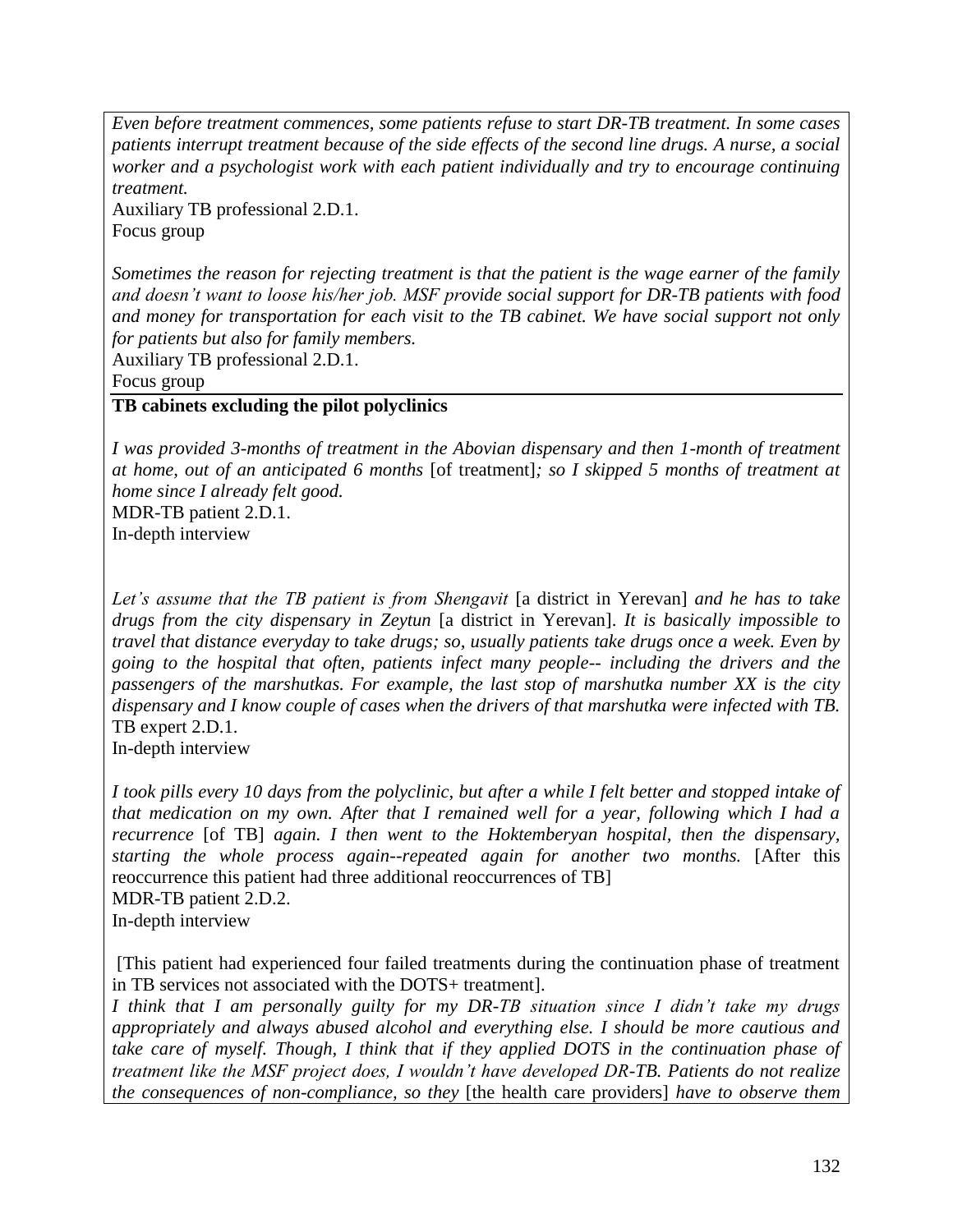[the patients] *taking the drugs not only in the dispensary but also in the polyclinics. Observation of drug intake during the polyclinic phase of treatment is the main reason why MSF treatment was effective for me. My suggestion to improve TB control is to introduce strong regimen of directly observed therapy for TB as well as to adequately explain to patients about the future consequences of non-compliance and to make them fear TB.* 

MDR-TB patient 2.D.3. In-depth interview

For the last two years in the MSF pilot districts of Shengavit and Malatia, the project provided rigorous DOTS+ treatment for DR-TB patients. Currently no place else in the country has these services nor the capacity to conduct DOTS+. This program is based in the DR-TB department in the Abovian TB dispensary, providing approximately 6 month in-patient treatment, and in the two TB cabinets at the polyclinics in Shengavit and Malatia which provide the ambulatory phase of treatment of around 18 months duration. The primary complaint by DR-TB patient informants was related to the strong side effects of  $2<sup>nd</sup>$  line drugs; because of these side effects, sometimes these patients resisted taking the doses even under heavy persuasion by the DOTS+ medical staff and the support of the auxiliary professionals. Another concern noted by a study participant was the inadequate space in the TB cabinets for the patient-load carried by the project.

During this time of transition, in the rest of the civilian sector DOTS was not completely implemented, though the intent was to improve the situation by the decentralizing of TB services. By Ministerial decree, to improve access to TB services and DOTS during the ambulatory phase of treatment, TB control system was decentralized by opening TB cabinets countrywide as of June 1 of 2008 and shifting some TB specialists from dispensaries to TB cabinets. Such a network of cabinets was intended to perform early detection and referral, directly observed treatment in ambulatory phase of treatment and follow-up of the patients, thus controlling treatment interruption and the spread of the disease.

# **2.E. Recruitment and Retention of TB Specialists in TB Cabinets**

*Very often I face the problem of the flow of TB specialists to other fields, especially to family medicine. Frequently we train a TB doctor for a certain TB cabinet and during our next visit we see that the doctor left his/her position and changed the specialty. The problem is that the TB doctor's salary is lower than that of the FD.*  TB expert 2.E.1. In-depth interview

*We have a shortage of TB specialists in Armenia. Doctors are not willing to become TB specialists. Our government has to think about improvements of the payment system for the TB specialists.* 

TB specialist 2.E.1. Focus group

*We* [TB specialists] *receive only a 50% bonus, while infectious disease physicians receive a 100% bonus. I think this discrimination is unfair because TB is also a dangerous infectious*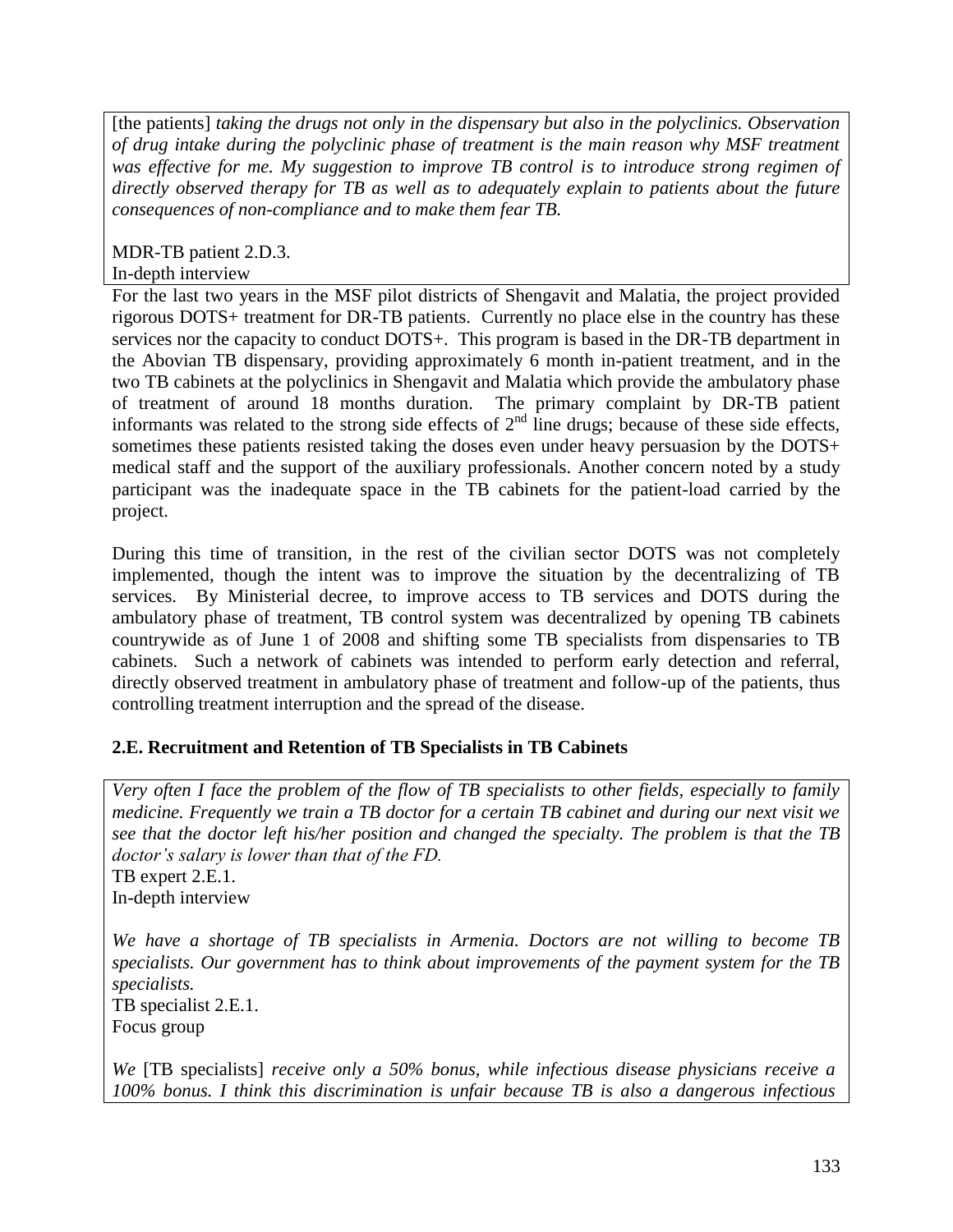*disease. Also, we only have 30 days of vacation time, while they* [infectious disease physicians] *have 48 days.* TB specialist 2.E.2. Focus group

*Very often it is said that TB doctors are "starving doctors of starving patients". For this reason, sometimes TB doctors agree to treat the patient at the patient's home for financial reasons.* TB specialist 2.E.3. Focus group

*Now we do not have such specialist* [highly qualified TB specialists] *because they are not paid enough. Moreover, you know the work with TB patients is not attractive, thus we do not have new qualified professionals.*  PHC physician 2.E.1. Focus group

Medical staffs at the TB cabinet level in the marzes reportedly were paid lower salaries which lead to staff leaving TB services to better-paid medical fields.

Experts also mentioned that the head of the marzpetaran health department in each marz were assigned as the TB coordinators. According to the study, the rationale for appointing TB coordinators by the NTP was to provide them with adequate authority; these coordinators could introduce TB control in their marzes. According to one TB expert, the marz with the best TB control was Shirak. The success of the marz was attributed to the conscientious responsible commitment of the TB coordinator; no incentive mechanisms were introduced to motivate this TB coordinator.

However, the retention and recruitment of TB specialists to maintain sufficient numbers of qualified personnel to run adequate TB services nationwide was identified as a problem by many study participants. Salaries, vacation time and the lack of other incentives were identified as central problems for attracting and maintaining health professionals into the field. The stigma of TB and fear of contracting this disease among health care providers might also be a contributing factor to the difficulties in recruitment for this field.

#### <span id="page-35-0"></span>*3. TB Dispensaries*

#### **3.A. Conditions of the TB Dispensaries**

#### **Sanitary Conditions**

*It is better for them to take more care of their dispensary* [than to sanitize the patient"s apartment – this patient was very angry when speaking]*. The sanitary conditions of that institution are awful. I wouldn't be surprised if besides tuberculosis I also got cholera and HIV/AIDS from there*  [the dispensary]*. I could not sleep for 2.5 months because of cockroaches in the dispensary and nobody cares about that. I asked my family to bring poison to get rid of cockroaches.*  MDR-TB patient 3.A.1.In-depth interview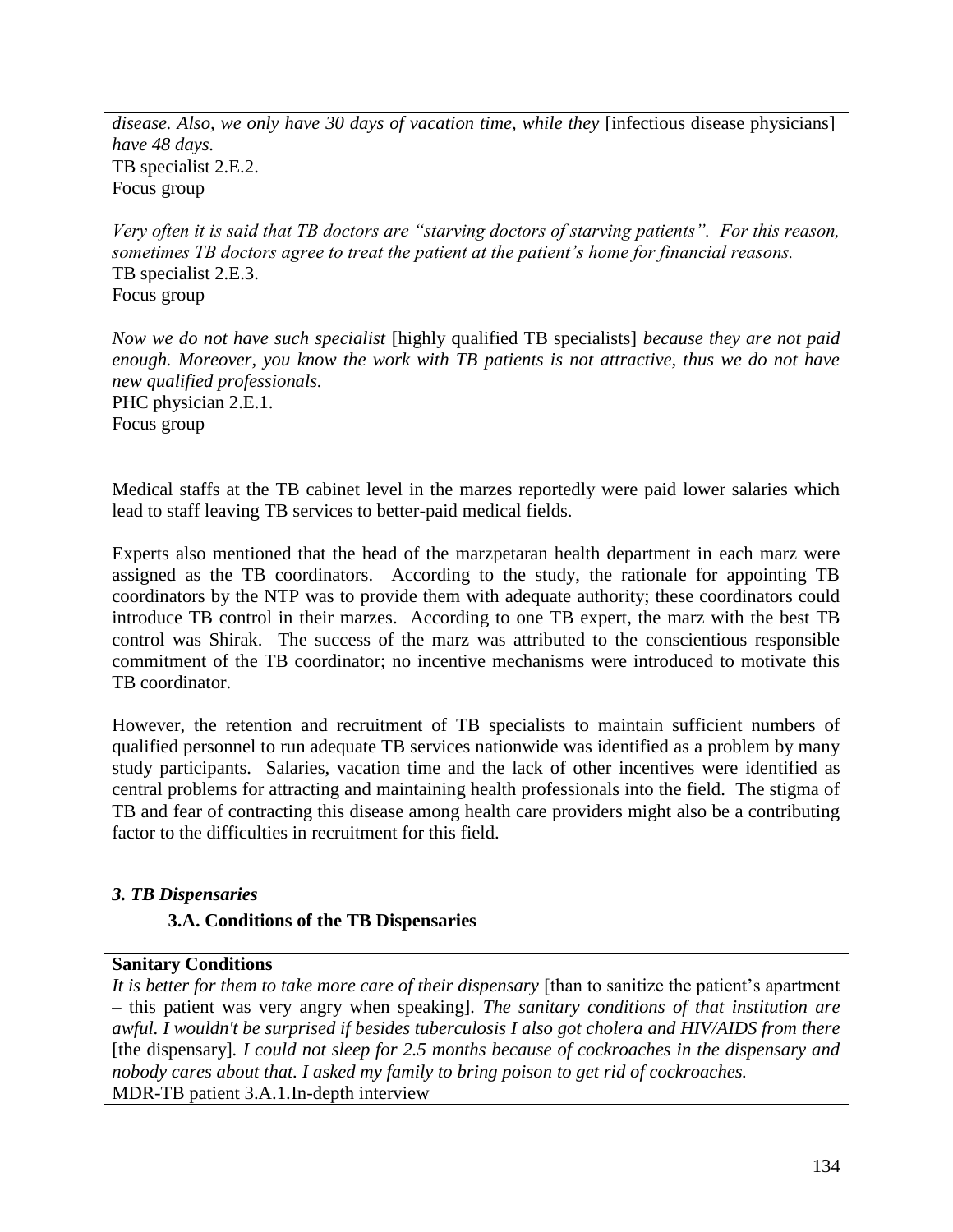*Each weekend I had to go home* [from the dispensary] *to take a shower: could we stay there for months without taking a bath?* MDR-TB patient 3.A.2. In-depth interview

## **Infectivity Risk**

*When I was in the Abovian dispensary for the first time there were four patients in our ward. Three of us were smear negative but one patient was smear positive. My sister was living with us in the same room since I was seventeen and I was feeling uncomfortable staying there alone. She did not have TB but she was sleeping with me in the same bed. My doctor knew about that* [the sister staying with the patient] *and allowed her to stay with me. But during the doctors' morning visits she left the room in order not to be noticed by other doctors.*  MDR-TB patient 3.A.3.

In-depth interview

*Doctors are not protected...I do not have enough masks; the NTP gave me a few* [masks]. *How can I protect myself against TB? It is necessary that the higher authorities find a solution to this problem.* 

TB specialist 3.A.1. Focus group

One of the major problems in TB care in dispensaries according to the majority of TB experts and patients is inadequate infection control. The SS+ patients and DR-TB patients were often not isolated from others in the dispensaries. There were SS+ patients staying in the same ward with SS- patients. According to the study participants, there were no bathrooms in the dispensary and the shared toilets were in very bad conditions. Overall, the dispensaries were reportedly in very poor sanitary hygienic conditions. Patients, including SS+ patients, reportedly left the hospital in the weekends to go home for their basic needs. Very often family members visited the patients without using any infection control methods, including masks. The visitors were not informed by the dispensary about TB protection. Doctors were reportedly also not sufficiently supplied with masks and other means of infection prevention.

A TB professional noted there were many "chronic cases" of TB who periodically were "cured" in the RTBD and returned to the dispensary again for more treatments. Repeat treatments for these cases had reportedly sometimes lasted for ten years or more.

## **3.B. Quality of DOTS in the Dispensaries**

## **DR-TB department within Republican TB Dispensary [supported by MSF]**

*Doctors* [TB specialists of DR-TB department] *always watch how I take medication and if for some reason I can not take pills on a particular day, they always make marks in the journal. Before this treatment I had a temperature for 8 months and constantly perspired, but now I feel much better and even gained 4 kilos.*  MDR-TB patient 3.B.1.

In-depth interview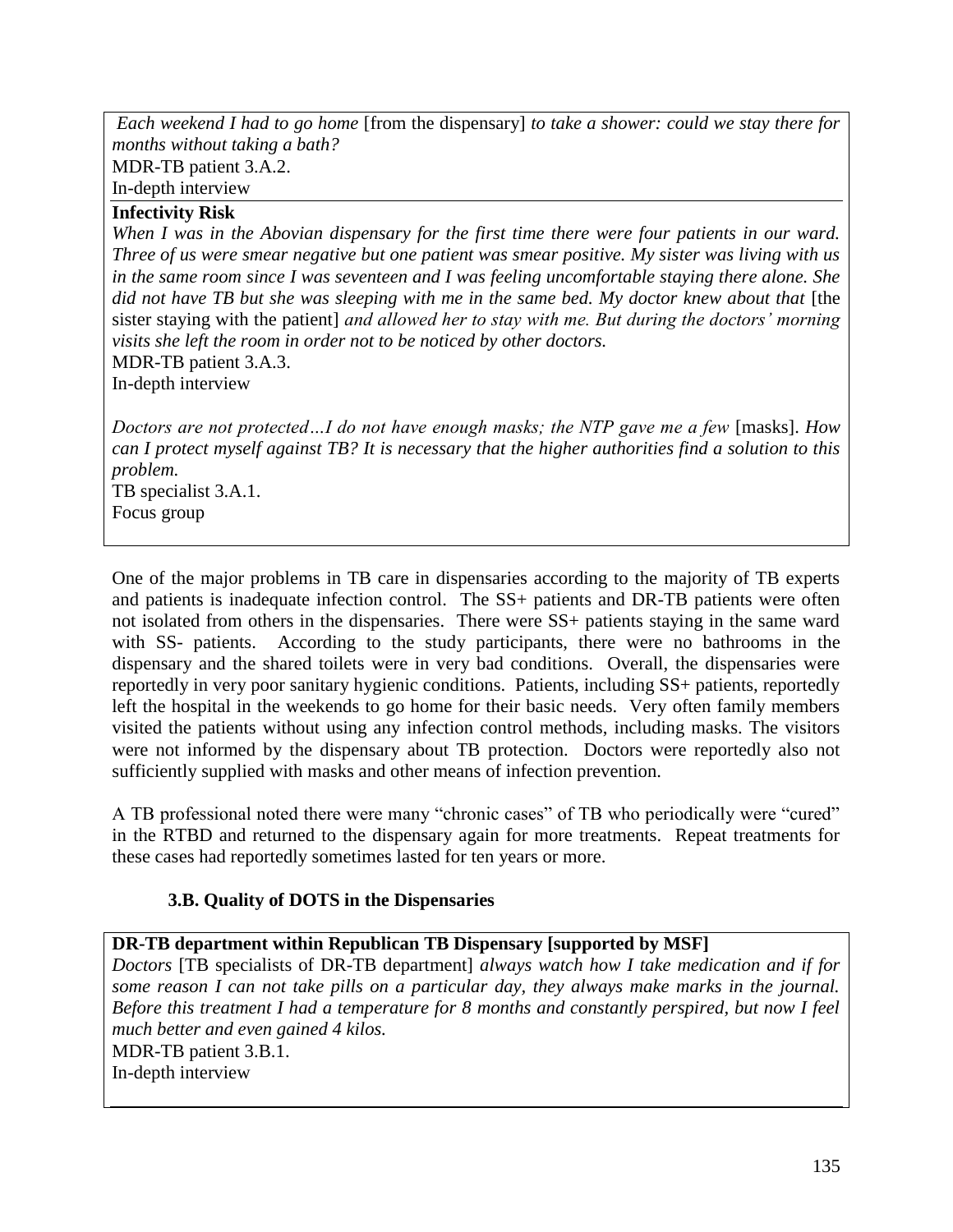## **TB dispensaries in Armenia excluding the DR-TB department [supported by MSF]**

*When I was in Abovian Dispensary medication intake was not under the doctor's direct supervision at all. Nobody cares whether you take drugs or not. ... With the new recurrence I was admitted to the Zeytun dispensary and received treatment for 2 months. Whether I took my pills totally depended on me; they didn't observe it.*  MDR-TB patient 3.B.2.

In-depth interview

*I judge it* [the quality of care in dispensaries] *very poor. It would be better not to have any dispensaries at all in Armenia than to have the services that they provide.*  TB expert 3.B.1. In-depth interview

*They* [the TB specialists from the TB dispensary] *treated me with streptomycin injections and red-colored pills. Medication intake was not under the doctor's supervision and sometimes I could bring it with me to the ward to take later. They also allow us to go home for about one week each month and gave us the medication for that period. I took all medication accurately.*  MDR-TB patient 3.B.1.

In-depth interview

*I was taking my drugs from med personnel everyday and was drinking the drugs in my ward by myself without any observation.*  MDR-TB patient 3.B.3. In-depth interview

A common problem identified by the majority of the TB experts was the provision of inadequate DOTS in the intensive phase of treatment at the dispensary. According to the participants the majority of medical specialists distribute drugs to the patients which later they take at the wards without direct observation. No systematic system is in place to control drug intake of the patients; some TB specialists reportedly supervised and observed drug intake, while the majority reportedly did not. However, most patients were believed to take the drugs as prescribed while at the dispensary since they present symptoms during much of the intensive phase of treatment and willingly abide by directions to recover.

## **3.C. Inappropriate use of Second Line Drugs in Dispensaries**

*I asked one pharmacist whom I have known for a long time, to pay attention to the consumers who buy 2nd line drugs and we've discovered a couple of cases when a patient with a regular TB diagnosis presented a prescription for 2nd line drugs.*  TB expert 3.C.1. In-depth interview *I purchased some drugs from the pharmacy during my first treatment at the Abovian dispensary. The doctor told me that the dispensary is short on good drugs because the drugs are expensive and recommended that I buy them* [2<sup>nd</sup> line TB drugs] *from a certain pharmacy.* MDR-TB patient 3.C.1. In-depth interview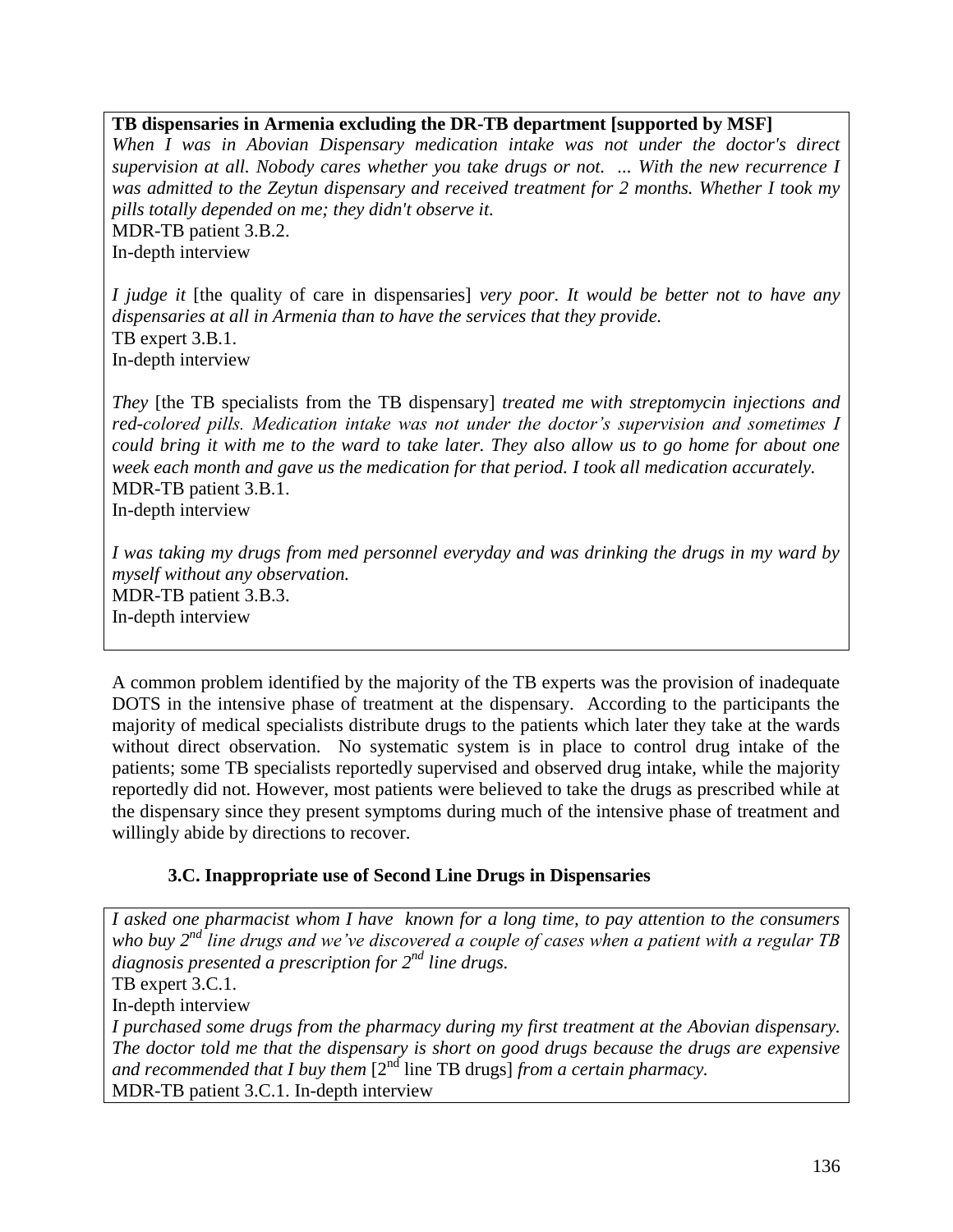There were some TB specialists who reportedly used their own individual schemes for treatment. These TB specialists begin treatment of regular TB with second line drugs, especially if the patient was able to pay for these more expensive drugs; reportedly, the patient sometimes provided an additional payment to the physician for this special attention [TB treatment is officially provided at no cost to the patient]. Second line TB drugs often reportedly showed rapid recovery. This practice could promote DR-TB making patients feel improvements more rapidly and therefore discontinue drug intake too early, especially because patients would feel improvements.

## *4. Laboratories*

## **4.A. Decentralization of Laboratory Services**

*The NTP has decided to open a peripheral laboratory in each of the polyclinics with a TB cabinet. But I don't agree with this decision. First to keep so many laboratories and finance them is an ineffective distribution of resources. It is also hard to supervise and conduct external quality assessments for each peripheral laboratory. Second, the quality may be affected. Lab network decentralization is not the right approach. The right approach is to have a centralized system of TB laboratories in order to keep the quality high. Maybe decentralization of TB specialists is optimal but not for labs. If a lab technician looks at only 1 to 2 samples a week instead of 25 to 26, the ability of the eye to recognize the bacterium is diminished. I suggest collecting samples from different TB cabinets in the polyclinics, keeping the samples in special refrigerators and sending them to one integrated microscopic laboratory. If it is difficult to take a sample in a cabinet, there is also another option: sending the patient who needs the SS test to the microscopic laboratory. Finally having a TB lab in each polyclinic may be an extra source of TB infection. It is difficult to control san-epidemic regimens* [infection control] *in those labs to assure the safety of the working staff and the patients.*  TB expert 4.A.1.

In-depth interview

*Our TB cabinet does not function appropriately because there is no isolated space to collect smear sputum.*  TB specialist 4.A.1. Focus group

*We refer our patients to the TB dispensary with their records to have a SS test and then call them*  [TB patients] *back to the polyclinic for the analysis.*  TB specialist 4.A.2. Focus group

*Sputum analysis is performed only in the MSF* [N# 19 (Malatia/Sebastia) and Arshakunyats (Surb Astvatsamayr Medical Center)] *Polyclinics. The rest of the polyclinics do not have the equipment to perform such services.* 

TB specialist 4.A.3. Focus group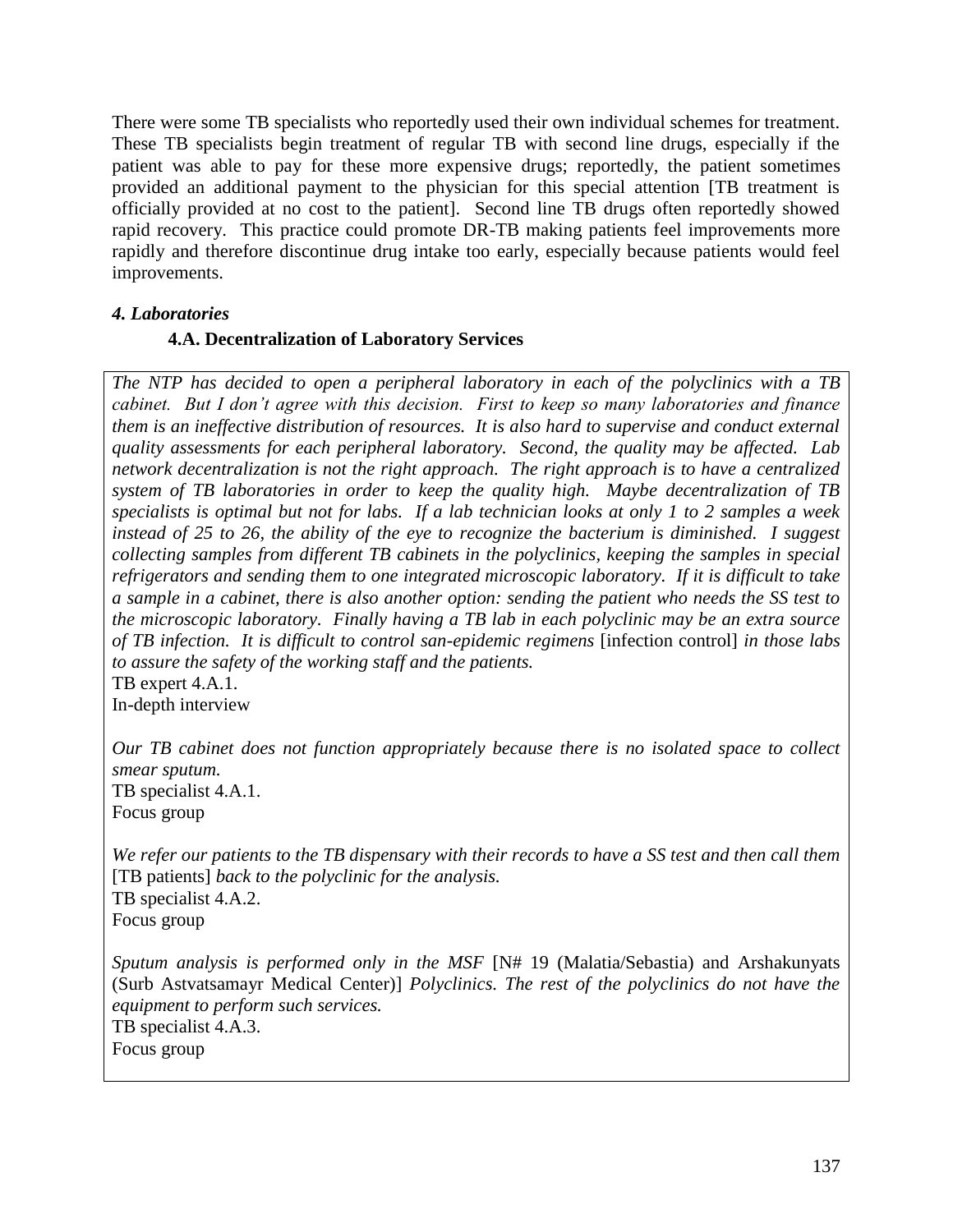The primary problem reported by study informants was the absence of any general systematic mechanisms for the transportation of samples from the general lab network to the NRL and for reporting results back. There was a direct link between the NRL and the City TB dispensary in Yerevan and the TB cabinets of the N# 19 (Malatia/Sebastia) and Arshakunyats (Surb Astvatsamayr Medical Center Shengavit) Polyclinics. According to the study participants, the coordination between the NRL and other laboratories was performed either by telephone or by personal contact.

A TB expert mentioned that the NRL was responsible for supervision and quality assessment of all laboratories in Armenia three times a year; however a new MOH decision had assigned the supervision and quality assessment of peripheral laboratories located in Yerevan to the laboratory of City TB dispensary in Yerevan which in turn would be supervised and assessed by the NRL.

# **4.B. Management of the National Reference Laboratory**

*I think that NRL should be independent, not under the supervision of a manager who works by the "more patients is better for us" principle. It should be national as its name indicates and under the supervision of the NTP or the MOH.*  TB expert 4.B.1. In-depth interview

*The quality of the NRL* [lab testing] *is very good. The only problem is that it is overloaded. It should be independent and work with clear standards. The regional laboratories need to improve managerial and organizational aspects of their work there.*  TB expert 4.B.2. In-depth interview

Some TB experts believed that the NRL should be administratively independent from the National TB dispensary, which they believed would lead to more coordination with all TB services and improve timeliness to these services.

The plan for decentralization of TB control was designed to provide each TB cabinet with laboratory services. The laboratory exports discouraged this idea; they believed that it would be an inefficient use of resources, it would increase the risk of infection for the polyclinics and the quality of microscopy may also suffer. They suggested collecting the samples in the TB cabinets, then sending them to one integrated microscopic laboratory to perform the SS test there.

# **4.C. Retention of laboratory personnel**

*The salary of* [TB] *lab personnel is very low. We train people and prepare them for work, then they move to another job, for example, in the clinic-diagnostic laboratories which are much safer and are not free of charge like the TB lab services. Usually we loose our professionals and get those who were not very brilliant and were fired from their previous jobs. The quality of work is*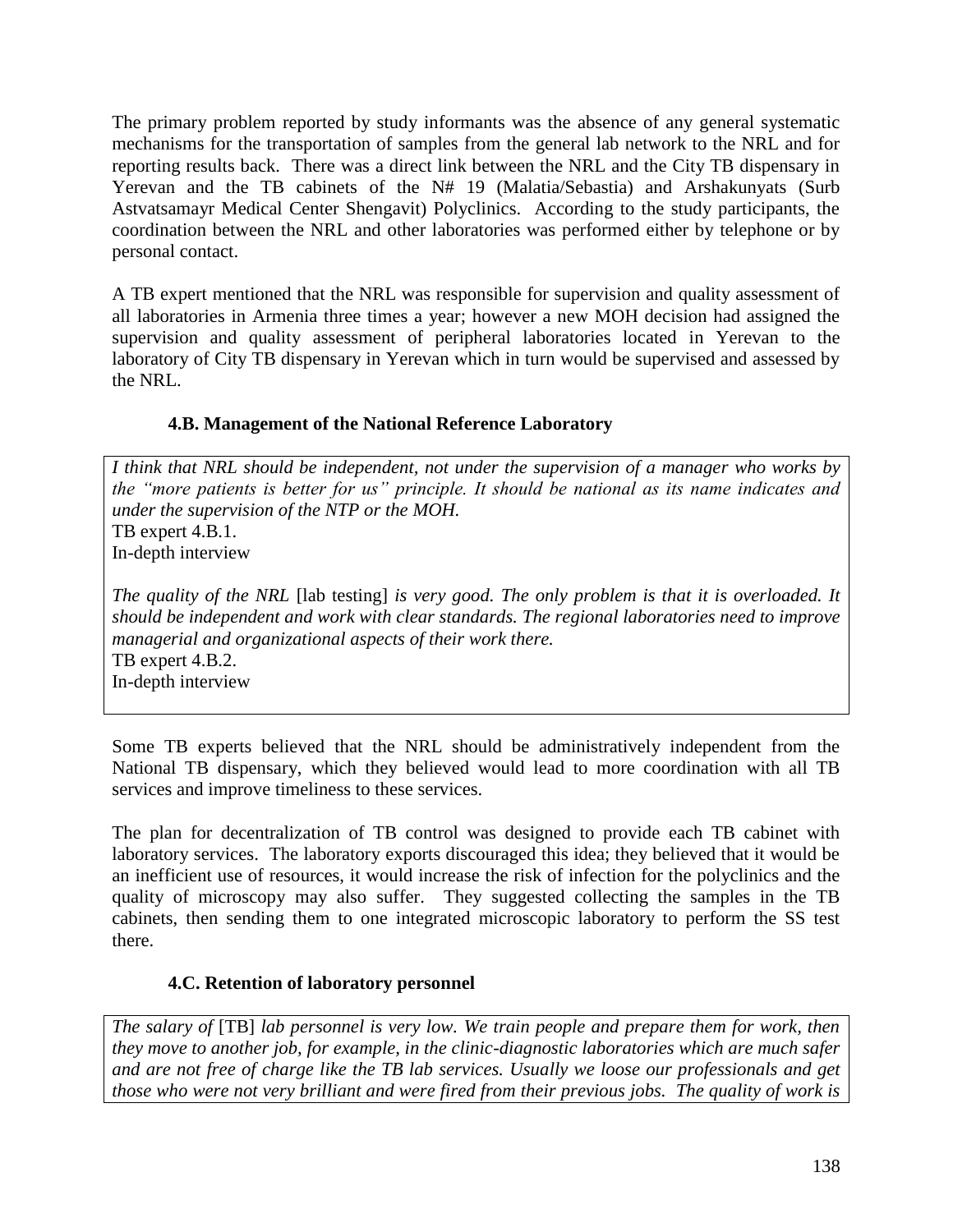As indicated by many study participants for other TB professionals and lab personnel, salaries and benefits were less for TB laboratory professionals, impacting recruitment and retention.

### **4.D. Coordination and Communications between Laboratory and other TB Services**

*The samples from the MSF* [N# 19 (Malatia/Sebastia) and Arshakunyats (Surb Astvatsamayr Medical Center)] *polyclinics and the City dispensary reach the National Reference Laboratory on time. There are some problems related to the sample transportation from the marz TB laboratories to the National Reference Laboratory. There is no linkage between the marzes and the NRL.*  TB expert 4.D.1.

In-depth interview

*The linkage between the NRL and other labs for communicating test results is mainly by telephone. … There is also another "Armenian way" to do it: results are given to an intermediate person who knows both sides* [the NRL and the TB lab]*.*  TB expert 4.D.1. In-depth interview

The problem was reported to be especially significant in the marzes. Though each marz was reportedly given a special car primarily for transportation of the samples and transferring the results, the cars were reportedly not used for this purpose.

## *5. State Hygienic and Anti-epidemic Inspectorate (SHAI)*

**5.A. SHAI Activities, Including Household Sanitation for the Control of TB and its Social Consequences** 

*A draft on new anti-epidemic rules including TB control, TB case management and isolation is in the process of development. As soon as it is revised and approved it will be used as a special official document and legal act that should be used in practice.* 

TB expert 5.A.1. In-depth interview

*They* [SHAI] *use very ancient methods for infection prevention in the households. And after their disinfection, the home is totally a mess.*  TB specialist 5.A.1. Focus group

*Sometimes the family pays them* [the SHAI house disinfection staff] *an informal fee not to*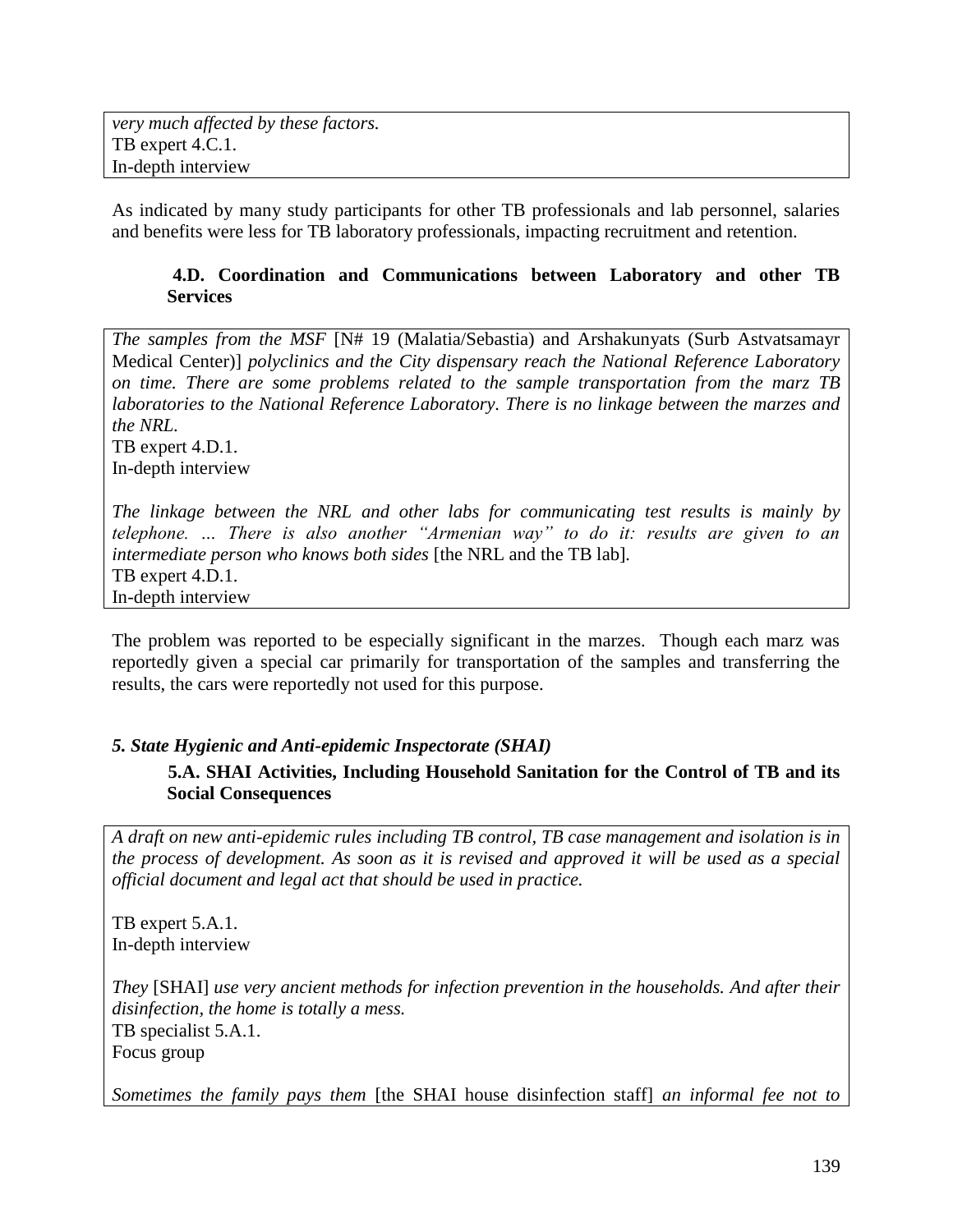*disinfect their house.*  TB expert 5.A.2. In-depth interview

*When I was in the dispensary for treatment, people from the san-epidemic station came by car and disinfected my home using their equipment: it was the same as advertising to my neighborhood that I had TB. They made a mess in my home and it was terrible.*  MDR-TB patient 5.A.1. In-depth interview

Many experts from different levels of TB control stressed that the main problem of SHAI was the lack of modern approaches for TB control; some of the SHAI practices were coming from the Soviet times (e.g., household disinfection). It was reported that under the guidance of the NTP, SHAI was working on new TB guidelines based on the WHO recommended standards.

The study discovered broad concerns from health care providers, TB experts and especially TB patients about the disinfection of TB patient's homes conducted by SHAI.<sup>10</sup>

The patients stressed that conducting disinfection in their apartments and homes was a violation of patient"s rights and confidentiality: after such disinfection activity the neighbors of a TB patient would learn about the diagnosis. The stigma of TB reportedly had serious social consequences on some TB patients and their families.

## *6. National Management of TB*

### **6.A. Strengthening the National Management of TB Control and Prevention**

*I* want to emphasize that there is a need for strict and continues control of the TB control *process; we need state assistance in this process and very strict control of the President* [of Armenia]*, like in Georgia. The first lady of Georgia is a nurse and she is supervising the TB control process in their country; that is why they have achieved success in TB control.*  TB expert  $6.A.1$ .

In-depth interview

*I am definitely for obligatory treatment in the country, which could be called necessary instead of obligatory. It sounds good for patients because some patients don't understand that the TB treatment is necessary. I think that the benefit to the population is higher than freedom of just one infected person freely walking in the city, being in the same marshutka* [mini van] *with you, me and our children and infecting us. In Riga they have an obligatory hospital with high fences for TB treatment in the forest. It would be nice to use their experience and have something like that in Armenia.*  TB expert 6.A.2.

In-depth interview

 $\overline{a}$ 

 $10$  This method is inherited from Soviet times and includes chemical disinfection of buildings, homes and apartments of TB patients. The method is not recommended by the WHO because it is considered ineffective.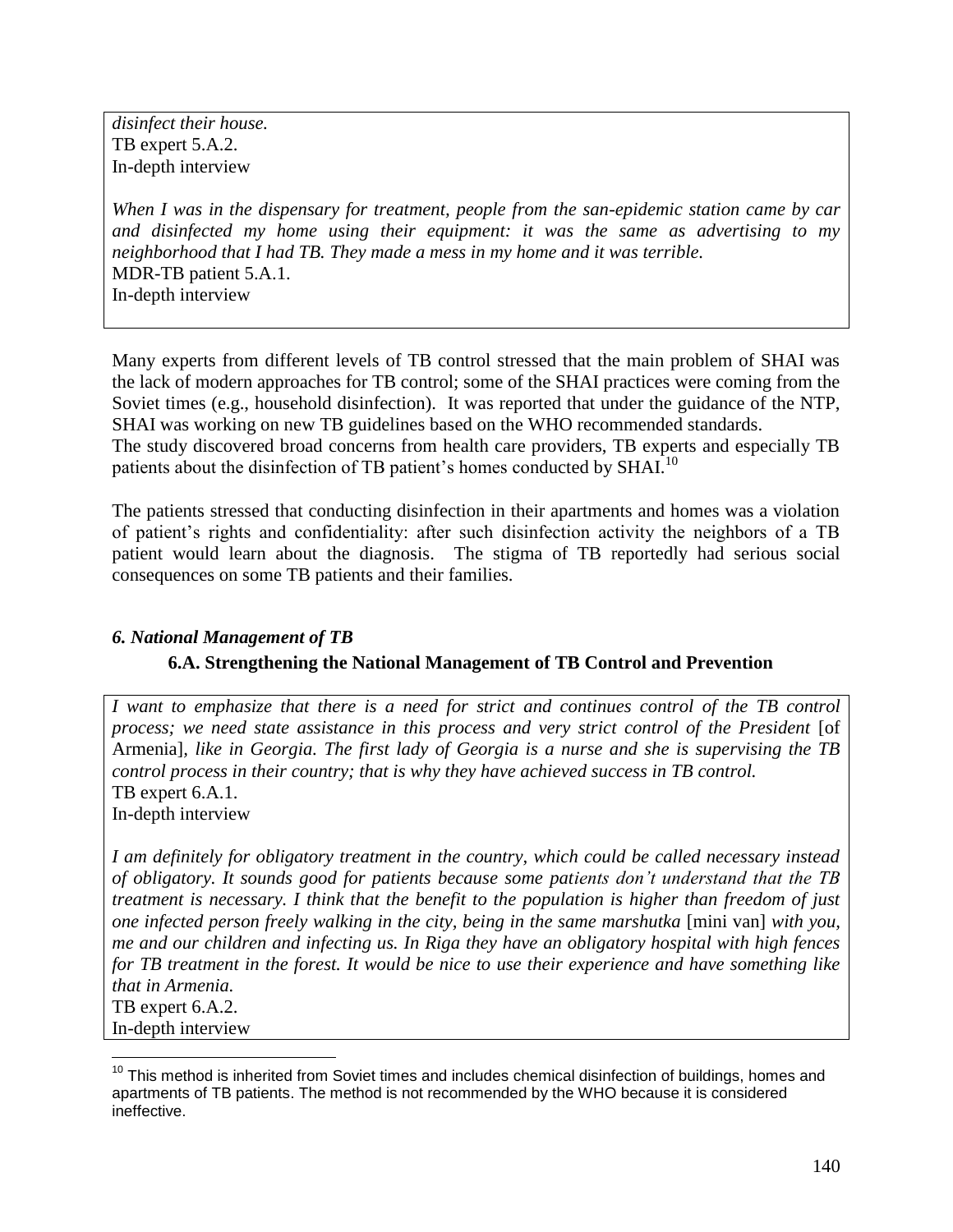*Mandatory treatment is effective but very difficult to implement. We have to have certain mechanisms in place for it to work.* TB specialist 6.A.1. Focus group

*Population awareness about TB is very poor in Armenia; public education campaigns are not appropriately organized. There was only a very short one minute videotape on TV on March 24 (the International Day of TB Control) and that's it.*  TB expert 6.A.3. In-depth interview

*It was a good idea for patients to receive incentives such as social and food parcels to enforce utilization of TB services during the continuation phase of treatment.*  TB specialist 6.A.2. Focus group

*TB patients are people with low socioeconomic status, so even transportation costs may be critical for them.* PHC physician 6.A.1. Focus group

For the national management of TB, many recommendations were made by the study participants. Most of the TB experts agreed that there was a lack of attention to the management of TB by the government of Armenia. They saw a need to increase the advocacy for the TB control and involvement of government authorities to find solutions to this problem. Some study participants advocated for more compulsory treatment, others suggested using incentives for completing the treatment, and some recommended educating the population through public campaigns (addressing TB risk, control, treatment, reducing stigma, and drug-resistant TB).

The majority of the experts indicated that there should be closer collaboration between stakeholders in TB control including both national and international organizations. Some indicated that the system lacked integration and transparency. Some indicated that it was sometimes difficult to get epidemiological data on TB in Armenia. The experts also highlighted the need to improve human resources in all levels of TB control. Another recommendation by participants was to develop an integrated curriculum based on the DOTS strategy for the National Institute of Health and the Yerevan State Medical University.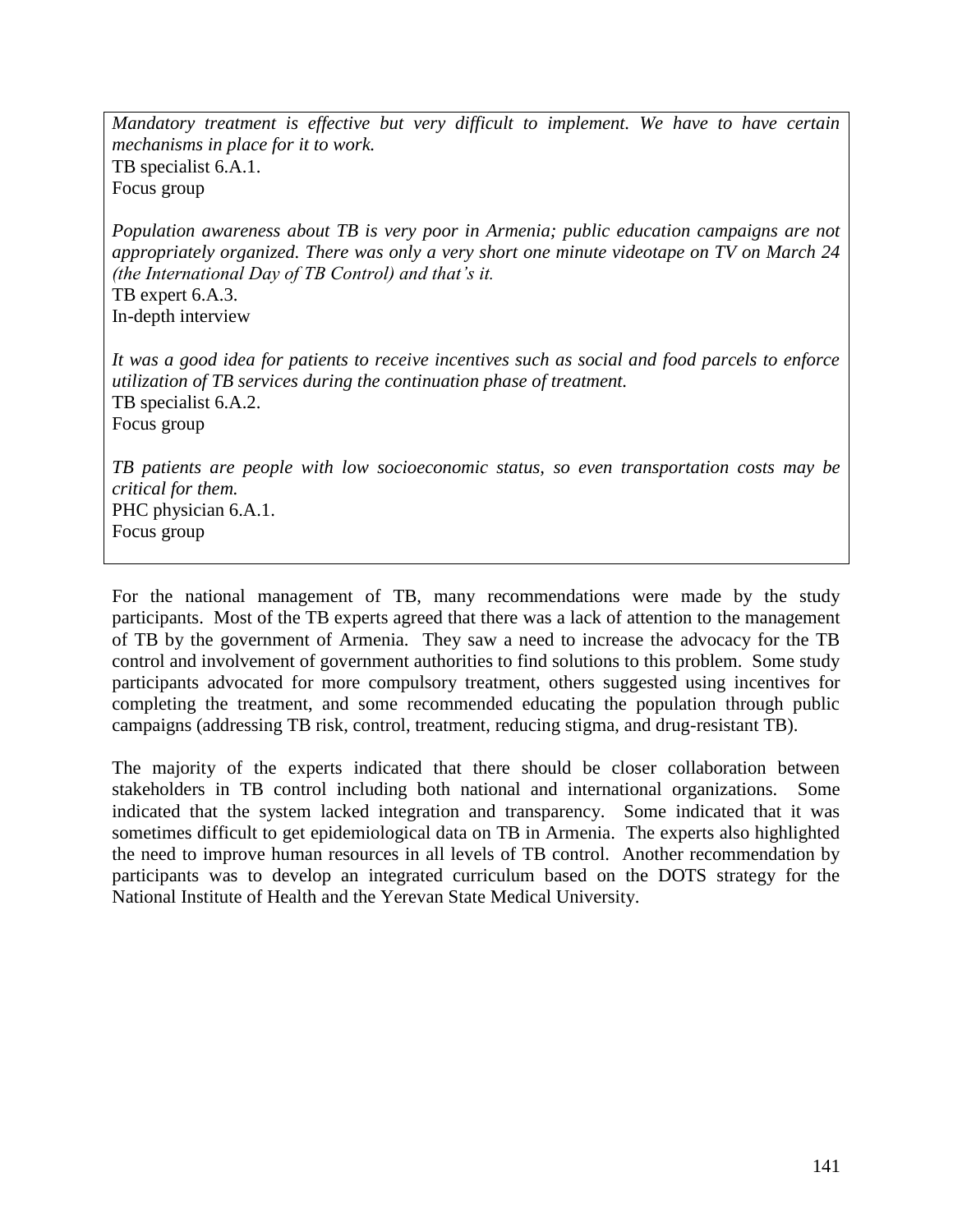## **6.B. The Stigma and Fear of Tuberculosis in Armenia**

## **Health Professional**

*Everybody is afraid of it* [TB], *even doctors. When we invite other specialists for consultation of possible diseases in our TB patients, they open the door of the TB cabinet using their foot. Sometimes doctors express their disappointment when it turns out that the patient has TB instead of cancer, though TB is curable while cancer is more difficult to treat if not impossible.*

TB expert 6.B.1. In-depth interview

## **General Population**

*Once we had a family with TB. They were using polyclinic TB services. Very soon community got aware of it and changed their attitude. So this family had to change the place of their residence in order to avoid stigma.*  Auxiliary TB professional 6.B.1.

\_\_\_\_\_\_\_\_\_\_\_\_\_\_\_\_\_\_\_\_\_\_\_\_\_\_\_\_\_\_\_\_\_\_\_\_\_\_\_\_\_\_\_\_\_\_\_\_\_\_\_\_\_\_\_\_\_\_\_\_\_\_\_\_\_\_\_\_\_\_\_\_

Focus group

*When I was back from the dispensary none of my neighbors wanted to talk with me because of my diagnosis. Everyone avoided me.*  MDR-TB patient 6.B.1. In-depth interview

The stigma of TB was identified as a problem by the majority of the study informants. Many TB patients faced social problems because of their diagnosis; sometime they even had to sell their homes and move because of the neighbors' negative attitudes towards the patients and their families. This stigma even reportedly deterred persons with TB to seek care, especially in TB cabinets. There was a reported fear of being fired from job or not being hired because of current or former diagnosis of TB. This stigma and fear of TB was reported to be a significant issue not only among the general population, but medical professionals as well.

# *7. Human Resource Development*

*TB specialists are always considered* [for residency] *under the State order* [provided free of charge] *and on average we have two vacancies in TB clinical residency annually… I can say that TB clinical residency traditionally has State ordered vacancies.* TB expert 7.1 In-depth interview

*TB specialists are very needed in Armenian health care; however it is a pity that young and enthusiastic resources are not wanted in the dispensary. Those who want to do something new and creative in their work are rejected.*

TB specialist 7.1 In-depth interview

*The curriculum of Yerevan State Medical University TB residency is based on the DOTS strategy and international requirements. It is not unified; National Institute of Health has its own curriculum. However it is also based on DOTS requirements, and it is legally accepted*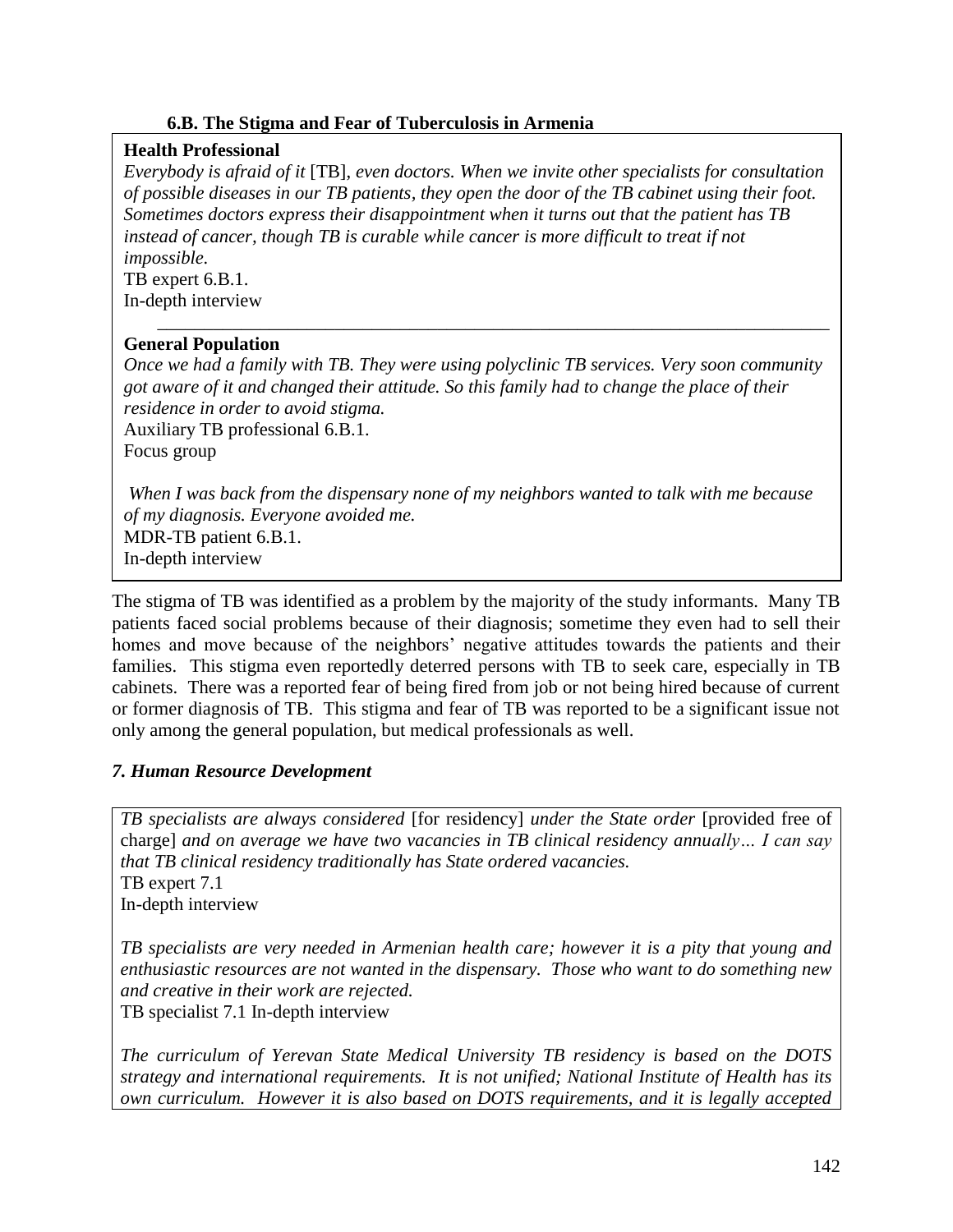*strategy which should be spread countrywide for all residents… I can say that it would be very effective to enlarge the TB module in the curriculum of Family Medicine and have more topics in TB in order to understand the differential diagnosis of this disease very well and thus increase the early detection of TB.*  TB expert 7.1

In-depth interview

*I can say the clinical preparation was suffering. During my TB residency I had theoretical training myself* [self taught from books]*; we did not have structured classes for theory. I did not have my personal patients. I was doing the paper work and following the patients' treatment, but I did not prescribe treatment myself…*  TB specialist 7.1

In-depth interview

According to one of the participants medical students were afraid of getting infected with TB, other students were not very much interested in the field and many of them disliked working with patients who did not show rapid resolution of the disease as a result of treatment. There were also students who applied to TB residency because it was covered by the state [free of charge]. Another participant claimed that TB specialists working in the field for many years were not very open to hiring new, young, enthusiastic specialists.

A participant mentioned that the curriculum of the TB clinical residency at YSMU and NIH was not unified; however both of them were based on the DOTS strategy. This participant thought that the YSMU curriculum was well developed and based on the international standards and requirements. Another participant believed that the theoretical part of the training could be improved and suggested that there was a shortage of practical training in clinical skills.

# *8. TB Drug Regulation in Armenia and DR-TB*

*You know in Armenia people can get medication* [for TB] *on the advice of their neighbors, relatives and family members. When a person has tuberculosis they may advise him/her to purchase drugs from the pharmacies where they are available. There were many attempts by the government of Armenia to establish a law prohibiting sale of 1st line TB drugs in pharmacies but unfortunately they didn't succeed.* TB expert 8.1. In-depth interview T*he sale of first line drugs should be prohibited by law; likewise there should be strict control on*  [writing] *prescriptions for second line drugs.*  TB expert 8.2. In-depth interview

Reportedly, Armenia was supplied with  $1<sup>st</sup>$  line TB drugs to meet TB treatment needs until 2011 through funding by GTZ"s KfW and annually 30 000 to 40 000 drug doses were used in the country. The NTP provided/distributed the first line anti-TB drugs to TB control institutions.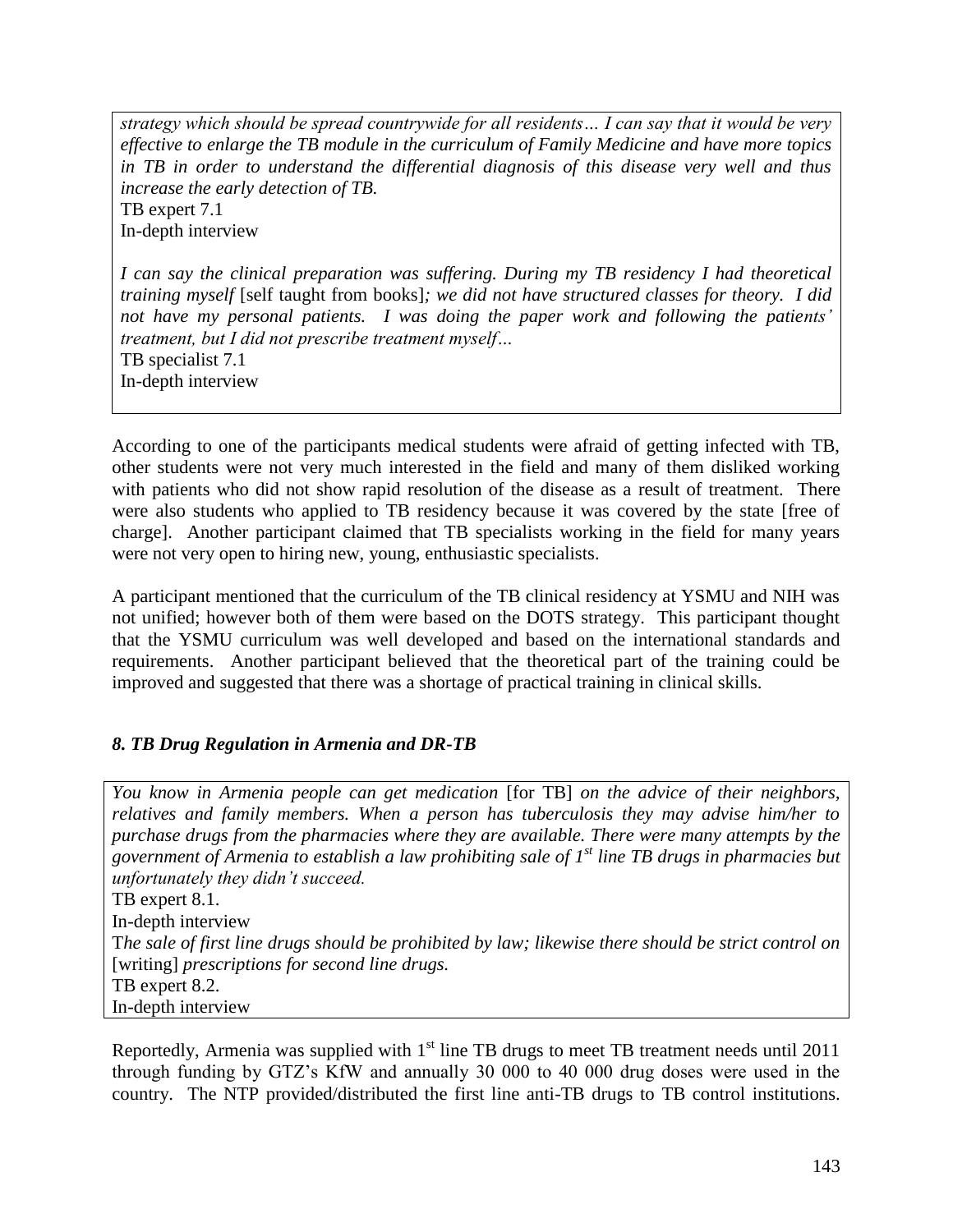According to the study participants, the retail sector, particularly pharmacies, did not import  $1<sup>st</sup>$ line drug combination capsules to be used for TB treatment only; however, the  $1<sup>st</sup>$  line drugs in individual capsules were widely available in pharmacies.

Reportedly,  $2<sup>nd</sup>$  line drugs were also prescribed for conditions and diseases other than TB and were available in pharmacies. The experts recommended that the utilization of  $2<sup>nd</sup>$  line drugs by other specialists must be strictly regulated.

According to the majority of experts in the study, DR-TB was an emerging problem in Armenia and urgent steps should be taken to control the situation. The spread of DR-TB was increasing through the misuse and mismanagement of treatment and person-to-person transmission of these TB strains. The experts mentioned about contributing factors for the current DR-TB situation: a) after the collapse of the Soviet Union in 1990s,  $1<sup>st</sup>$  line drugs were not available in the country and practitioners had to prescribe individualized treatment schemes; b) laws controlling drug management were inadequate; and c)  $1<sup>st</sup>$  line drugs were available in pharmacies and the patients could get them without prescription of a specialist.

Several TB experts suggested that inadequate or incomplete implementation of DOTS during both the intensive and continuation phases of treatment at dispensary or TB cabinet levels could be a major contributor to the increase in DR-TB rates. Moreover, inadequate infection control in the dispensaries could increases the likelihood of transmission of DR-TB to non DR-TB patients, staff and visitors in the hospitals.

The TB health providers also reported that only smear positive cases were further investigated using DST and culture; however not all smear positive samples were sent to the NRL. Therefore, they suggested that DR-TB was under-diagnosed in Armenia. Even if the patient was diagnosed with DR-TB, there were no official treatment protocols provided by the NTP. Thus, these patients were potential sources for spread of drug resistant TB. To deal with this problem, NTP was planning to initiate DOTS+ on a national level with support from the Global Fund. However, many experts indicated concerns that DOTS+ might not be rigorously conducted resulting in more serious drug resistance.

Some experts indicated that some physicians in the dispensary tried to treat DR-TB patients by individualized schemes, though the effectiveness of those treatments was questionable.

## *9. HIV/AIDS-TB Co-infection*

*Blood testing for HIV detection* [for TB patients] *could not be mandatory, because it is a right of the patient* [to refuse or comply]*.*  TB expert 9.1. In-depth interview

*In the TB Republican hospital, HIV testing of TB patients is performed under the title of "general biochemical analysis" because some TB patients* [if they were informed about the HIV test] *may refuse to have HIV testing*. TB expert 9.2. In-depth interview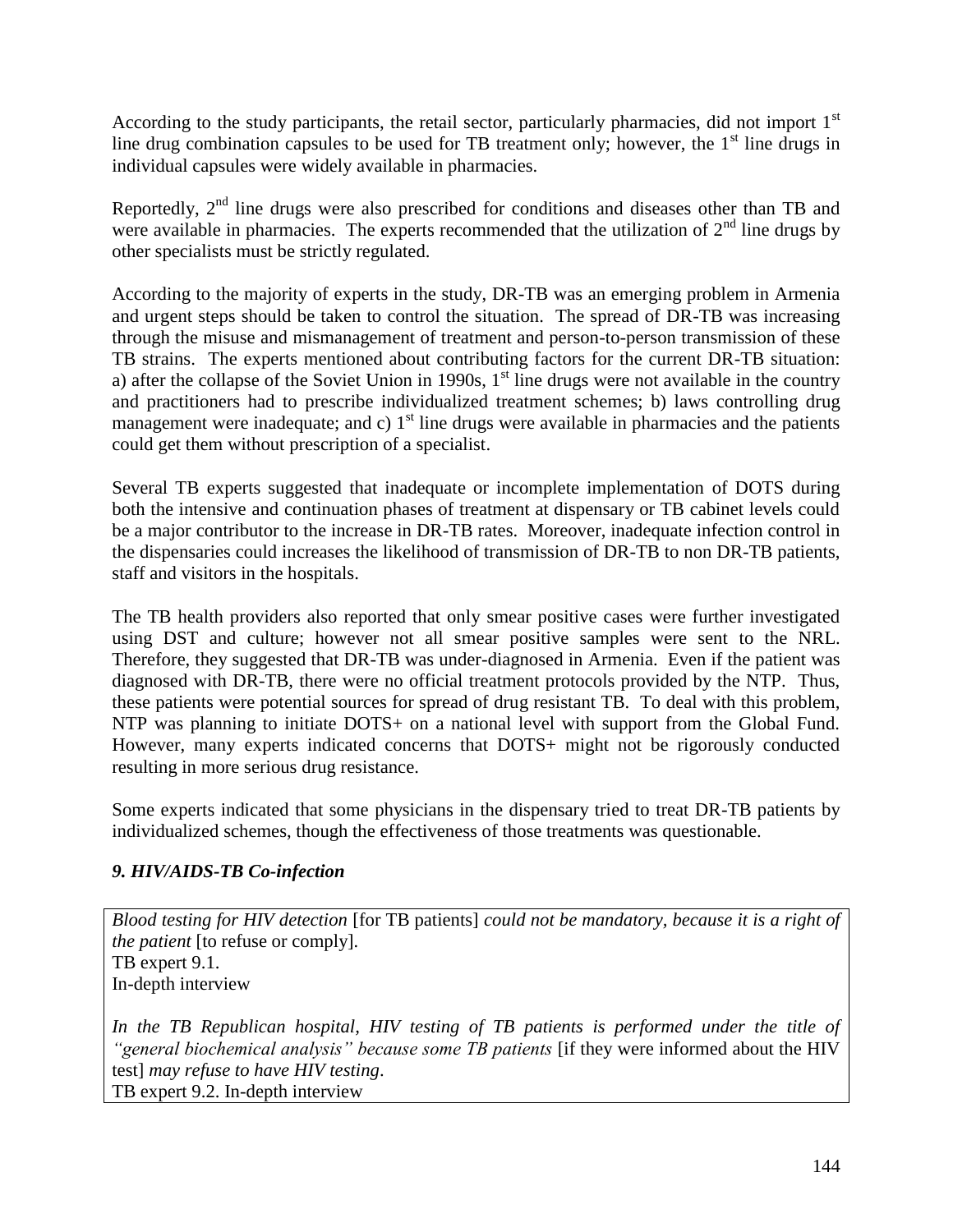*On one hand, we have to maintain confidentiality for HIV-TB co-infected patients, but on the other hand we must think about the spouse who may get infected.* TB expert 9.3. In-depth interview

According to some experts, HIV/TB co-infection was currently not a large problem in Armenia. A few experts raised the problem of confidentiality and voluntary testing for HIV among TB patients. Reportedly, HIV testing in the dispensary was performed without the patients' consent. There was no consensus regarding this issue among the participants, attempting to balance the patient's right against the right of the general population to be protected. Some participants suggested providing counseling and information to the TB patients about the importance of the HIV testing, with further education and support for HIV/TB co-infected persons to prevent the spread of these diseases.

An expert mentioned that the management of co-infection was performed by the NTP and the National AIDS Prevention Center. The strategy to detect co-infection was reportedly as follows: all TB patients in dispensaries would be tested for HIV/AIDS and all people with HIV/AIDS would be tested for TB (tuberculin test twice a year, X-Ray and triple sputum microscopy once a year). The co-infected patients would get their TB treatment at the TB dispensaries and as soon as they were SS- they would start HIV/AIDS treatment at the AIDS Prevention Center.

# **Penitentiary Sector**

## *1. DOTS in the Penitentiary Sector*

### **DOTS in Prisons**

*I take it* [the medication] *in this procedure room under the direct supervision of the doctor every day without any interruptions. I can not leave the room without taking all the medication. I even turn the cap down, so the doctor can see that no drug is left. I understand that taking medication is important; I am not the enemy of myself.*

TB Patient 1.A.1. In-depth interview

*Every morning I come to the procedure room with a cup of water and take my daily drugs in front of the nurse.* 

TB Patient 1.A.2. In-depth interview

#### *---------------------------------------------------------------------------------------------------------------* **DOTS in transition between civilian and penitentiary systems**

*In my continues phase of treatment in the civil sector the court decision was made and I was imprisoned and taken to the isolator (Nubarashen Criminal Executive Institute)…doctor could not contact the city dispensary* [to learn patient"s TB treatment history] *… doctor listened my lungs and breathing, took smear testing (which was negative). I was in the isolator for ten days where I was taking both pills and intravenous injections for TB treatment then was referred to the Central Hospital of Detainees, where I was diagnosed again with smear negative TB and received ambulatory phase of treatment.*

TB Patient 1.A.3. In-depth interview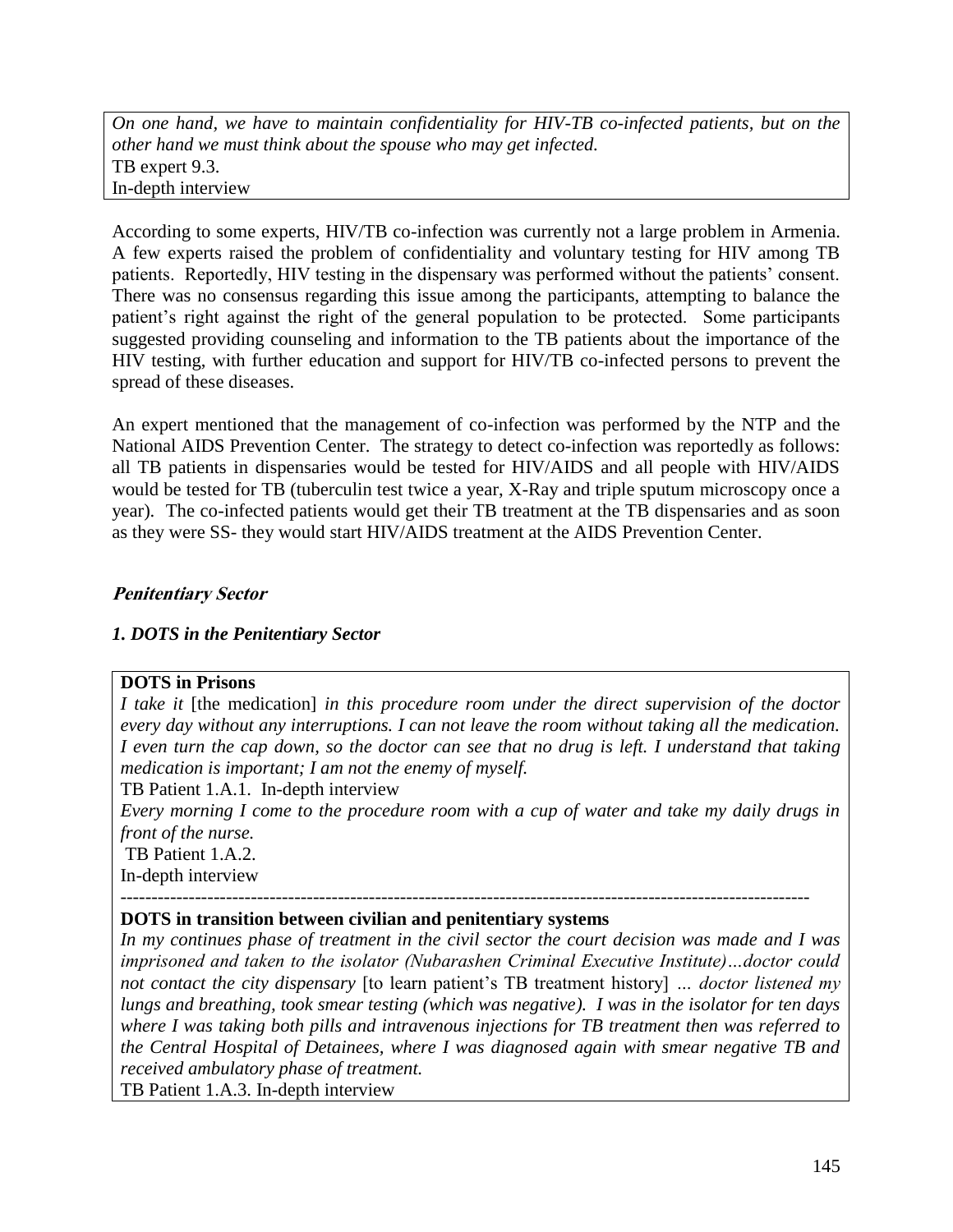*I don't think that the coordination between civilian sector and prison is very critical since we have only 3 to 4 cases of TB prisoners who are released annually. As soon as TB cabinets start to function as planned, the coordination will be performed properly. However, we still may have problems with the addresses of former prisoners, since usually they give wrong addresses and it is impossible to find them after release.* 

TB expert 1.A.1. In-depth interview

*When a detainee is released with TB, a special TB 09 referral form is used to refer him/her to the TB cabinet in the civilian sector. It consists of three parts- the first part is filled out by his doctor in the prison dispensary, where it is noted about the patient's treatment he received in penitentiary system; the second and the third sections remain unfilled, and this form is mailed to the prisoner's regional TB cabinet. When the doctor of the TB cabinet receives this form, she/he cuts off the third part and sends it back* [to the penitentiary system]. *The physician of the TB cabinet must write all the information about the patient's treatment in the civilian sector in the second part of the TB 09, and if that patient suddenly is put in the prison again, this second part of the form should be sent back to the penitentiary sector to inform the prison physician about the treatment process of the patient in the civilian sector. The penitentiary sector has not received any second or third parts of the TB 09 from the civilian sector so far.*

*Now let's discuss the problem with the mail delivery process. We have to send this form by mail; however, very often we use our private contacts to see whether the letter is received by the recipient or not. There was only one case that I gave this form to my patient who was released; I had confidence in him and he delivered this form appropriately to his regional doctor.* 

TB specialist 1.A.1. Focus group

According to the majority of TB experts (both from the civilian as well as penitentiary sectors), regular TB was not a problem in the prisons since ICRC had implemented an effective strategy for TB early detection, referral and DOTS treatment in the penitentiary system. A concern was expressed that the situation might worsen as ICRC stopped its involvement in TB control in prisons.

All TB experts working in the penitentiary sector agreed that immediately after entering a criminal processing unit all prisoners were screened for TB (fluorography, triple smear sputum analysis and a special TB detecting questionnaire). In the marzes, only a questionnaire was used as a screening tool. They also confirmed about active case finding among all prisoners countrywide twice a year using portable digital fluorography machines. If a person entered a prison with a TB diagnosis, the civilian sector physician of that patient was contacted to decide how to manage that patient.

As soon as the TB diagnosis was made, the treatment of TB prisoners was organized in the Numbarashen CEI before the final court verdict and in the Central Hospital for Detainees after the verdict of being guilty. According to the TB experts, unlike the civilian sector, DOTS was strictly performed in the prisons. Both the intensive and the continuation phases of the treatment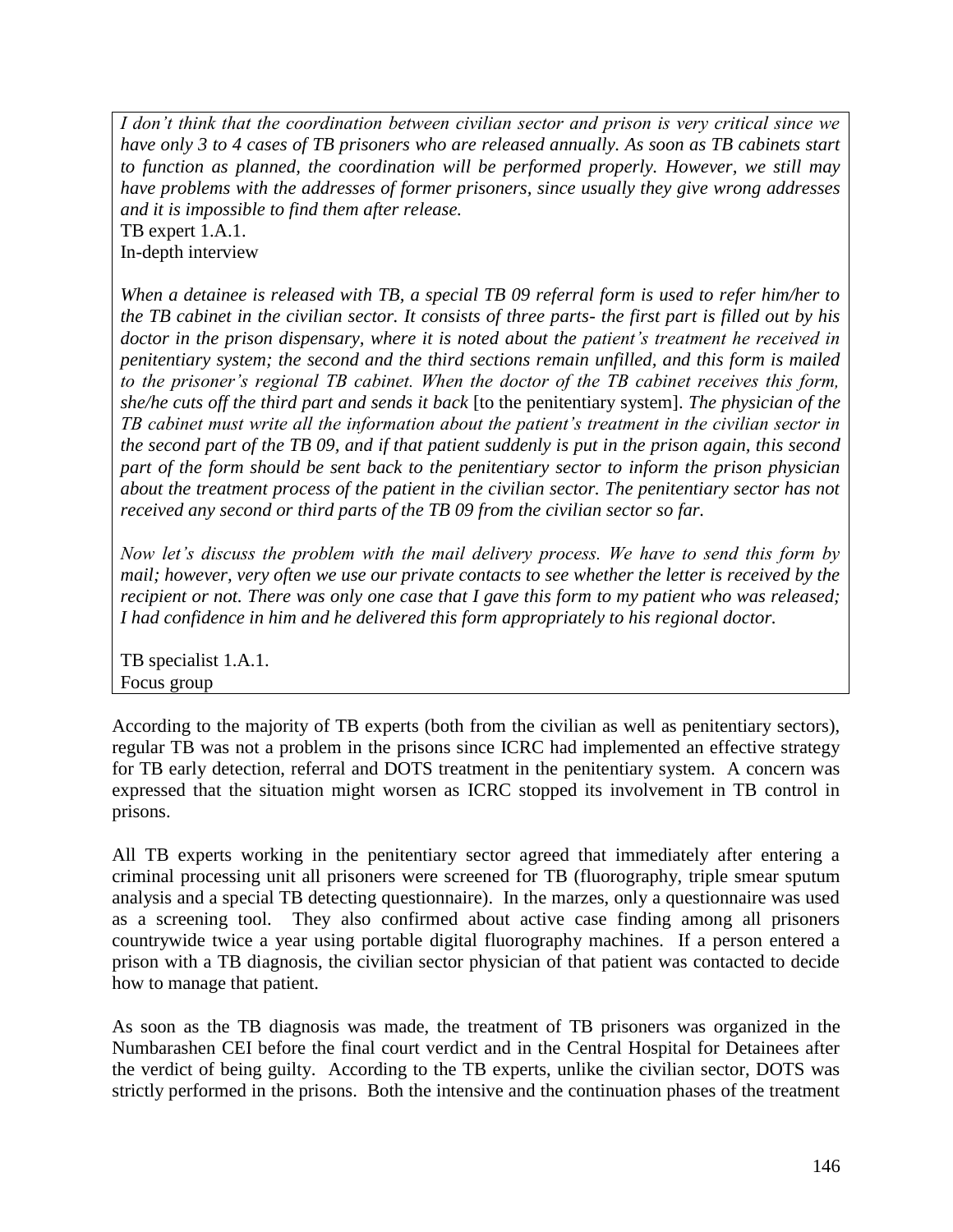were performed within the health care facility (the Nubarashen CEI and/or the Central Hospital for Detainees).

A few experts noted that when a person on TB medication was arrested and sent to a cell for preliminary imprisonment, it was practically impossible to continue treatment until he/she was transferred to a CEI.

The primary problem in collaboration between penitentiary and civilian sectors in TB control, stressed by almost all the experts (from civilian and penitentiary sectors), was the lack of systematic coordination between the two sectors. Informants felt that civilian-penitentiary and penitentiary-civilian sector transfers of TB-patients could be strengthened and streamlined. One of the experts indicated that it would not be difficult to improve this coordination since only a few TB patients move from one system to the other annually.

## *2. TB Infection Control the Penitentiary Sector*

*There are infection control mechanisms in the prison, including separated departments for smear negative, smear positive and MDR cases, the smear positive and MDR department's entrance is different and the patients' walking areas are also separated. There are even separate phones in each department. Doctors have masks; there are bactericide lamps and a good ventilation system in the rooms. Visitors also wear masks during short visits.* TB expert 2.1. In-depth interview *One of the problems in TB control in prisons is infection control.*  TB expert 2.2. In-depth interview *I can see other smear negative TB prisoners in the corridors* [this patient is also SS-]*. Smear positive cases are located separately and their doors are always closed, including small gates at the doors, and we can't contact each other- unlike the Abovian dispensary. There* [the Abovian dispensary] *everybody lives in the same building without any separation and smear negative patients can easily meet and talk to smear positive cases and to those with what we call "crocodile" infections* [patients with DR-TB]. TB Patient 2.1. In-depth interview *We* [patients with TB] *cannot communicate with the other patients of different departments, or with smear positive or MDR TB patients. They are in the separate departments with the different entrances.*

TB Patient 2.2. In-depth interview

*My family members visit me sometimes, we meet in the room for visitors, and they do not wear any preventive masks since I am smear negative now.* TB Patient 2.2. In-depth interview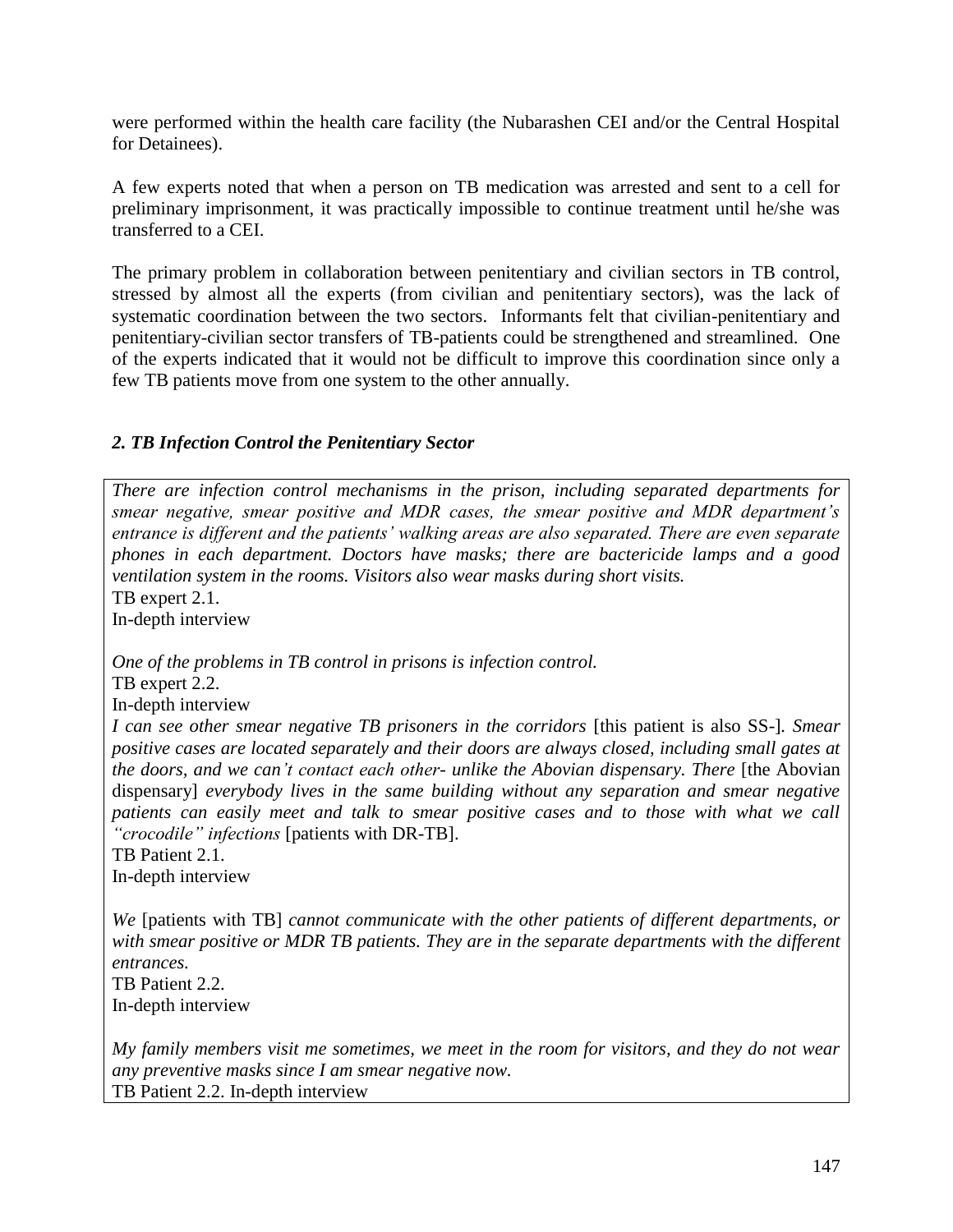TB patients mentioned that compared to the colder humid less-sanitary prisons, the conditions at the Central Hospital for Detainees was much better, and according to the experts, there were cases when prisoners tried to buy positive smears from TB prisoners to self-infect to develop TB and be transferred to the Central Hospital for Detainees.

### *3. Other Issues in the Penitentiary Sector*

One of the concerns of the TB medical staff working in the penitentiary sector was low compensation and lack of benefits (shorter working day and vacation) leading to shortage in TB staff in the prisons; the civilian sector medical providers expressed the same concerns.

Another concern raised by the experts of TB control in the penitentiary system was DR-TB. Although the system had control over regular TB, DR-TB was a significant problem in the prisons. The TB experts indicated that all identified DR-TB cases were separated into a special department in the Central Hospital for Detainees and received only symptomatic treatment until their release. There was an agreement between the MSF and the MOJ to start DOTS+ in the penitentiary system. However, the experts were concerned that because of shortage of mid-level medical personnel (2 nurses) the start of the project would get delayed. Fortunately, the project started in September 2008.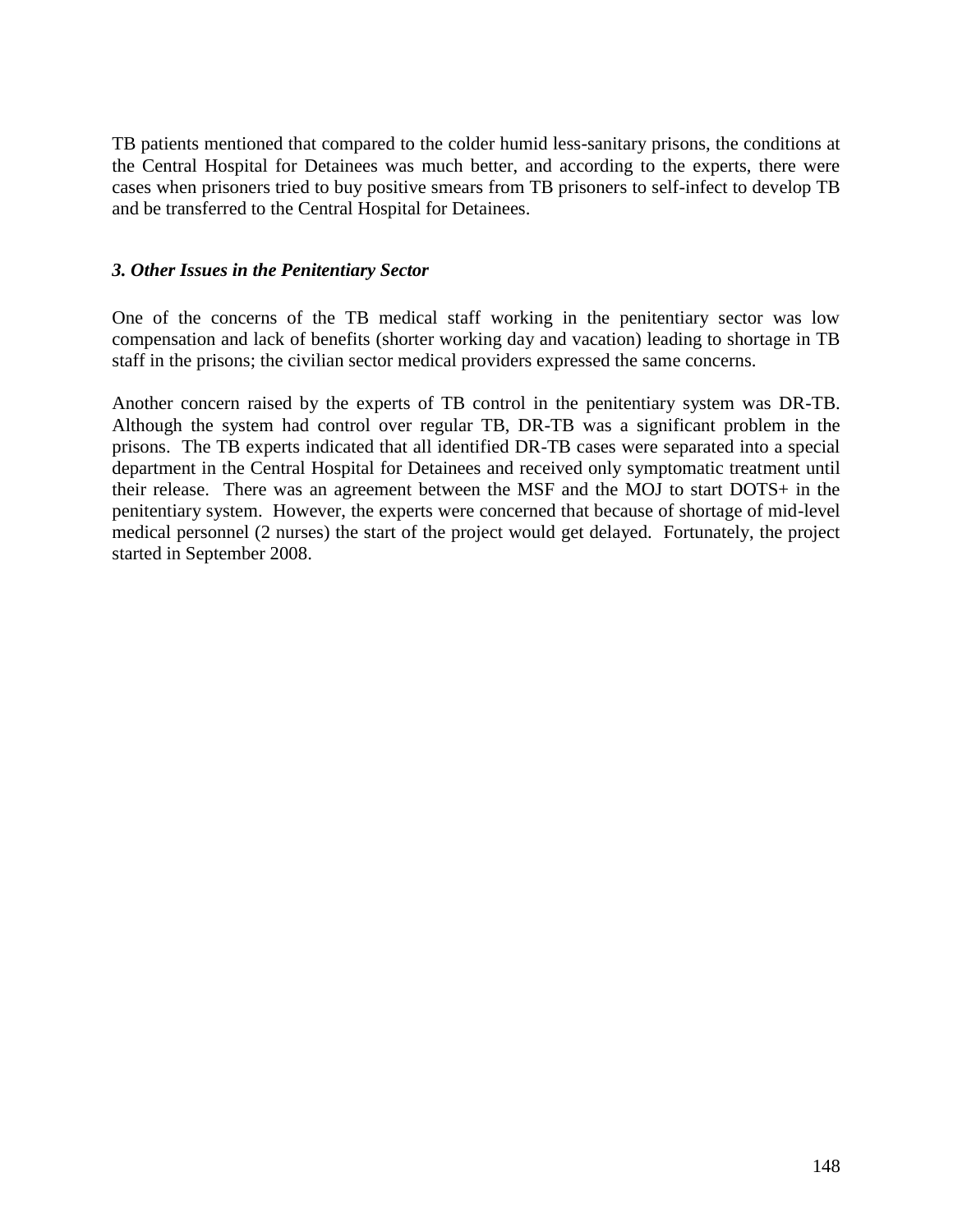## **CONCLUSIONS**

This study performed a qualitative analysis of the TB control services in the civilian and penitentiary sectors and evaluated the cooperation between the civilian and penitentiary sectors and different stakeholders in TB control in Armenia. Summarizing the findings of the study about all the strengths and limitations of the TB control system in Armenia the following conclusions were made.

## **Strengths of the TB Control System in Armenia**

- The National TB Program in Armenia provides a national infrastructure for TB control.
- Decentralization of TB services and integration of these services with primary health care by establishing TB cabinets in the polyclinics brings TB services closer to the TB patients' residence.
- The NTP TB training program for primary health care providers strengthens knowledge and awareness of TB for those professionals.
- Collaborative TB control efforts in some areas between the government and international organizations (especially ICRC and MSF) integrated national with international experiences for successful TB control programs.
- Successful implementation of the DOTS+ pilot project in two districts of Yerevan and the inpatient MDR department in the Republican TB Dispensary with the lead partnership of MSF.
- Successful implementation of DOTS and infectious control systems for TB control in the penitentiary system with the partnership of ICRC.
- Inclusion of TB services and medication in the Basic Benefit Package (no cost to the patient).
- Assurance of a TB first line drug supply to meet the needs for TB treatment nationwide.

### **Limitations of the TB Control System in Armenia**

- Inadequate TB knowledge and awareness of PHC providers leading to late detection of TB and stigma towards TB among general practitioners and family doctors.
- Lack of remuneration or incentives for PHC providers to participate in TB control, reducing the effectiveness of early detection, referrals and participation in DOTS.
- Unclear perception of the division of roles and responsibilities between PHC providers and TB specialists in TB cabinets, leading to incomplete TB control activities.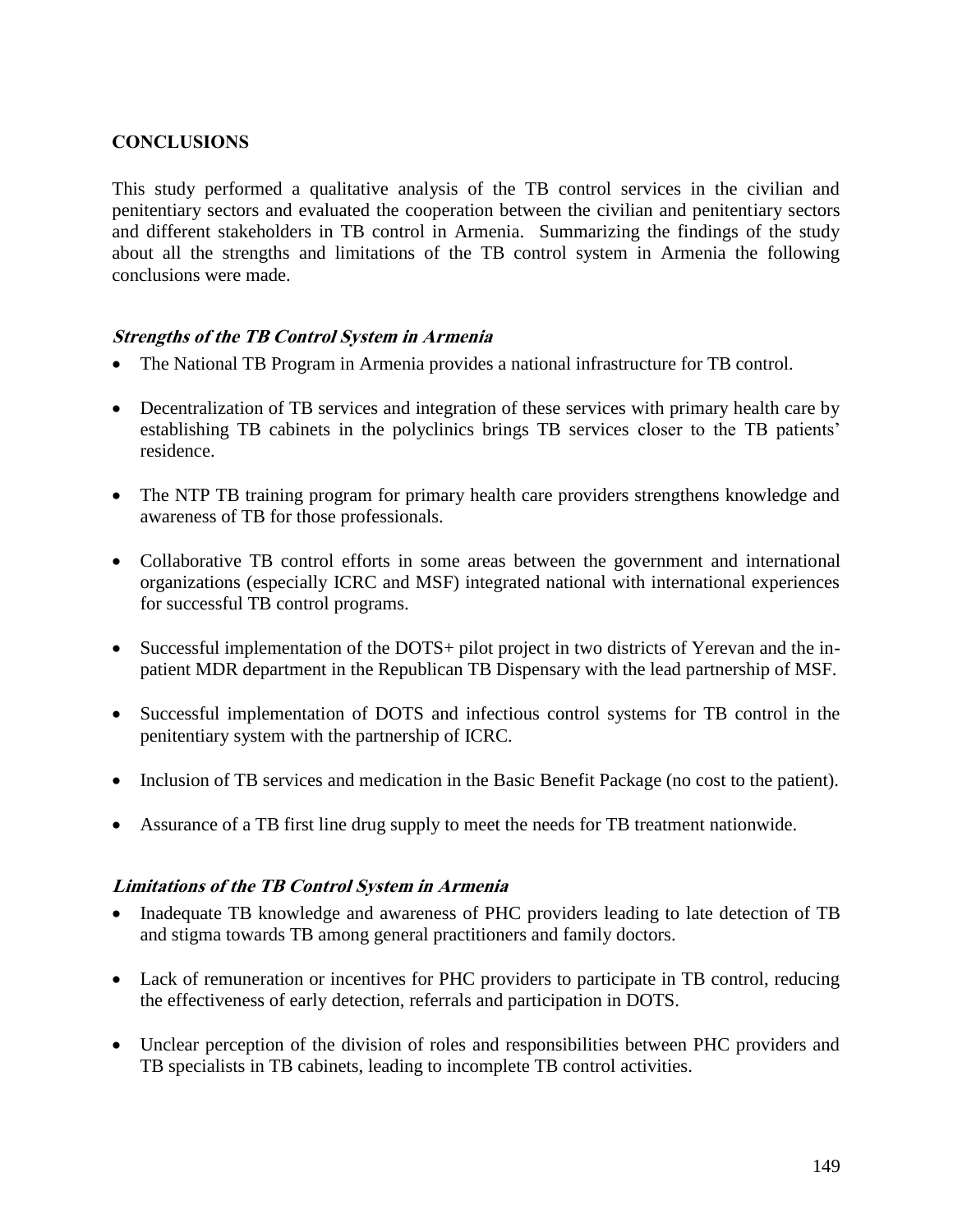- A shortage of space, supplies, and utilities in the TB cabinets, hindering the effectiveness of TB cabinets.
- Lower salaries and lack of incentives for TB specialists and TB laboratory workers reduce recruitment and retention, producing shortage of qualified staff and lower qualifications of existing staff.
- Poor sanitary and physical conditions in TB dispensaries and cabinets (excepting DR-TB MSF pilot sites).
- Inadequate directly observed therapy (DOT) implementation during intensive and continuation phases of TB treatment.
- Interruptions in the use of incentive and social support mechanisms for TB patients for the implementation of DOTS, especially in remote areas.
- The absence of available treatment for DR-TB patients (excepting DR-TB MSF pilot sites).
- Inadequate infection controls in TB cabinets and TB dispensaries in the civilian sector (excepting DR-TB MSF pilot sites).
- Inappropriate DOTS implementation: unregulated inappropriate use of second line TB drugs for the regular TB treatment in some dispensaries, leading to increased likelihood of serious DR-TB in Armenia.
- Lack of efficient systematic mechanisms for laboratory samples transportation and reporting of results.
- Over decentralization of level I microscopy laboratories leading to inefficient use of resources and potentially questionable quality of sputum smear microscopy (because of insufficient number of samples).
- Difficulties in cooperation between the laboratory network and some TB services negatively impacting timeliness in diagnostic results for TB.
- Poor infection control mechanisms inherited from the Soviet times, including household sanitation which is both ineffective and has serious ethical consequences.
- The systematic contact investigation mechanism developed by NTP central office has not been fully implemented.
- No national mechanism has been established for regular close cooperation between different TB control stakeholders in Armenia.
- Lack of knowledge about TB among the general population, leading to late detection and spread of the disease as well as fear, stigma and discrimination towards TB patients.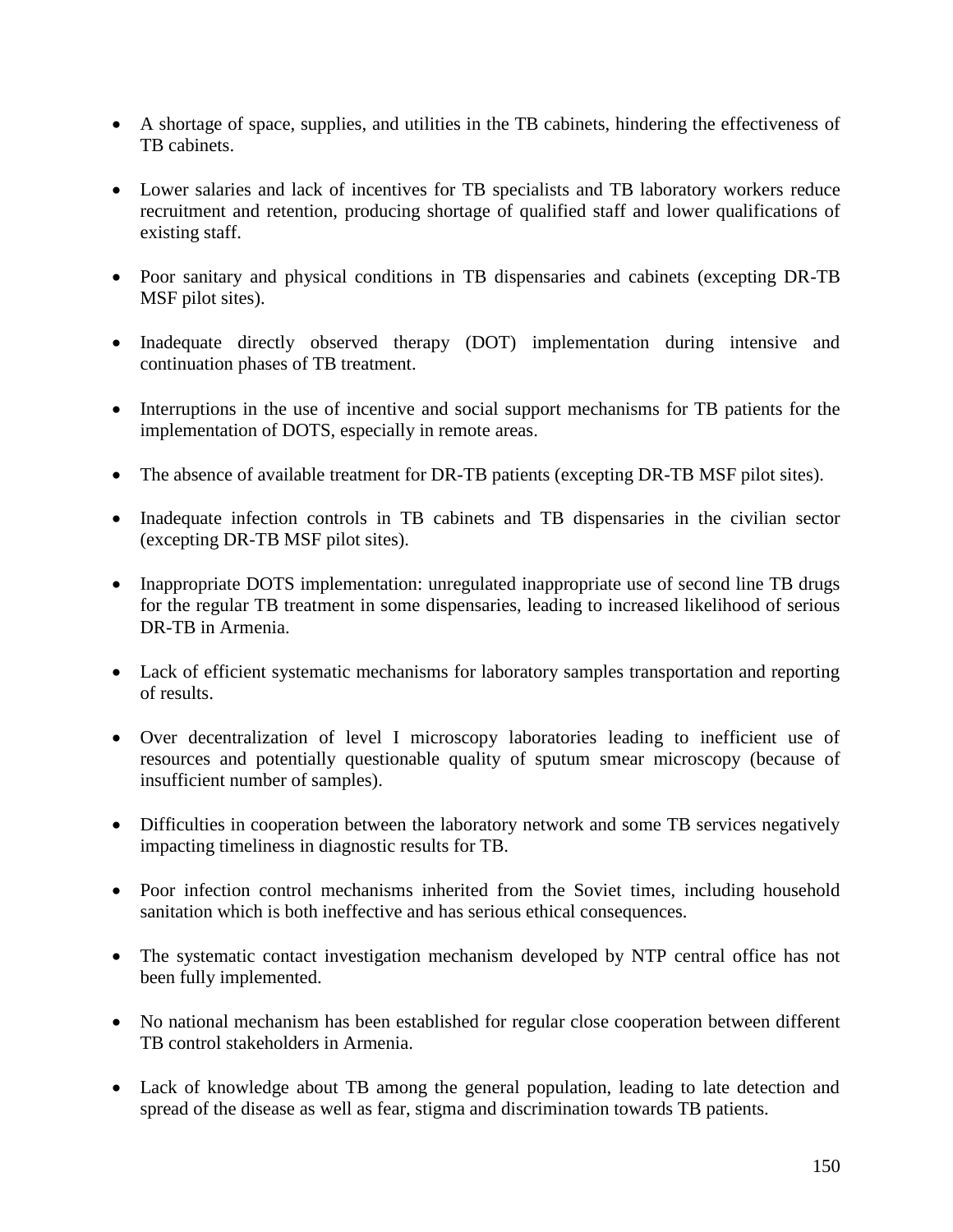- Lack of regulatory mechanisms to control the sale and the use of first and second line drugs, which increases the likelihood of serious DR-TB in Armenia.
- Ethical violation of TB patient rights by not informing them about HIV testing in the TB dispensaries.
- DOTS or treatment interruption for TB patients during the transition of patients from the civilian system to the penitentiary and from the penitentiary system to the civilian.
- Poor coordination of TB control between the civilian and the penitentiary sectors.
- Shortages of auxiliary TB professionals, especially nurses, for TB control in the prisons.
- Fragmented TB legislative and regulatory framework that lacks enforcement mechanisms.

### **RECOMMENDATIONS**

In this difficult time of transition, the most rapid successes in TB control have occurred when the government"s national TB expertise has been enhanced by the international TB control experiences of the ICRC in Armenian prisons and the MSF in two districts of Yerevan.

The overriding recommendation, based on the study findings, is that a transitional collaboration between the NTP with its national expertise and the ICRC and the MSF with their international experience may most effectively improve TB control in the newly decentralized civilian system.

The specific recommendations are to:

## **Civilian sector**

- Implement the newly developed unified curriculum for the residency programs in TB.
- Increase awareness of PHC providers and specialists in TB cabinets about their specific roles and responsibilities in TB control.
- Introduce TB control services related indicators in the performance based payment system for the PHC providers [to be implemented in 2009] to further integrate primary health care in TB control.
- Improve physical conditions, space, and utilities of TB cabinets to ensure adequate functioning of TB cabinets.
- Consistently and rigorously implement WHO-recommended DOTS in Armenia in order to improve TB control, providing a foundation to expand DOTS+ services.
- Expand consistent rigorous DOTS+ countrywide.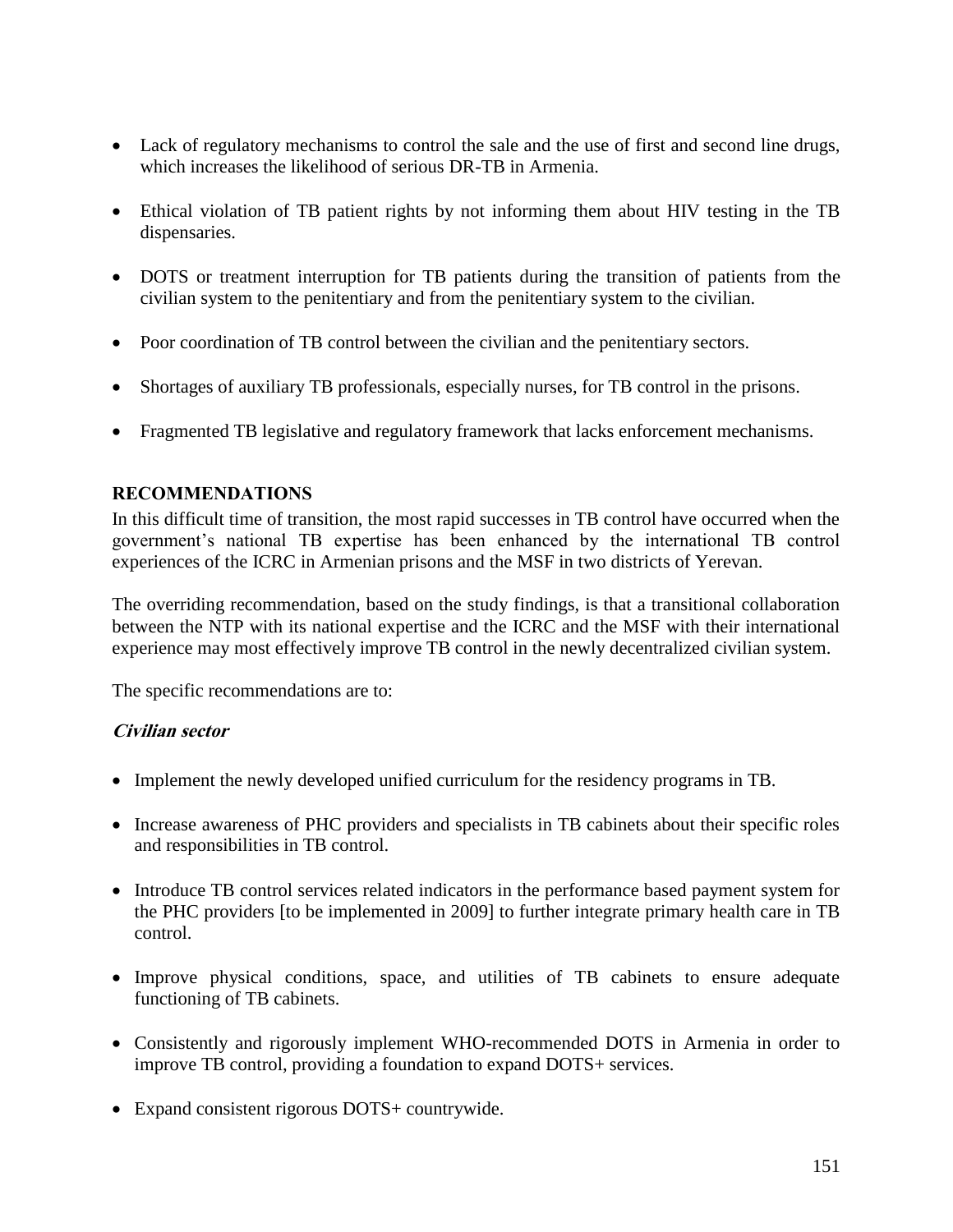- Ensure continuity of incentives and social support mechanisms for TB patients for the implementation of DOTS.
- Expand TB training sessions to improve the quality of TB care in different levels of TB control.
- Revise the benefit package for TB specialists and TB laboratory workers to make it similar to the package for Infectious Disease specialists to increase motivation, recruitment and retention.
- Introduce performance based payment approach for TB specialists and TB laboratory workers to increase motivation and improve the quality of provided services.
- Improve cooperation and timeliness between laboratory network and other TB services (could be reached through performance based payment mechanism having specific indicators).
- Improve the coordination of the National Reference Laboratory with other TB Control Services (could be reached through performance based payment mechanism having specific indicators).
- Establish a systematic and unified approach for sample transportation and result reporting.
- Replace substandard equipment of laboratory services wherever needed.
- Improve systematic infection control in all levels of TB services.
- Consistently and rigorously implement the existing systematic methodology for contact investigation.
- Develop and implement comprehensive and continuous quality improvement/assurance mechanisms for TB services in Armenia: it must include not only quality related external activities at the national level by the NTP (including monitoring activities) but also internal at the facility level. TB facilities should have a formal, explicit, documented Quality Management and Improvement (QMI) programs. TB facilities should assign specified staff to be trained and to conduct monitoring of QMI activities at the facility level. Formal processes should exist for planning and implementing projects designed to improve the quality of care.
- Improve coordination and increase regular supervision and monitoring at all levels of TB control.
- Ensure closer cooperation between all the stakeholders in TB control (organizations of local, national and international as well as TB patients) in Armenia.
- Conduct ongoing Information, Education and Communication campaigns to reduce the stigma and discrimination of TB among the general population.
- Conduct programs to reduce stigma of TB among health care providers and consultants.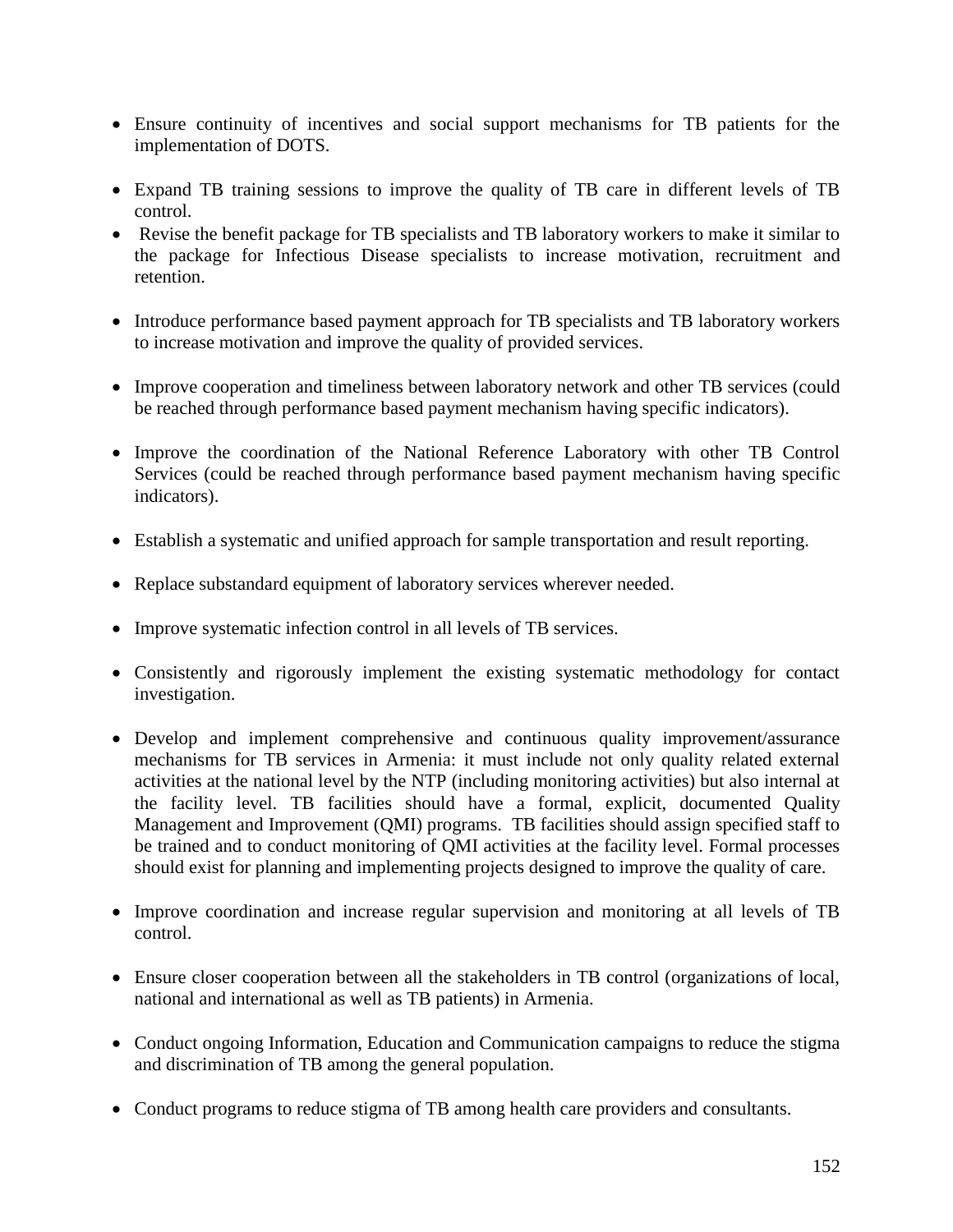- Consider establishment of compulsory TB treatment system to improve TB control in Armenia.
- Improve regulation of anti-TB drugs (first and second line) to reduce the spread and development of DR-TB in Armenia.
- Inform TB patients about HIV testing and explain the importance of this testing to protect the individual and the public health.

## **Penitentiary sector**

- Revise the benefit package for TB specialists and TB laboratory workers to make it similar to the package for Infectious Disease specialists to increase motivation, recruitment and retention.
- Introduce performance based payment approach for TB specialists and TB laboratory workers to increase motivation and improve the quality of provided services.
- Reduce the shortage of nurses for TB control in the prisons.
- Establish a more practical systematic approach of coordination between the civilian and penitentiary systems.

## **Legislative framework**

- Introduce a comprehensive modernized TB control related points in the draft Public Health law under consideration for Armenia.
	- Need to cover roles  $\&$  responsibilities, timely notification, confidentiality  $\&$ exclusion of discrimination, regular analysis of surveillance data & dissemination of results, contact investigation, medical screening & examination, exclusions for TB patients from specified activities, vaccination, diagnosis, treatment, and drug management.
	- Need to provide for clear enforcement mechanisms for these vested powers in the executive for such measures and should define the appropriate balance of compulsory and voluntary measures.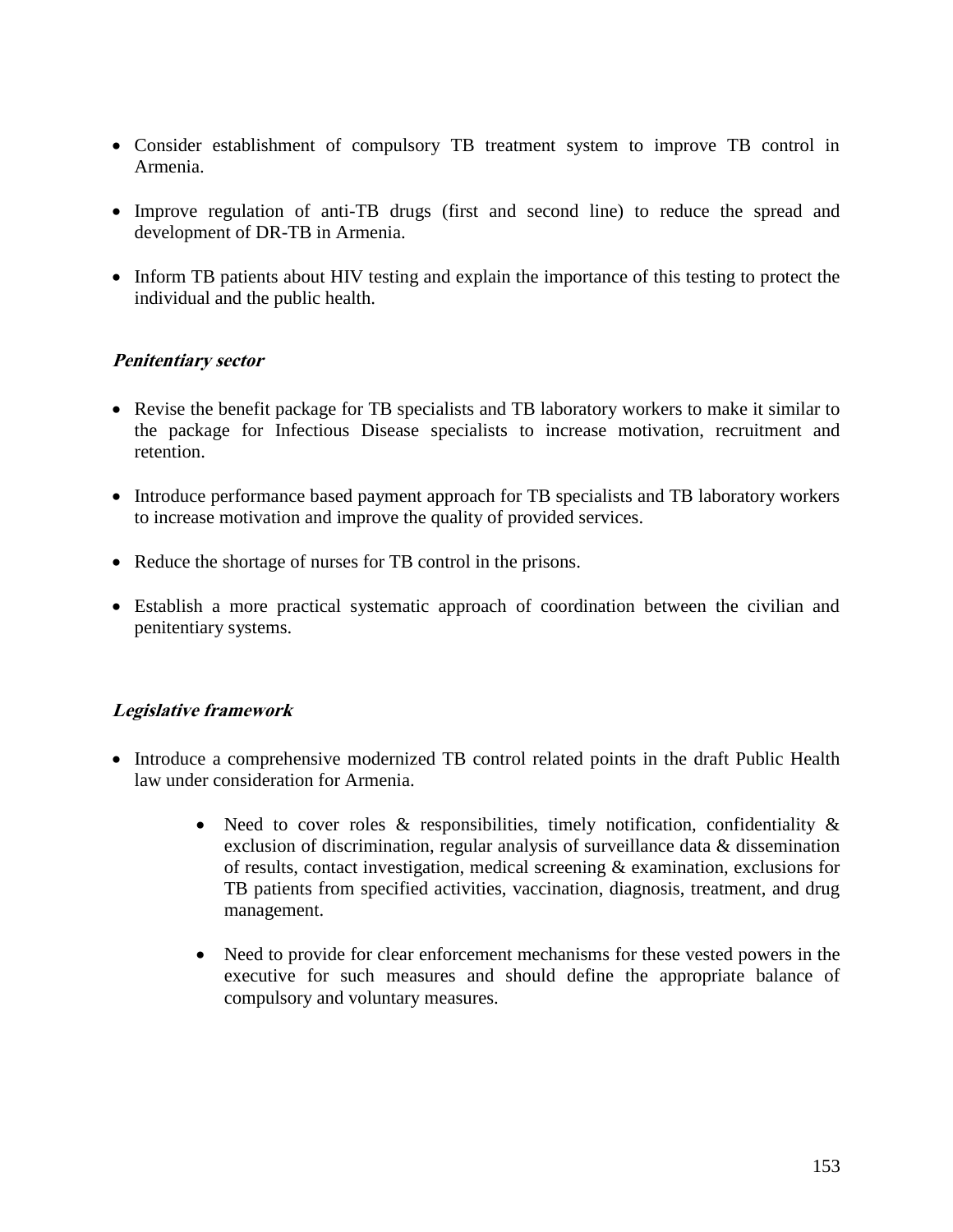## **REFERENCES**

- **1.** World Health Organization. *Tuberculosis Control 2008*. <http://www.euro.who.int/tuberculosis> . Accessed June 1, 2008.
- **2.** World Health Organization. *Extensively Drug-Resistant Tuberculosis (XDR-TB): The Facts.* Geneva, Berlin, Copenhagen, 2007. [http://www.stoptb.org/events/world\\_tb\\_day/2007/assets/documents/5.5%20XDR%20TB.](http://www.stoptb.org/events/world_tb_day/2007/assets/documents/5.5%20XDR%20TB.pdf) [pdf.](http://www.stoptb.org/events/world_tb_day/2007/assets/documents/5.5%20XDR%20TB.pdf) Accessed June 9, 2008.
- **3.** International Committee of Red Cross. *ICRC Policy for tuberculosis control in Prisons; Experience from the South Caucasus.* ICRC, 2001.
- **4.** International Committee of the Red Cross and the Health Services Unit of the Criminal Executive Department of the MOJ of the Republic of Armenia. *Prison Tuberculosis Control Program of the Republic of Armenia (RA), Interim Manual (2007- 2008), Draft.*
- **5.** National Statistical Service, Yerevan, Armenia. *Armenia, Demographic and Health Survey, 2005.* Calverton, Maryland, 2006.
- **6.** WHO European Ministerial Forum. *The Berlin Declaration on Tuberculosis.* Berlin, October 2007. [http://www.euro.who.int/document/e90833.pdf.](http://www.euro.who.int/document/e90833.pdf) Accessed July 9, 2008.
- **7.** Vink K, Colombani P, Mosneaga A, et al. *Tuberculosis assessment mission to Armenia 7- 12 February 2005.* WHO, 2005. [http://www.euro.who.int/document/TUB/TubArmAss.pdf.](http://www.euro.who.int/document/TUB/TubArmAss.pdf) Accessed June 7, 2008.
- **8.** Ministry of Health, National TB Control Program Central Office. *Application to the Green Light Committee for Access to Second-Line Anti-Tuberculosis Drug.* NTP, Armenia. 2007.
- **9.** International Committee of Red Cross. *Addendum, Regional Strategic Plan to Control Tuberculosis in Prisons of the Southern Caucasus, 2003-2008.* ICRC, 2008.
- **10.** Camp R, Jefferys R, Tracy S, et al, eds. W*hat's in the Pipeline: New HIV Drugs, Vaccines, Microbicides, HCV and TB Therapies in Clinical Trials.* New York, NY, USA, 2006.
- **11.** World Health Organization. *Pursue High-quality DOTS Expansion and Enhancement.* [http://www.who.int/tb/dots/en/.](http://www.who.int/tb/dots/en/) Accessed August 11, 2008.
- **12.** ICRC. Tuberculosis Control in Prisons of Armenia Supported by the ICRC. *Activities in Armenia January – June 2008, News Bulletin*. ICRC.
- **13.** Medecins Sans Frontieres. *Medecins Sans Frontieres Briefing Paper on the TB Epidemic Situation in Amrnia.* MSF, 2008.
- **14.** World Health Organization. *Tuberculosis MDR-TB and XDR-TB the 2008 Report.* The Stop TB Department. http://www.who.int/tb/publications/global\_report/en/index.html. Accessed September 26, 2008.
- **15.** National Tuberculosis Control Programme and Supranational Refference Laboratory Borstel. *Drug Resistance Survey, March 2006 – March 2007.* NTP, 2007.
- **16.** Zatusevski I, *TB Communication in Armenia, Consultant Report.* GOPA TB Control Program, 2006.
- **17.** Ministry of Health, Republic of Armenia, *Regulation of the Central Office of the National TB Programme,* MOH, RoA, 2003.
- **18.** Order No 913, Ministry of Health, Republic of Armenia, 2003.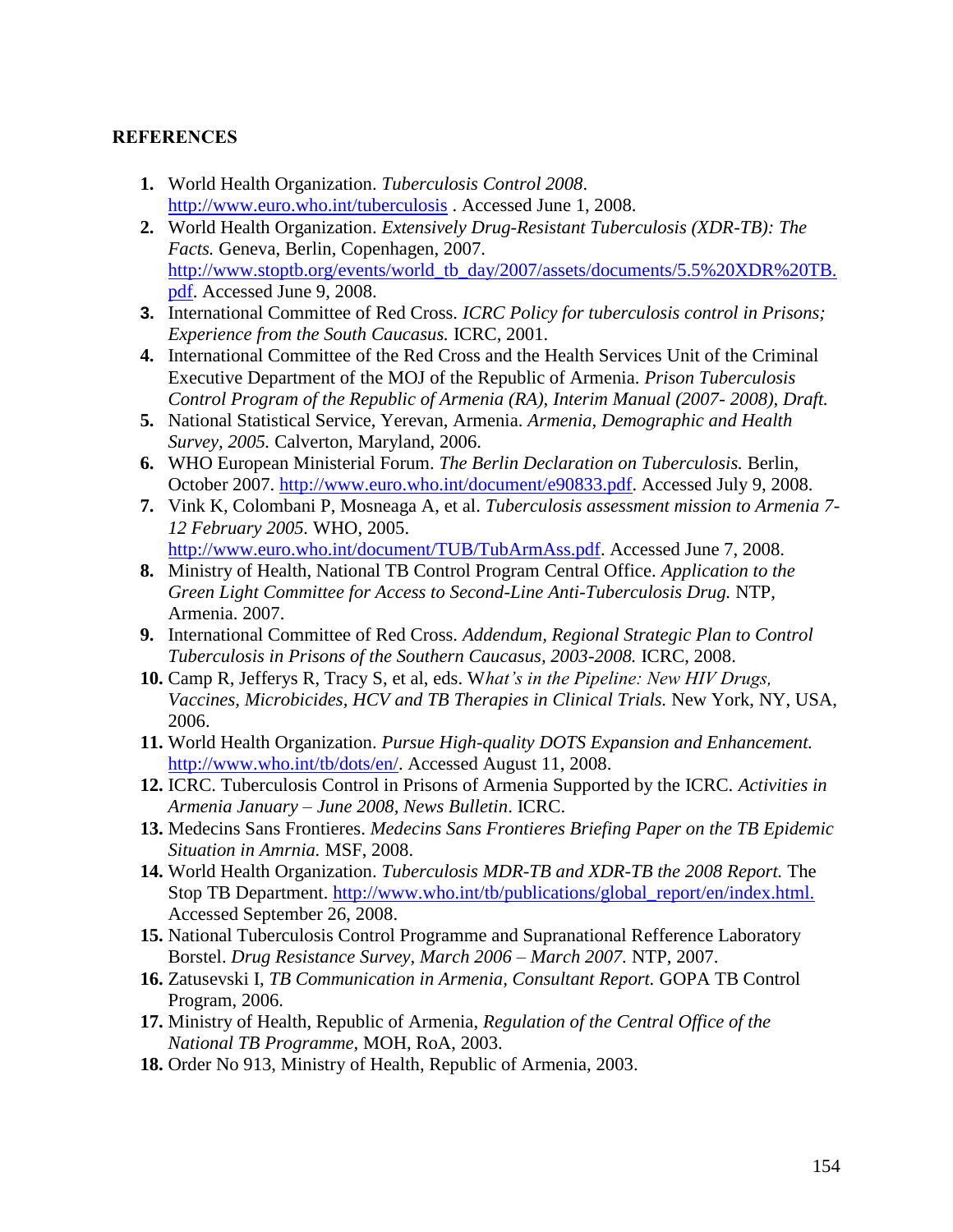- **19.** National TB Program Central Office, Ministry of Health, Republic of Armenia. *Standards for Organization of TB Services within the Frame of State Order.* NTP, MOH, RoA, 2008.
- **20.** National TB Program Central Office, *Round 8 Application,* NTP, July 2008.
- **21.** Godinho J, Veen J, Dara M, et al. *Stopping TB in Central Asia: Priorities for Action.* The World Bank, Washington DC, 2005. [http://siteresources.worldbank.org/INTECAREGTOPHEANUT/Resources/CATBStudyP](http://siteresources.worldbank.org/INTECAREGTOPHEANUT/Resources/CATBStudyPart1April182005.pdf.%20Accessed%20September%2026) [art1April182005.pdf. Accessed September 26](http://siteresources.worldbank.org/INTECAREGTOPHEANUT/Resources/CATBStudyPart1April182005.pdf.%20Accessed%20September%2026) [http://siteresources.worldbank.org/INTECAREGTOPHEANUT/Resources/CATBStudyP](http://siteresources.worldbank.org/INTECAREGTOPHEANUT/Resources/CATBStudyPart1April182005.pdf) [art1April182005.pdf](http://siteresources.worldbank.org/INTECAREGTOPHEANUT/Resources/CATBStudyPart1April182005.pdf) . Accessed September 26, 2008.
- **22.** World Health Organization. *TB Country Profile, Georgia, Key Indicators.*  http://www.who.int/globalatlas/predefinedReports/TB/PDF\_Files/geo.pdf. Accessed September 26, 2008.
- **23.** World Health Organization. *TB Country Profile, Armenia, Key Indicators.*  [http://www.who.int/globalatlas/predefinedReports/TB/PDF\\_Files/arm.pdf.](http://www.who.int/globalatlas/predefinedReports/TB/PDF_Files/arm.pdf) Accessed September 26, 2008
- **24.** Grigoryan, S. Director, National AIDS Center. Personal Communication, 2008.
- **25.** Galina Dabaeva, Head of the Clinical Residency Program, National Institute of Health. Personal communication, 2008.
- **26.** Post-graduate and Continuing Education Department, Yerevan State Medical University. Personal communication, 2008.
- **27.** Karine Gabrielyan, Team Leader, Family Medicine Component of Primary Health Care Reform Project. Personal communication, 2008.
- **28.** Veen J. *Tuberculosis Control through Harm Reduction.* Proceedings, International Conference on Prison and Health De Leeuwenhorst, the Netherlands, October 2004. [http://www.euro.who.int/Document/HIPP/De\\_Leeuwenhorst.pdf](http://www.euro.who.int/Document/HIPP/De_Leeuwenhorst.pdf) . Accessed July 29, 2008.
- **29.** International Committee of the Red Cross. *Regional Strategic Plan to Control Tuberculosis in Prisons of the Southern Caucasus, 2003-2004.* ICRC, GVA, 2004.
- **30.** Weilandt C, Eckert J, Stöver H. *Anonymous Survey on Infectious Diseases and Related Risk Behavior among Armenian Prisoners and on Knowledge, Attitudes and Behavior of Armenian Prison Staff towards Infectious Diseases and Drugs. Study on behalf of the International Committee of the Red Cross Delegation in Armenia.* European Network on Drugs and Infections Prevention in Prison, 2005.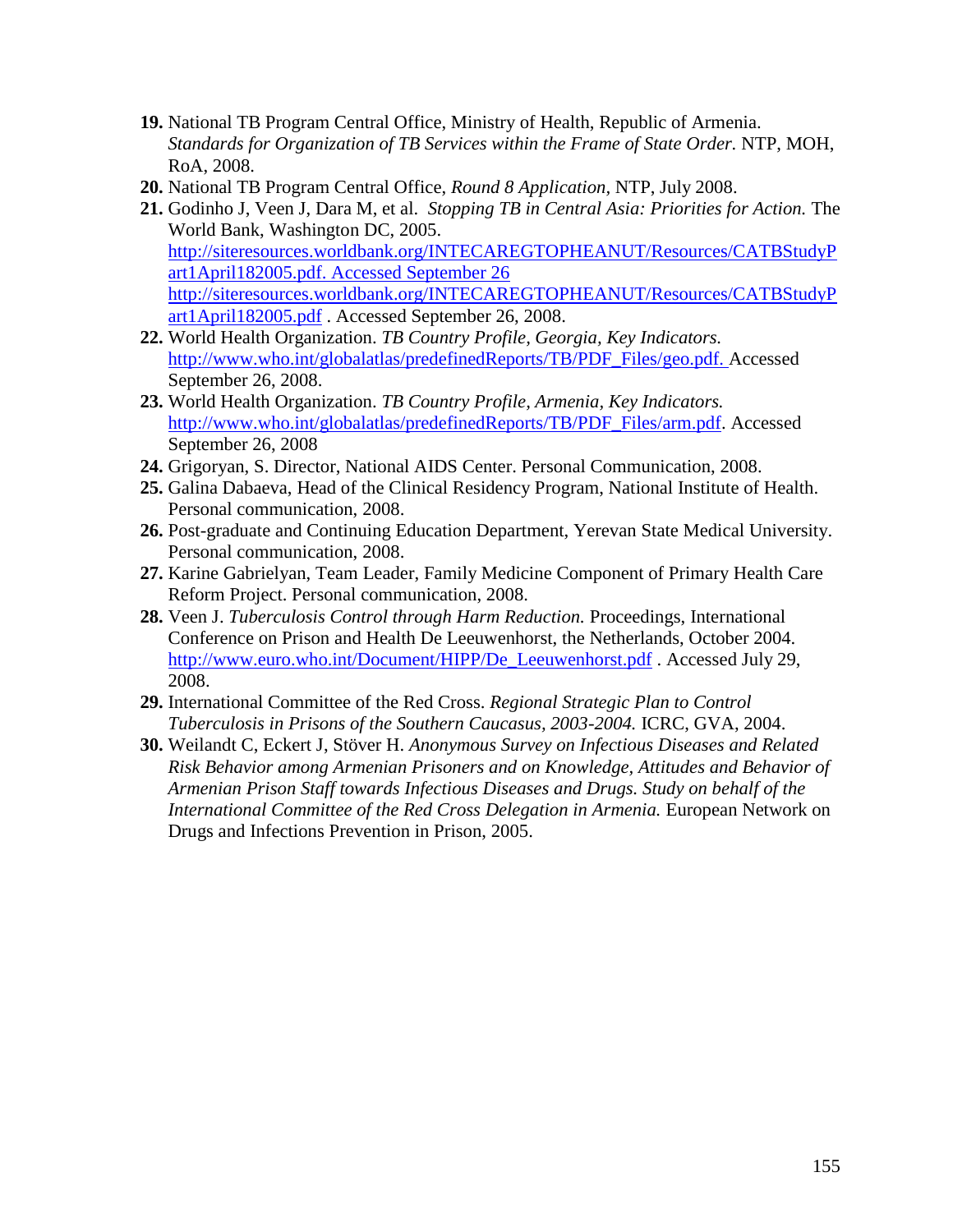## **APPENDIX 1 - LEGISLATIVE AND REGULATORY APPROACH TO TB CONTROL IN ARMENIA AND IN EUROPE**

In December 4, 2003 decree N° 1680 of the Armenian Government established the National TB Control Program (NTP) to address the issue of TB nationwide (1). The Government of the Republic of Armenia (RA) approved the "National TB Control Program for 2007-2015" on 28 December 2006 (2). This strategic plan of the NTP was prepared in collaboration with international experts from the World Health Organization (WHO) and GOPA worldwide consultants. The National TB Control Program for 2007-2015 and the Timetable for its Implementation was developed taking into consideration recommendations from the WHO and other international organizations, as well as recommendations provided by the Stop TB Strategy and the Stop TB Global Plan 2006-2015 (2). The NTP has adopted the WHO recommended DOTS strategy for TB control in Armenia. However, the TB strategy plan is a policy document rather than a legal document; it does not provide strict legally binding obligations for the Government and its agencies and other institutions, nor does it provide justiciable rights (capable of being properly examined in court) for individuals.

Each year the RA Government approves by decree the order and conditions for the Basic Benefit Package (free of charge health care and health services guaranteed by the state). The TB services including TB diagnosis, treatment and medicine are covered by the state (3). TB medical services are exempted from value added tax (4).

Law is an important tool that policy-makers can draw upon to support disease control efforts and, according to the WHO, represents a tangible expression of political commitment and will (5). There exists no separate law addressing TB control alone in Armenia. Thus, the first part of this paper will endeavor to identify and describe compulsory legal measures in force in Armenia which contain inter alia rules aimed at TB control (TB control imbedded in larger general rules for infectious disease control) within the civilian population, in the army and in the penitentiary system. The second part of this paper will focus on a cross-national comparative analysis of legislative approaches for TB control employed in some European countries and assess suitable approaches for Armenia that can strike a balance between the individual rights coded in the "European Convention for the Protection of Human Rights and Fundamental Freedoms" and the effective protection of the public health.

## **Part I: Mandatory Legal Measures in Force in Armenia**

### **Qualification of TB as a Disease**

In the government's Decree No. 1286, approved on the 27th of December 2001, TB is included in the list of diseases posing a threat to the public (6). The Ministry of Trade and Economic Development's Decree No. 67-N alerts medical observation to the diseases on the list, promotes the assessment of the state of health of the population as well as develops methods to implement public health policy (7). In this decree, TB is classified as an epidemic and infectious disease, and it is categorized into five groupings: 1) the tuberculosis of the respiratory organs confirmed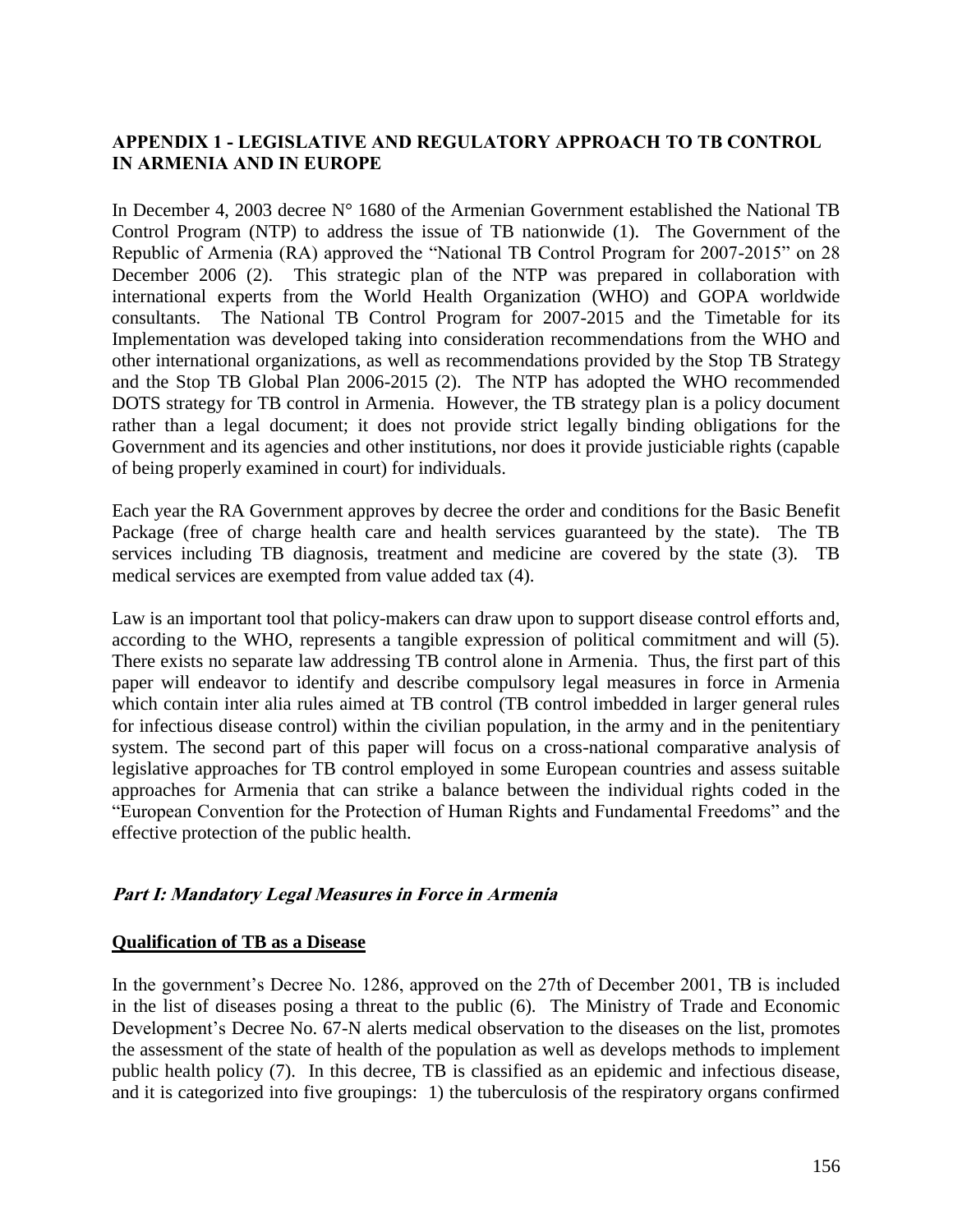by microscopy or tissue test, 2) the tuberculosis of the respiratory organs without confirmation by microscopy or tissue test, 3) the tuberculosis of the neural system  $\ddot{4}$ ) the tuberculosis of other organs, and 5) the miliary tuberculosis. Each group also includes additional sub-categories (7). **Surveillance**

- The order of the Ministry of Health No1009/12N of 4 October 2004 approved the Ministry of Health"s Annual Statistical Reporting Forms that requires the anti-TB clinics and policlinics to complete a reporting form on the number of TB-infected patients (8). The completed form must indicate the number of patients infected with pulmonary and extra-pulmonary TB, all their family members and contact persons, the number of patients re-infected with TB, the number of deaths of patients infected with active TB, as well as information concerning clinical and ambulatory treatment of TB-patients (8). The report is submitted to the RA Ministry of Health and National Statistical Service.
- The RA Government Decree No 1081-N of 3 August 2006 qualifies TB as a particularly dangerous disease for animals (9). Also, the decree lists TB among the diseases subject to notification to the appropriate veterinary authorities.

No legal act requiring prompt notification or contact investigation in the civilian sector was found.

## **Mandatory Screening and Examination and Exclusion from Respective Activities**

- According to the RA Government Decree No 748-N of 10 July 2008 on approving the procedure for assessing the state of health of male citizens of pre-conscript and conscript age, the conduct of medical examinations, the organization of medical assistance and services thereof, male citizens of pre-conscript and conscript age are subject to mandatory screening, and when TB is detected the case is promptly reported to the regional military registration and enlistment office and is subject to registration and oversight by the cabinets of TB control in the RA polyclinics (10). The subsequent treatment of conscripts is carried out by the cabinets of TB control at the patient"s place of residence.
- The RA Government Decree No 1089-N of 15 July 2004 requires medical screening of persons working in certain types of industries or performing certain types of work subjecting them to harmful and hazardous activities and exposures for the purpose of preventing occupational diseases including TB (11). The screening is mandatory both prior to admission to work and thereafter periodically.
- The RA Government Decree No 347-N of 27 March 2003 designates twenty work activities where individuals are subject to mandatory screening (12). These activities principally deal with health-care, teaching and the food industry. Individuals are subject to screening both prior to employment and thereafter periodically. If "open forms" of TB (SS+), active SS- pulmonary TB, extra-pulmonary TB with bacillus in fistula and urine, patients are temporarily excluded from work until the treatment is completed and the laboratory examination reveals negative results. The head of the local center of the RA Ministry of Health State Hygiene and Anti-Epidemic Inspectorate issues the decision on the temporary exclusion from work (12). This decision is subject to administrative review within six months of its issuance.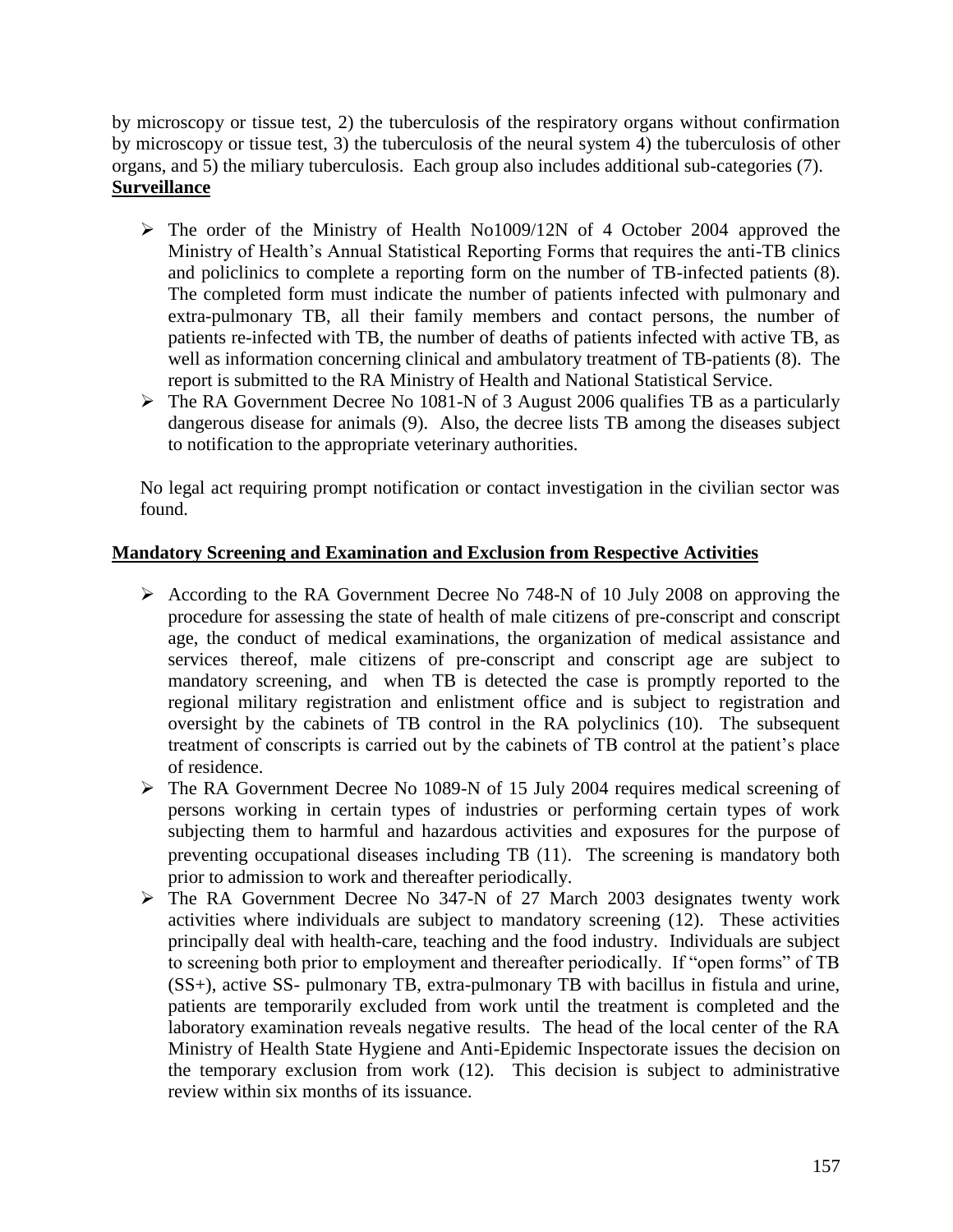$\triangleright$  All forms of active TB constitute medical indications for abortion (13).

The RA legislation does not provide for compulsory treatment of TB in the civilian population.

### **Disqualification from Certain Types of Eligibility**

- The RA Government Decree No 517-N of 5 May 2005 states that persons with open forms of TB (SS+) are not eligible to adopt a child, to become a guardian or a foster parent (14).
- The RA Government Decree No 49-N of 28 January 2008 sets the list of diseases for which an alien with one of these diseases is prohibited entry to the RA unless that person wants to enter the RA to receive treatment for a given disease (15). Active TB of respiratory organs is included among those diseases. According to the RA Law on Aliens, no alien may be granted an entry visa (persona non grata) if he/she suffers from the above mentioned disease (16). The RA Government Decree No 115-N of 25 January 2008 designates procedures to maintain a data base on those persons (17).
- $\triangleright$  The RA legislation also provides for exclusions for certain professions or services like community or civil service, diplomatic service, police service, the prosecutor's office, civil aviation, the state enforcement service, and judge (18). Those measures are aimed at ensuring that these professionals are able to implement their powers in a due manner.

### **Drug management**

The order of the RA Ministry of Health No78 of 24 February 2000 on approving the list of the essential medicines of the RA lists five anti-TB medicines: *Ethambutol, Isoniazid, Rifampicin, Pyrazinamide, Streptomycin* (19). The Ministry of Health order No 100 of 26 February 2002 requires that the standard prescription form approved by the RA Government decree No 759 of 14.08.2001 be completed by a physician who has a personal stamp for all medicines except for those medicines listed in the RA MOH order No 72 of 5 February 2002 (20, 21). None of the anti-TB medicines mentioned above is among the medicines which can be released without prescription (21). Accordingly, anti-TB drugs cannot be released from pharmacies without prescription (20, 21). According to the RA Government Decree No 867 of 29 June 2002, drug stores must post the list of the drugs which, pursuant to the above-mentioned order, may be released without prescription (22).

The RA Code of Administrative Violations, however, does not specify any sanctions for violations of those rules by pharmacies (23). Nonetheless, violations of this kind can serve as a basis for the Ministry of Health to revoke the license of a given pharmacy.

### **Vaccination**

TB is one of the nine diseases for which vaccination is carried out in the RA in accordance with the national vaccination calendar (24). The two legal acts found containing rules on BCG vaccination are the following: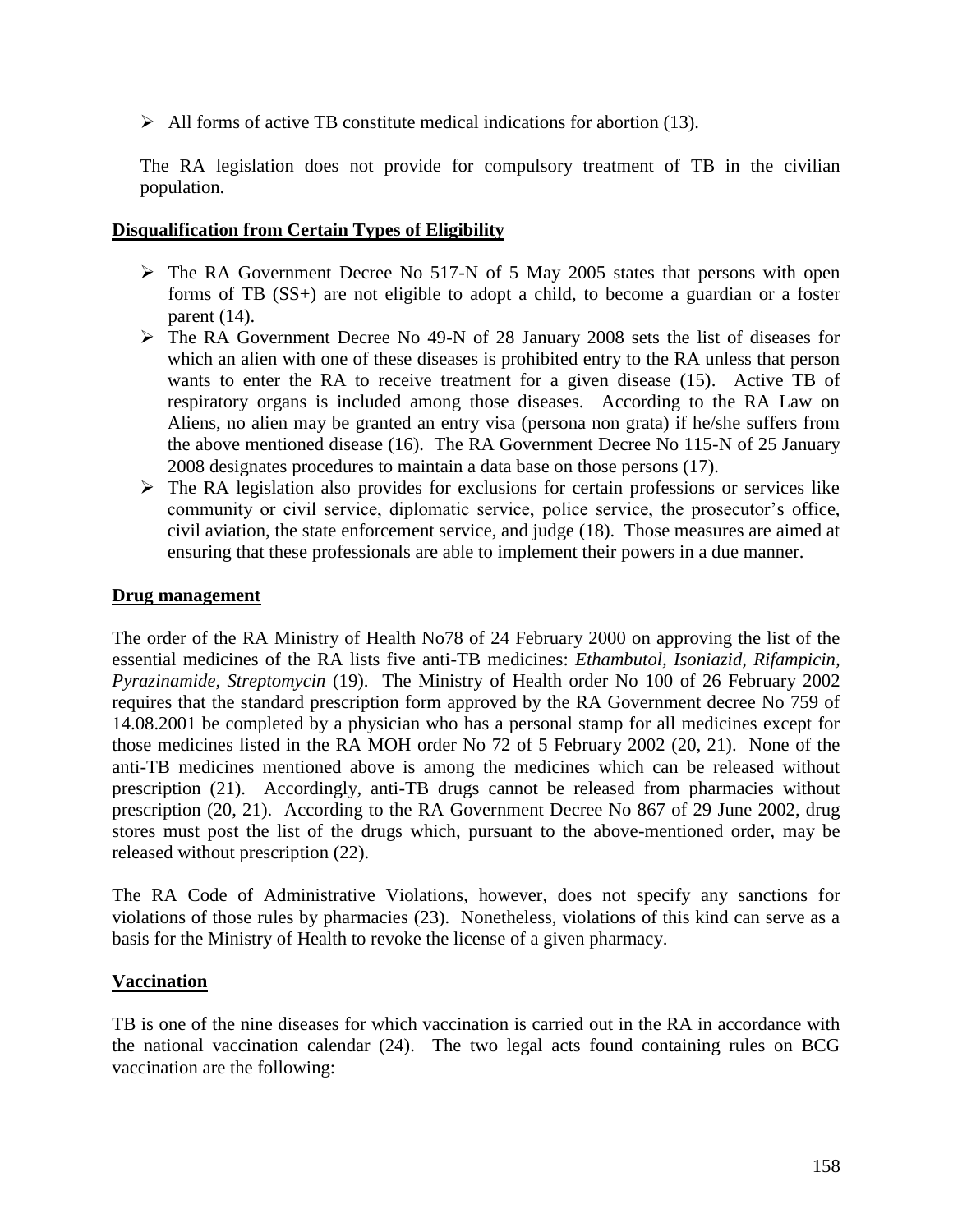The RA Ministry of Health order No 1028 of 20 October 1994 provides that newborn children are vaccinated during the first 24-28 hours of their life by the doctor's order, and sets the time, place and conditions of BCG vaccination and the conditions for keeping the BCG vaccine (25).

### **Sanitary and Anti-epidemic Services**

- According to the Statute of the RA State Hygiene and Anti-epidemic State Inspectorate (SHAI) approved by RA Government Decree No 1316-N of 15 August 2002, the SHAI is entrusted with general functions for the control and prevention of infectious diseases (not specific only to TB control and prevention) (26).
- $\triangleright$  The RA legislation provides for sanitary and hygiene rules with regards to meat, bread and milk products to control and prevent TB (27).
- The RA Government Decree No 595-N of 5 December 2002 sets specific requirements regarding equipment, medical instruments and professional qualification of the staff for TB facilities and services (28).

### **Army**

- The RA Government Decree No 595-N of 22 May 2008 on approving the internal code of rules of the garrison disciplinary cells of the RA Ministry of Defense does not lay down measures specifically aimed at TB control (29). However, it provides for medical screening upon acceptance to the cell of arrested servicemen and servicemen sentenced to detention, and in the case of suspicion of any disease, a screening is carried out by a member of the medical profession, and a record is drawn up thereupon. It is also prohibited to keep a detainee suffering from an infectious disease in the disciplinary cell. These detainees are transferred to specialized medical institutions or to military hospitals (29).
- The RA Law on Approving the Code of Internal Service of the RA Armed Forces requires the head of the medical service of the regiment to notify the regiment commander about each case of hospitalization of military servicemen as a result of an infectious disease (30). In order to protect servicemen from infectious diseases, vaccinations are conducted on a regular schedule and during epidemics on the order of the chief commander.
- $\triangleright$  The law Approving the Code of Rules of Garrison and Patrol Services of the Military Forces of the RA of 3 December 1996 requires the head of the garrison medical service to organize medical examination of the servicemen kept in the garrison disciplinary cell once a month with medical care as needed (31). The head of the garrison medical service is also obliged to notify the head of garrison without delay about the cases of infectious diseases at the military unit and among the local population and the measures adopted to prevent them.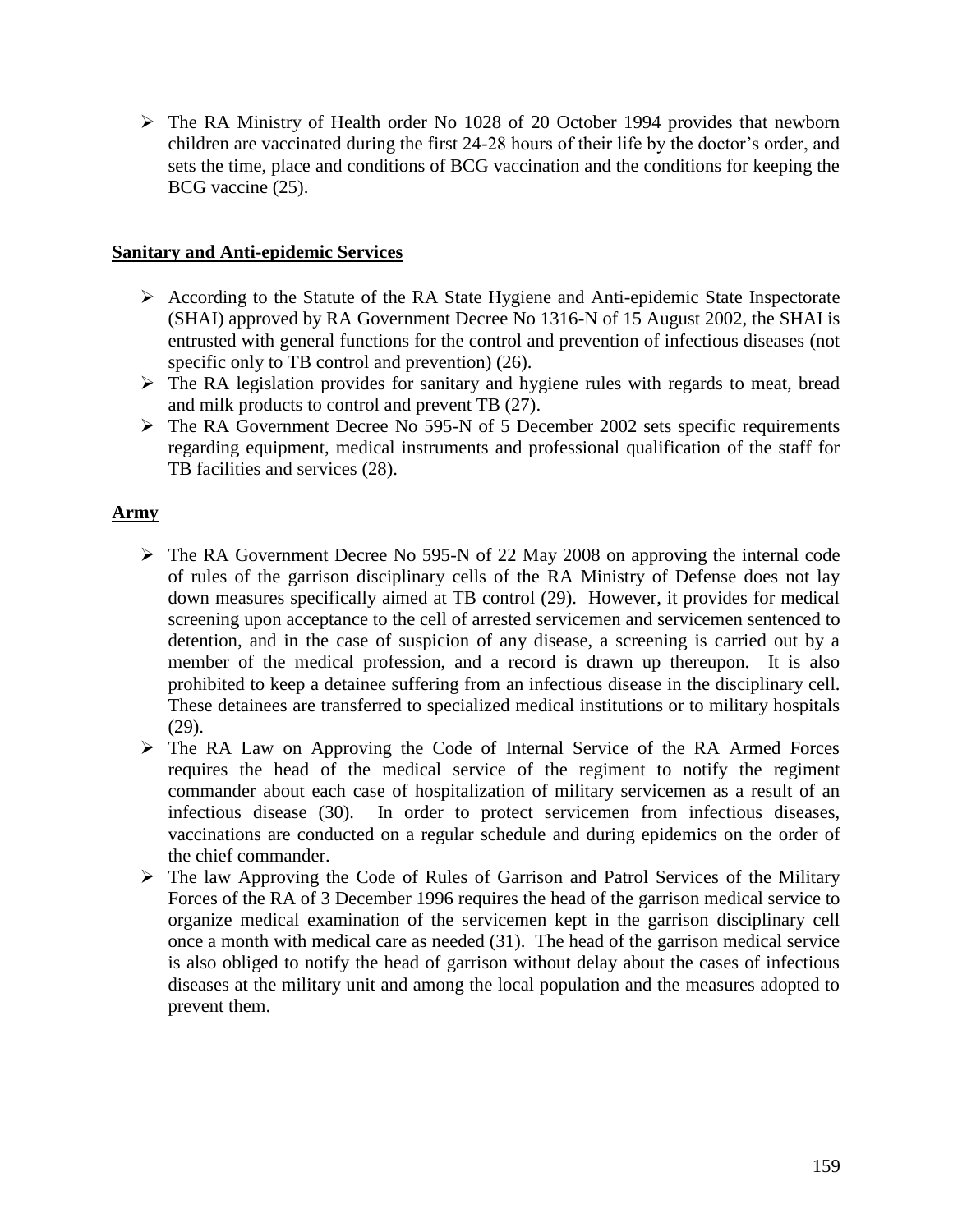### **Penitentiary system**

According to the Penitentiary Code of the RA:

- Convicts suffering from an infectious disease are subject to compulsory treatment based on the opinion of a medical commission (32).
- $\triangleright$  Convicts infected with certain types of TB may not leave the territory of the correctional or detention facility without guard or convoy (32).
- $\triangleright$  TB-infected convicts may be granted a short-term leave only upon an opinion of a doctor or a relevant specialist assuring that the convict does not pose a threat to the public (32).

According to the RA Government Decree No 825-N of 26 May 2006 (33):

- $\triangleright$  One of the primary tasks of the medical service department of the Penitentiary Service is to control the state of health of the detainees and convicts through periodic medical screening and examination, treatment, Information, Education and Communication for convicts and detainees, meeting the requirements of sanitary legislation in the criminal executive institutions, planning and implementing preventive measures in the penitentiary institutions.
- $\triangleright$  This decree designates the process of notification from the treating specialist to the medical service department head of the penitentiary institution.
- $\triangleright$  Medical service department head of the penitentiary institution carries out early detection of infectious diseases, contact persons and takes appropriate anti-epidemic and preventive measures.
- $\triangleright$  Specialists of the special medical department of the medical penitentiary institution isolate the detainees and convicts with infectious diseases and inform the medical service subdivision head.
- $\triangleright$  Member of the medical profession on duty isolates the detainees and convicts with infectious diseases located in the medical service department or specialized medical department.
- $\triangleright$  Detainees and convicts are screened and/or examined upon admission to or transfer from a detention or correctional facility and the findings thereafter are recorded.
- Active TB-infected persons, when released or transferred from a penitentiary institution, are transported separately.
- $\triangleright$  Medical service department makes an entry in the registry of detainees and convicts suspected of being infected with TB.
- $\triangleright$  Certain forms of TB are among the diseases hindering the execution of sentence.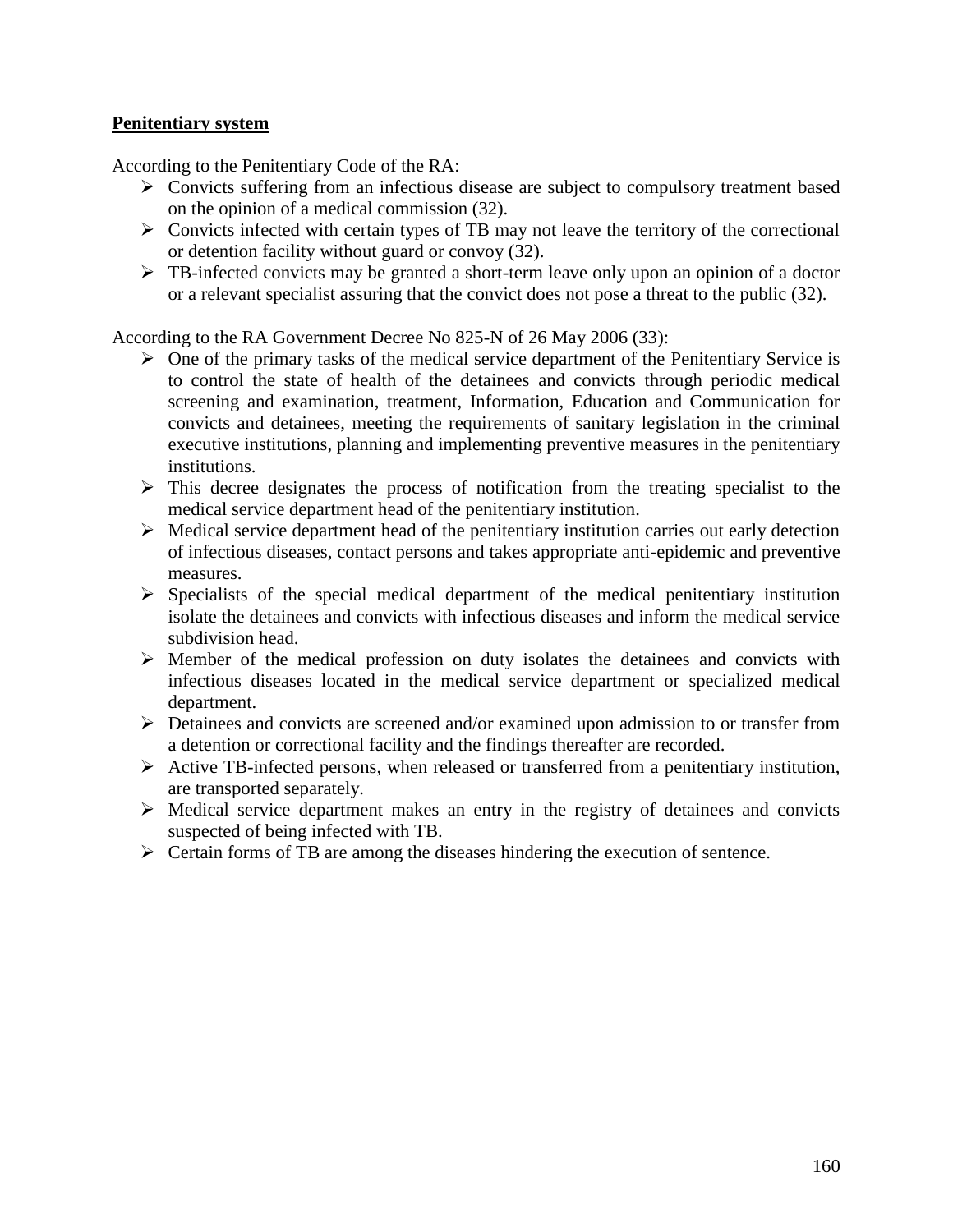## **Part II: Mandatory Legal Measures in Some of the European Countries**

A fundamental function of government is public health protection. This requires formulation and implementation of public health policies in order to prevent diseases such as TB, underpinned by legal regulation authorizing public health interventions. As such, public health law, that is ""the legal powers and duties of the state to assure the conditions for people to be healthy and the limitations on the power of the state to constrain the autonomy, privacy, liberty, proprietary, or other legally protected interests of individuals for protection or promotion of community health"" is an important component of the state's responsibilities (34). Yet at the heart of public health law is a tension between individual rights and the protection of public health. The state must protect public health and as well safeguard the legal rights of individuals.

Authorities may address disease control by persuasion through health promotion, they may create incentives to support people and agencies to implement public health measures, or they may compel individuals and institutions to conform to a set of behavioral standards or practices (34). For the prevention and control of communicable diseases, health legislation defines the rights and duties of individuals, agencies and institutions, creates the administrative tools to facilitate the control of those diseases, and provides for the sanctions the state may impose if individuals or bodies are non-compliant.

This part of the paper describes legislative tools used to support TB control in 14 countries from the WHO European region (Czech Republic, England, Estonia, Finland, France, Germany, Hungary, Israel, Norway, Poland, Russia, Spain, Switzerland, and the Netherlands), and discusses the extent to which their application might withstand scrutiny under the European Convention of Human Rights (35, 36).

Legally binding compulsory measures to control and prevent TB as applied in this sample of European countries include screening, medical examination, treatment, detention, vaccination, quarantine and exclusion from specific activities. No two countries" legislation has the same set of compulsory measures for preventing and controlling TB. The number of identified compulsory measures varies from none in Spain to a maximum of six compulsory measures in Russia and Norway (35). Overall, each category of compulsory control measures is authorized in more than half of the countries, while compulsory TB preventative measures such as compulsory vaccination and compulsory screening are enforced in a minority of these countries.

Many countries have two or three compulsory TB control measures. Russia and Norway (six each), Czech Republic (five), Hungary (four), Estonia (four) and Switzerland (four) have more authoritarian legal frameworks for the control of TB (35). All countries, apart from the Netherlands, France and Spain, apply either compulsory treatment or compulsory detention or both. Those countries that do not provide for compulsory treatment or compulsory detention usually have more TB prevention legislation, granting routine or compulsory vaccination, compulsory or targeted screening, and sometimes compulsory medical examination.

Models are widely divergent on the power to issue a compulsory order for TB control and prevention, with some countries resorting to the courts to issue the order while others leave their appointed administrative public health or local authorities to do so. Even for more drastic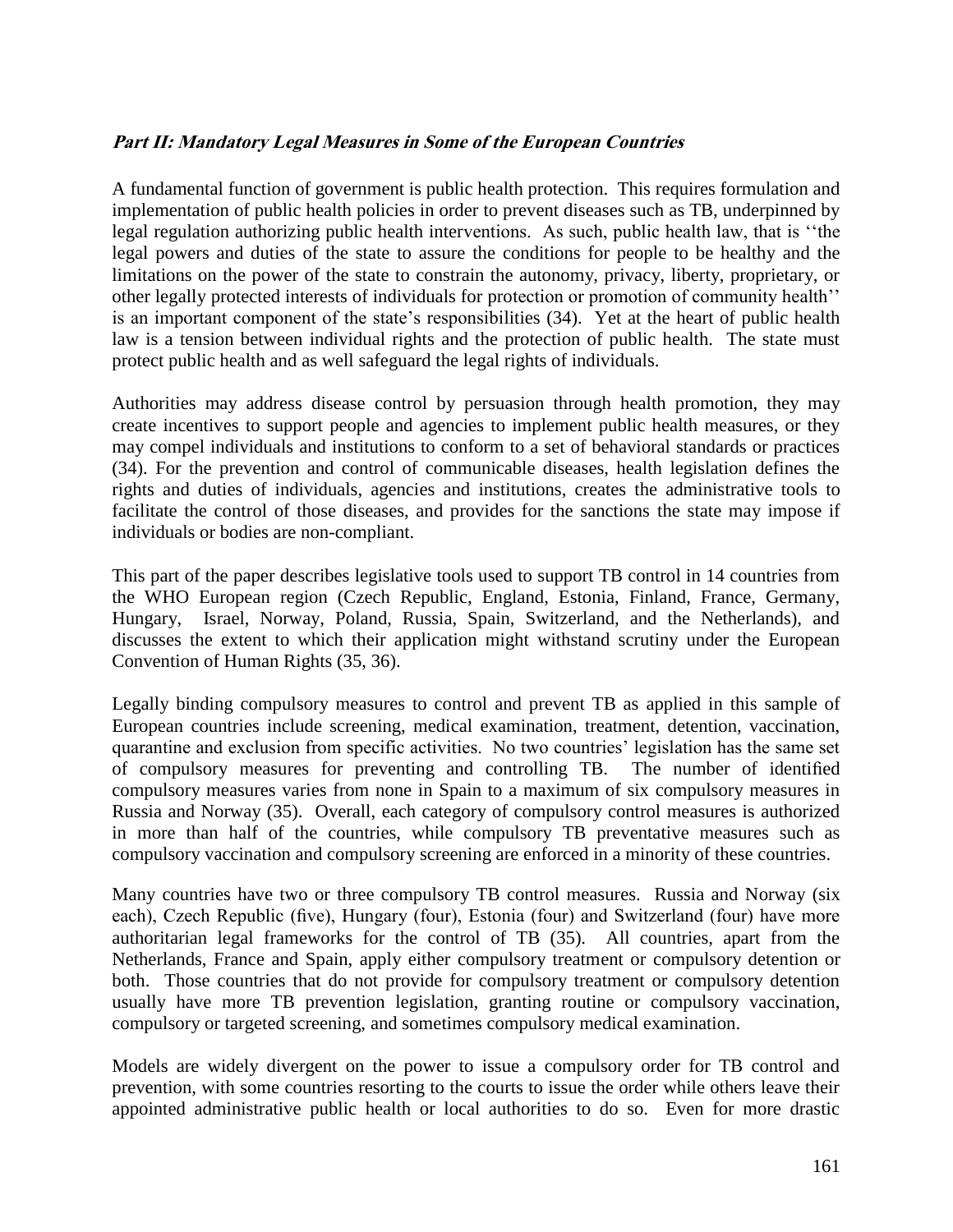measures like compulsory detention or treatment, the order is issued by the courts in a minority of countries (England, Estonia, Poland, and Russia).

All countries possess a surveillance system that requires notification of TB through a central registry (35). An underlying principle behind compulsory examination is the suspicion of infectious TB in six of the seven countries that authorize compulsory examination. In six countries, refusal to comply with treatment may prompt compulsory treatment. Exemptions from compulsory orders are limited in all countries, with only Russia and Switzerland offering possible exemptions from compulsory measures on the basis of health or age (35).

## **Legislative Models**

There are different "families" of legislative models for TB control and prevention in the European region. The first model is 'authoritarian', with a high number of compulsory control measures. This model includes at least three compulsory measures, including compulsory examination, detention and treatment, but also provides for "upstream" measures of prevention such as compulsory vaccination and screening. The second model is 'moderate' with predominantly compulsory control measures without recourse to compulsory vaccination or population screening. The third model, a 'preventive' model, is based on compulsory provisions oriented towards preventive measures, such as compulsory screening, medical examination and vaccination, and does not include compulsory treatment or detention. The fourth model is the absence of all compulsory measures for TB prevention and control.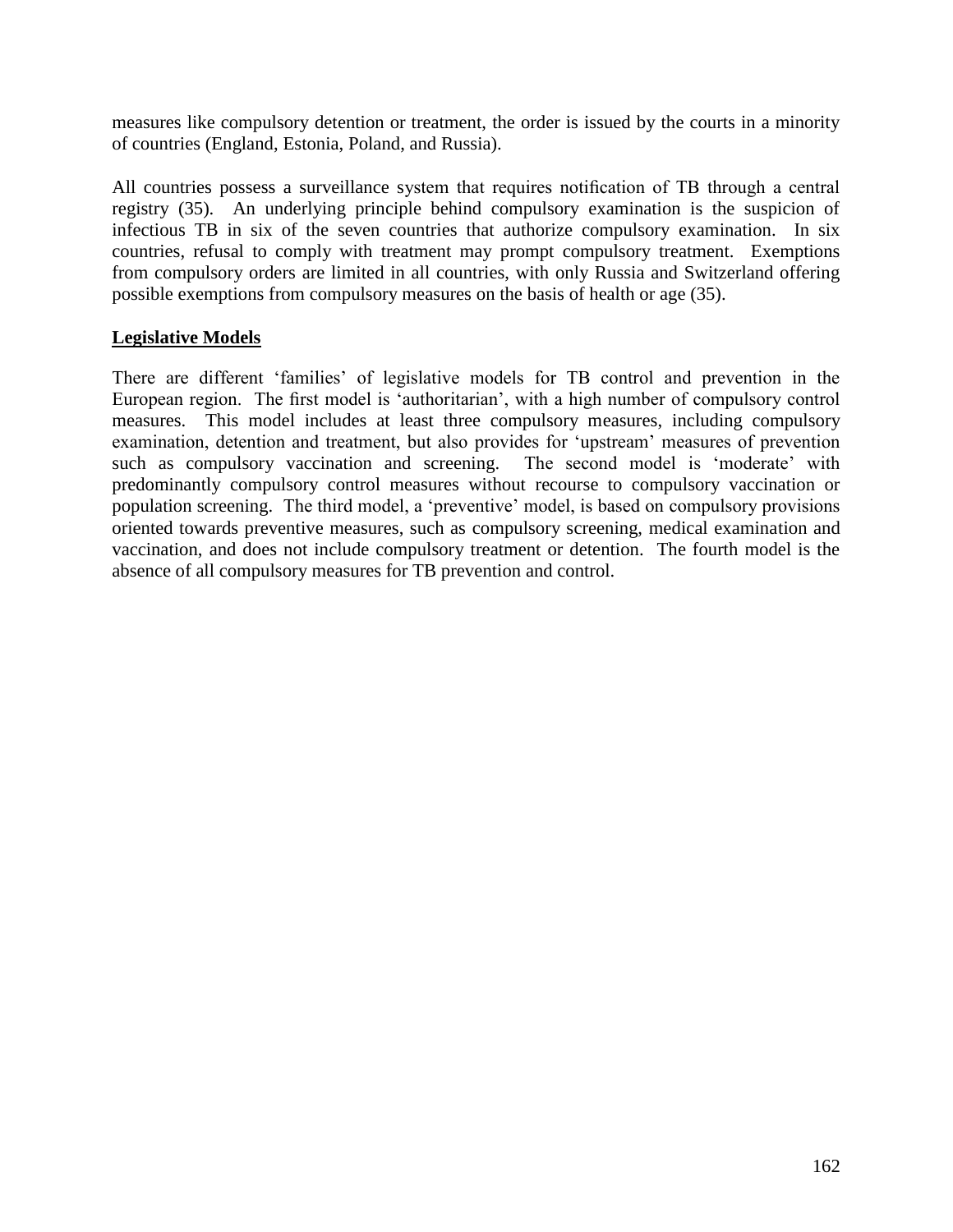## **Part III: Scrutiny under the European Court of Human Rights**

While considering to which model to adhere policy choice makers should consider any possible conflicts with the European Convention of Human Rights. The Convention has significant implications for public health interventions and offers a framework to examine the legitimacy of legal sanctions. The Convention facilitates challenge of legal powers by means of judicial review and litigation for damages in countries that are signatories to the Convention, where compulsory powers are not administered in accordance with Convention rights. The Convention includes specific provisions that strengthen individual rights such as the right to life (article 2), the right not to be subjected to inhuman and degrading treatment (article 3), the right not to be deprived of one's liberty arbitrarily (article 5), and the right to a private and family life (article 8) (36). While, in common with other human rights instruments, the Convention allows compulsory measures that restrict human rights where public health is threatened, sanctions must be proportionate, nondiscriminatory, and not be applied arbitrarily. Moreover, interventions must be authorized by law and the processes of application of powers must ensure, under article 6, the right to a fair and public hearing including a right of appeal (36). Achieving a balance between the threats posed to public health and the recognition of individual rights is challenging. Interventions must be in response to a pressing public health need, be proportional to this social aim and be no more restrictive than necessary to achieve the intended purpose.

#### **Summary Conclusion**

Currently, Armenia has no law specific to the control and prevention of TB. The existing legislative and regulatory measures are highly fragmented and lack appropriate enforcement mechanisms, and some of them are outdated. With the emerging unique challenges of TB in Armenia, there is a need for a comprehensive modernized legislative approach to TB control which includes measures for defining roles and responsibilities, timely notification, confidentiality and exclusion of discrimination towards TB patients, regular analysis of surveillance data and dissemination of results, contact investigation, medical screening and examination, exclusions for TB patients from specified activities, vaccination, diagnosis, treatment and drug control. These legislative measures should become a part of the draft Public Health law for the RA under consideration and they should also clearly specify the enforcement mechanisms for these vested powers in the executive for such measures and should define the appropriate balance of compulsory and voluntary measures.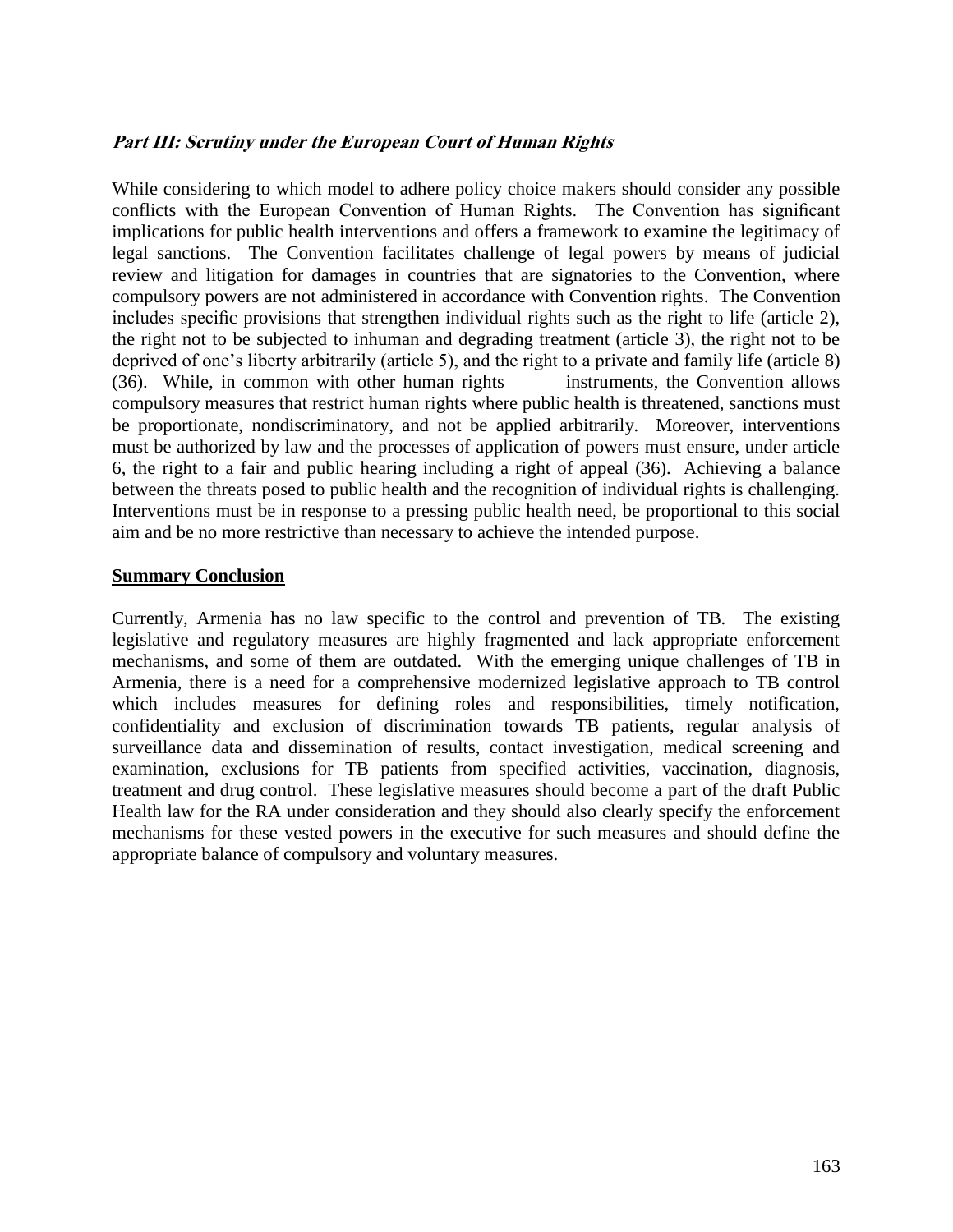### **References**

- 1. RA Government Decree No 1680 of 3 December 2003. Available at: [www.laws.am.](http://www.laws.am/) Accessed August 5, 2008.
- 2. National TB control program for 2007-2015. Available at: [http://www.moh.am/AzgCragir/TuB.doc.](http://www.moh.am/AzgCragir/TuB.doc) Accessed August 10, 2008.
- 3. RA Government Decree No 318-N of 4 March 2004. Available at: [www.laws.am.](http://www.laws.am/) Accessed September 7, 2008.
- 4. RA Tax Inspectorate Order No 767 of 27 August 1997. Available at: [www.laws.am.](http://www.laws.am/) Accessed August 7, 2008.
- 5. Pinet G. Good Practice in legislation and regulations for TB control: an indicator of political will. Geneva, Switzerland: World Health Organization; 2001. Available at: [http://whqlibdoc.who.int/hq/2001/WHO\\_CDS\\_TB\\_2001.290.pdf.](http://whqlibdoc.who.int/hq/2001/WHO_CDS_TB_2001.290.pdf) Accessed August 25, 2008.
- 6. RA Government Decree No 1286 of 27 December 2001. Available at: [www.laws.am.](http://www.laws.am/) Accessed 5 August, 2008.
- 7. RA Ministry of Trade and Economic Development Decree No 67-N of 31 March 2005. Available at: [www.laws.am.](http://www.laws.am/) Accessed August 5, 2008.
- 8. RA Ministry of Health No1009/12N of 4 October 2004. Available at: [www.laws.am.](http://www.laws.am/) Accessed August 6, 2008.
- 9. RA Government Decree No 1081-N of 3 August 2006. Available at: [www.laws.am.](http://www.laws.am/) Accessed August 6, 2008.
- 10. RA Government Decree No 748-N of 10 July 2008. Available at: [www.laws.am.](http://www.laws.am/) Accessed August 8, 2008.
- 11. RA Government Decree No 1089-N of 15 July 2004. Available at: [www.laws.am.](http://www.laws.am/) Accessed August 8, 2008.
- 12. RA Government Decree No 347-N of 27 March 2003. Available at: [www.laws.am.](http://www.laws.am/) Accessed 13 September, 2008.
- 13. RA Government Decree No 1116-N of 5 August 2004. Available at: [www.laws.am.](http://www.laws.am/) Accessed 10 August, 2008.
- 14. RA Government Decree No 517-N of 5 May 2005. Available at: [www.laws.am.](http://www.laws.am/) Accessed 10 August, 2008.
- 15. RA Government Decree No 49-N of 28 January 2008. Available at: [www.laws.am.](http://www.laws.am/) Accessed 10 August, 2008.
- 16. RA Law on Aliens of 25 December 2006. Available at: [www.laws.am.](http://www.laws.am/) Accessed 25 August, 2008.
- 17. RA Government Decree No 115-N of 25 January 2008. Available at: [www.laws.am.](http://www.laws.am/) Accessed 6 September, 2008.
- 18. RA Government Decree No 310-N of 3 March 2005; RA Government Decree No 908-N of 27 June 2002; RA Government Decree No 121 of 13 February 2002; RA Government Decree No 6-N of 16 May 2003; Order No 76-N of 16 April 2003 of the Department General of the Civil Aviation Adjunct to the RA Government; RA Government Decree No 926-N of 25 June 2004; RA Government Decree No 1184-N of 11 October 2007. All available at: [www.laws.am.](http://www.laws.am/) Accessed 15 August 2008.
- 19. RA Ministry of Justice No78 of 24 February 2000. Available at [www.laws.am.](http://www.laws.am/) Accessed September 7, 2008.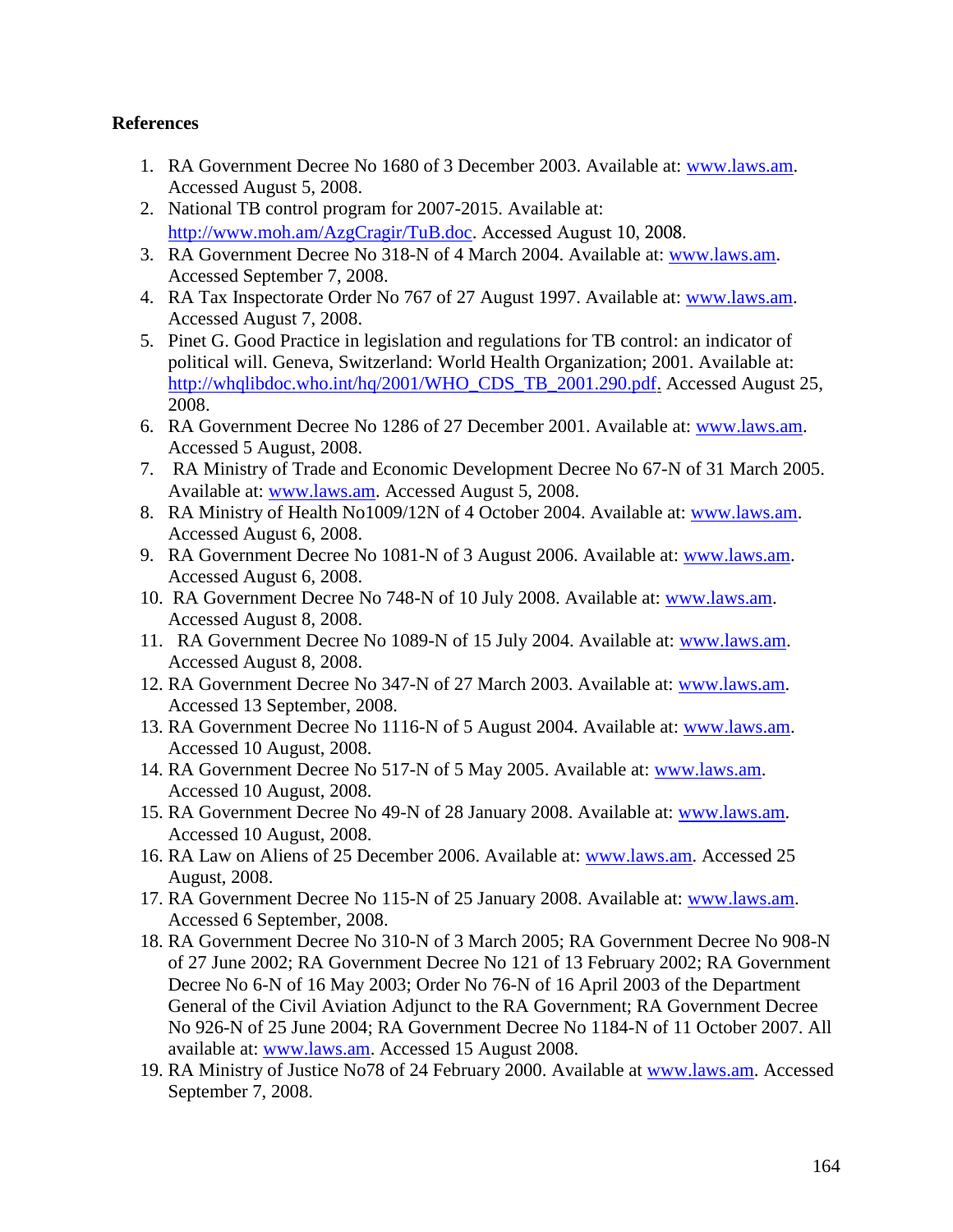- 20. RA Ministry of Health order No 100 of 26 February 2002. Available at [www.laws.am.](http://www.laws.am/) Accessed September 7, 2008.
- 21. RA Ministry of Health order No 72 of 5 February 2002. Available at [www.laws.am.](http://www.laws.am/) Accessed September 7, 2008.
- 22. RA Government Decree No 867 of 29 June 2002. Available at [www.laws.am.](http://www.laws.am/) Accessed September 7, 2008.
- 23. RA Code of Administrative Violations of 6 December 1985. Available at [www.laws.am.](http://www.laws.am/) Accessed September 7, 2008.
- 24. RA Government Decree No 2112-N of 9 November 2005. Available at [www.laws.am.](http://www.laws.am/) Accessed September 7, 2008.
- 25. RA Ministry of Health Order No 1028 of 20 October 1994. Available at [www.laws.am.](http://www.laws.am/) Accessed September 7, 2008.
- 26. RA Government Decree No 1316-N of 15 August 2002. Available at [www.laws.am.](http://www.laws.am/) Accessed September 14, 2008.
- 27. RA Ministry of Health Order No 992-N of 9 October, 2003; RA Ministry of Health Order No 303 of 5 May 2003; RA Ministry of Health Order No 108 of 18 February, 2003; RA Government Decree No 171 of 11 March 1998. All available at [www.laws.am.](http://www.laws.am/) Accessed August 20, 2008.
- 28. RA Government Decree No 595-N of 5 December 2002. Available at [www.laws.am.](http://www.laws.am/) Accessed August 20, 2008.
- 29. RA Government Decree No 595-N of 22 May 2008. Available at [www.laws.am.](http://www.laws.am/) Accessed August 20, 2008.
- 30. RA Law on Approving the Code of Internal Service of the RA Armed Forces of 3 December 1996. Available at [www.laws.am.](http://www.laws.am/) Accessed August 20, 2008.
- 31. RA Law on Approving the Code of Rules of Garrison and Patrol Services of the Military Forces of the RA of 3 December 1996. Available at [www.laws.am.](http://www.laws.am/) Accessed August 20, 2008.
- 32. RA Penitentiary Code of 24 December 2004. Available at [www.laws.am.](http://www.laws.am/) Accessed August 25, 2008.
- 33. Government Decree No 825-N of 26 May 2006. Available at [www.laws.am.](http://www.laws.am/) Accessed August 25, 2008.
- 34. Gostin LO. Public Health Law: power, duty, restraint. Berkeley, Los Angeles, London: University of California Press; 2000. Available at: [http://www.encyclopedia.com/doc/1P3-551567291.html. Accessed August 15,](http://www.encyclopedia.com/doc/1P3-551567291.html.%20Accessed%20August%2015) 2008.
- 35. Coker, Mounier-Jack, Martin, Public health law and tuberculosis control in Europe, Public Health (2007) 121, 266-273. Available at: [http://www.sciencedirect.com/science?\\_ob=ArticleURL&\\_udi=B73H6-4N08X42-](http://www.sciencedirect.com/science?_ob=ArticleURL&_udi=B73H6-4N08X42-2&_user=10&_rdoc=1&_fmt=&_orig=search&_sort=d&view=c&_version=1&_urlVersion=0&_userid=10&md5=5a2e720f0f78f505bb55f63fd2f9e590)  $2\&$  user=10& rdoc=1& fmt=& orig=search& sort=d&view=c& version=1& urlVersi [on=0&\\_userid=10&md5=5a2e720f0f78f505bb55f63fd2f9e590.](http://www.sciencedirect.com/science?_ob=ArticleURL&_udi=B73H6-4N08X42-2&_user=10&_rdoc=1&_fmt=&_orig=search&_sort=d&view=c&_version=1&_urlVersion=0&_userid=10&md5=5a2e720f0f78f505bb55f63fd2f9e590)
- 36. European Convention for the Protection of Human Rights and Fundamental Freedoms. Available at:

[http://conventions.coe.int/Treaty/Commun/QueVoulezVous.asp?NT=005&CL=ENG.](http://conventions.coe.int/Treaty/Commun/QueVoulezVous.asp?NT=005&CL=ENG) Accessed August 20, 2008.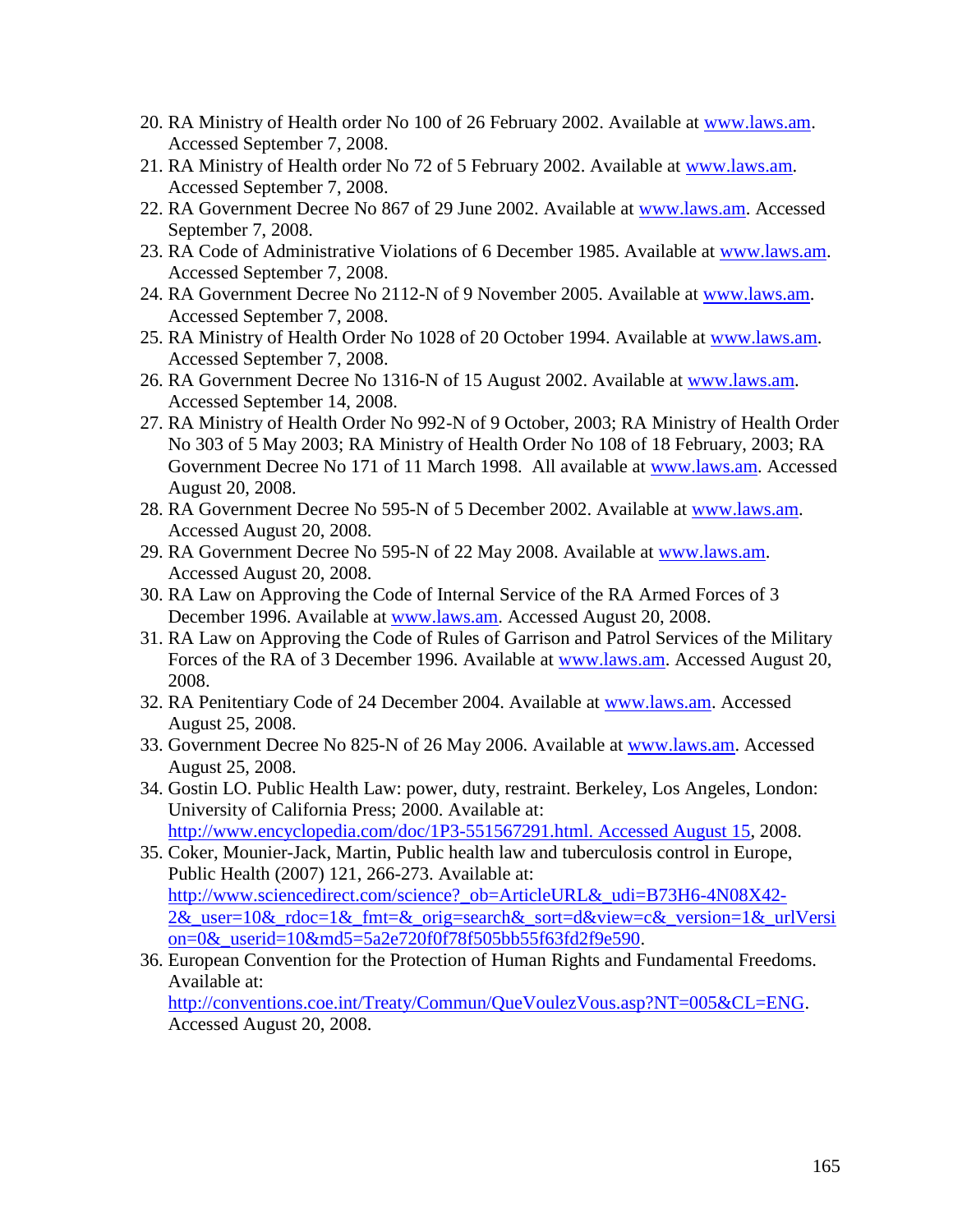#### **Bibliography**

- 1. Dute J. Affected by the tooth of time: legislation on infectious diseases control in five European countries. Med Law 1993
- 2. Coker R. Migration, public health and compulsory screening for TB and HIV. Asylum and Migration Working Paper 1. London, UK: Institute for Public Policy Research; 2003.
- 3. Da Lomba S, Martin R. Public health powers in relation to tuberculosis in England and France: a comparison of approaches. Med Law Int 2004
- 4. Coker RJ, Martin RM. The importance of law for public health policy and practice. Public Health 2006
- 5. Harris A, Martin R. The exercise of public health powers in an era of human rights: the particular problem of tuberculosis. Public Health 2004
- 6. Martin R. The exercise of public health powers in cases of infectious disease: human rights implications. Med Law Rev 2006
- 7. Coker RJ. The law, human rights, and the detention of individuals with tuberculosis in England and Wales. J Public Health Med 2000
- 8. Coker RJ. Public health impact of detention of individuals with tuberculosis: systematic literature review. Public Health 2003
- 9. Coker R, Atun R, McKee M. Untangling Gordian knots: improving tuberculosis control through the development of "programme theories". Int J Health Plann Manage 2004
- 10. Gostin L. International infectious disease law: revision of the World Health Organization"s International Health Regulations. JAMA 2004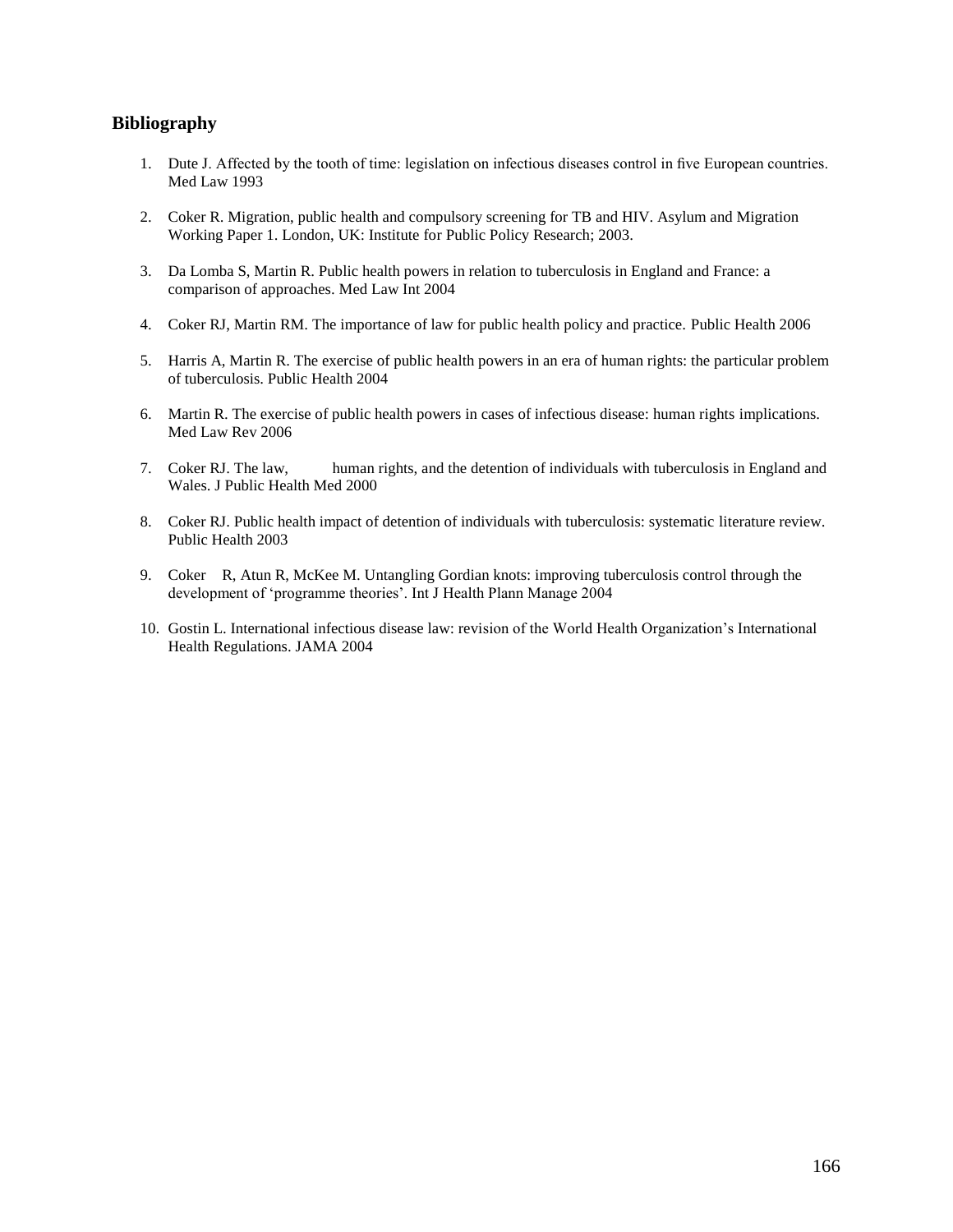## **APPENDIX 2 – QUALITATIVE STUDY INSTRUMENTS**

| <b>Examples of Instruments:</b> |
|---------------------------------|
| <b>Focus Group Guide</b>        |
| (TB Cabinet)                    |
|                                 |
| Date                            |
|                                 |
|                                 |
|                                 |
|                                 |

### **Introduction** *Welcome* Welcome all participants to the focus group and thank them for coming.

#### *Introduction of workers*

Introduce moderator, recorder and observer.

#### *Review of the program*

The Center of Health Services Research and Development of American University of Armenia by the order of ICRC is conducting a study which aims to analyze TB situation and TB control system in Armenia in order to come up with policy recommendation to strengthen TB services in the country.

### *Participation*

Your full participation in our discussion is important. There is no "right" or "wrong" answers. We are interested in your opinions and feelings. We hope to learn from you.

#### *Ground rules*

All of you should feel free to discuss all questions among yourselves; don"t wait for the moderator to ask for your opinion. But please do not interrupt others when they are speaking. Everyone will have a chance to speak. All of you should feel free to disagree with anyone"s opinions.

### *Confidentiality*

This discussion will be confidential. Only first names will be used; we will not tell anyone your names or that you participated in this discussion. All your comments will be used for research purpose only. We have a recorder who will take notes throughout the session. We also will tape record the discussion to make sure that no idea remains out of our attention.

### *Icebreaker*

We would like to learn your names in order to give you a nametag and call you by your name.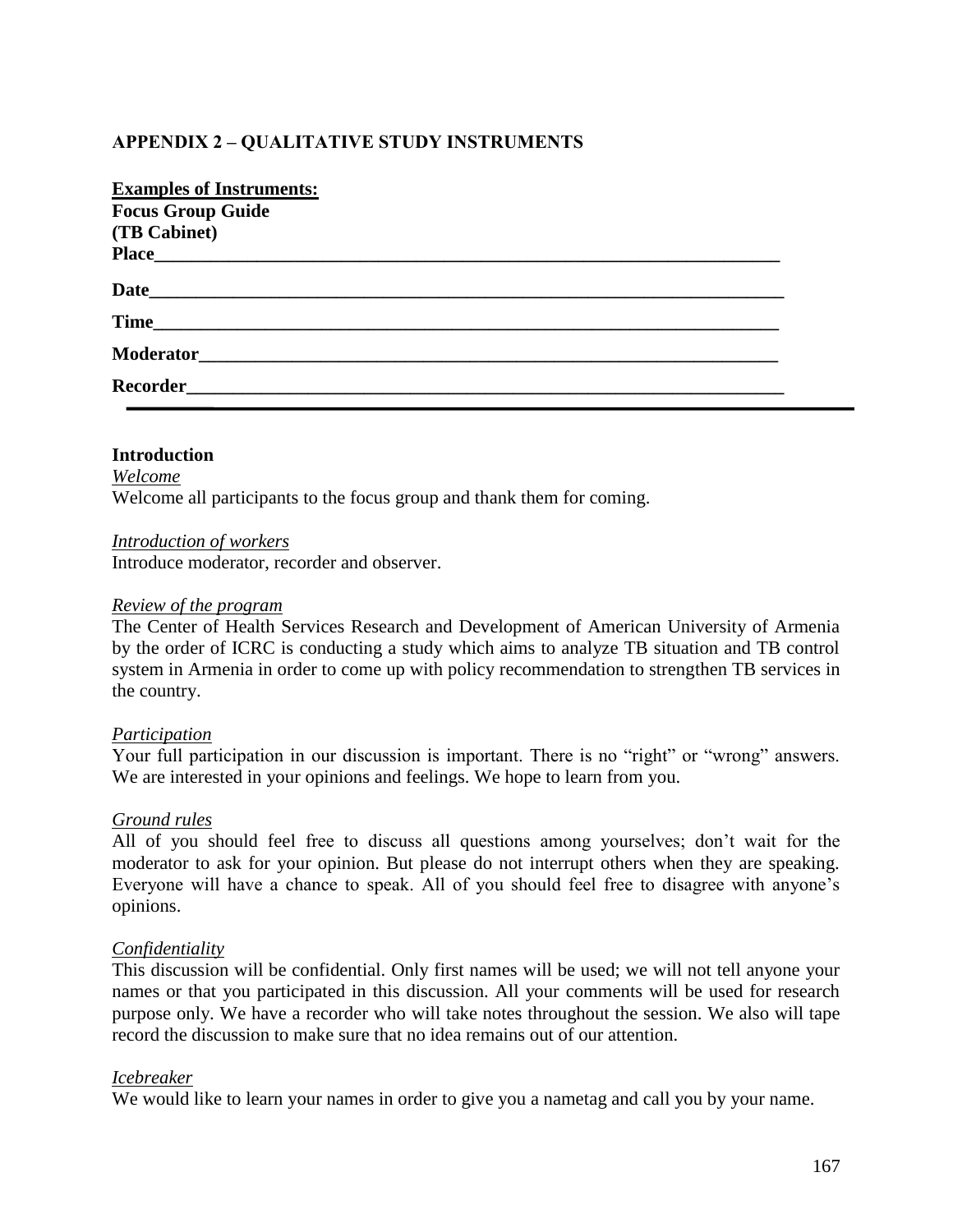### **1. What is your name? What type of activities you are involved in?**

### *Transitional question*

**2. What do you think is TB a problem in Armenia and why?**

### *Introduction of topic*

- **3. What are your actions if you meet a patient suspected with TB? How often do you have such patients? How do you perform their admission and referrals?**
- **4. In your facility what are the procedures of TB cases registration and reporting? What, how often and whom do you report? What kind of special TB reporting forms do you have and use? Who is your direct supervisor? And how often your supervisor assesses the services provided by TB cabinet?**
- **5. In your facility what are TB diagnostic steps? How often do you use diagnostic services? What diagnostic services for TB cases detection are there in and out of your facility? Do you use them? (When do you send sputum for culture and drug susceptibility test)? What problems occur in diagnostic procedures, how are they solved?**
- **6. What treatment procedures do you perform for TB new cases, relapsed and "chronic" cases? What are the differences between relapsed and "chronic" cases treatment? Do you perform DOTS? How? What proportion of TB patients is treated based on DOTS strategy and how do you perform it? What barriers do you face in DOTS administration?**
- **7. How do you perform TB free of charge medication distribution? From where and how often do you get drugs? Bases on what criteria is drug supply in your facility performed? Does it cover the needs of your patients? How are the drugs stored in your facility? How often do you have adverse affects of drugs and whom do you report about it? Are there any interrupted periods of drug supply and how do you solve that problem?**

*Probe:* **What proportion of your drugs is utilized?** 

- **8. How TB cases surveillance and follow-up is performed by your cabinet? What do you do with "lost cases"?**
- **9. What and how do you deal with MDR-TB prevention?**
- **10. How do you deal with HIV-TB co-infection?**
- **11. How does the former prisoner with TB reach your facility and how do you perform his registration and follow-up? What are difficulties that you have during collaborating with prison? What would you suggest to solve the problems? What are difficulties regarding TB management in former prisoners, particularly what**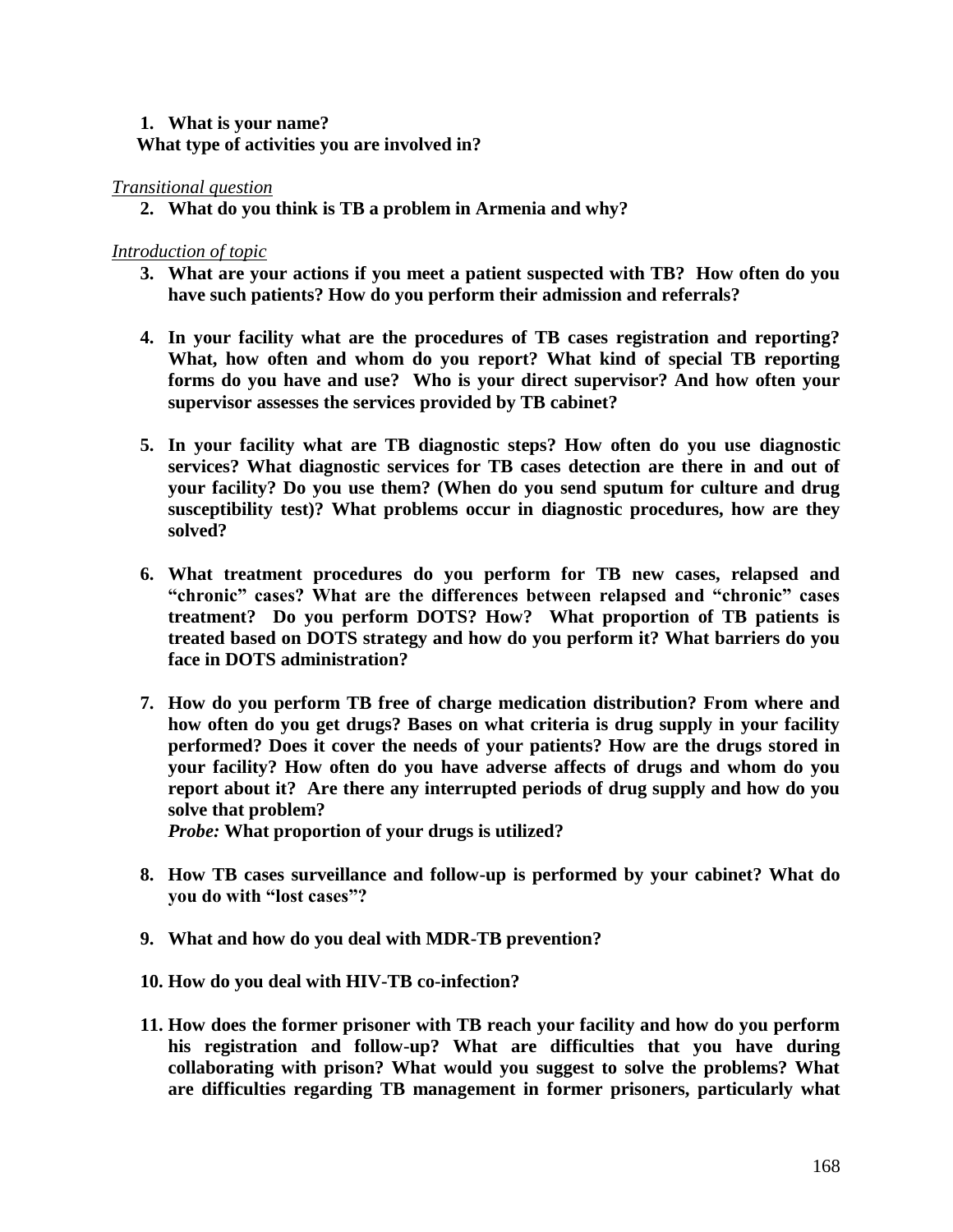**actions does your cabinet undertake with "lost cases"? What are the differences between TB control among civilians and former prisoners?** 

- **12. Please, tell what specific actions do you perform for TB prevention in your community?**
- **13. How would you assess the collaboration between different TB control knobs, please emphasize the problems, particularly between TB cabinet and** 
	- **Family physicians/nurses in rural/urban facilities,**
	- **specialized TB care,**
	- **NTP/NTP Central Office,**
	- **TB laboratories,**
	- MOH,
	- MOJ,
- **14. Do you have any quality assurance strategy? If yes, specify.**
- **15. Are there any infection control mechanisms in your facility? If yes, what are there?**
- **16. Do you have any protocols or guidelines for TB patients' management available in your facility? What are they? Do you use them, if yes how often and if no why?**
- **17. How would you assess your level of preparedness (knowledge and skills) in TB control? In other words do you consider that the level of your preparedness matches the level of your responsibilities in TB control in RoA? Is the workforce of your cabinet sufficient to serve your community? Tell us about TB trainings experiences in last five years. What additional trainings do you need, if any?**
- **18. Are you aware about TB reforms in PHC?**

*Thank you for participating in our study – your answers have been very interesting and helpful!*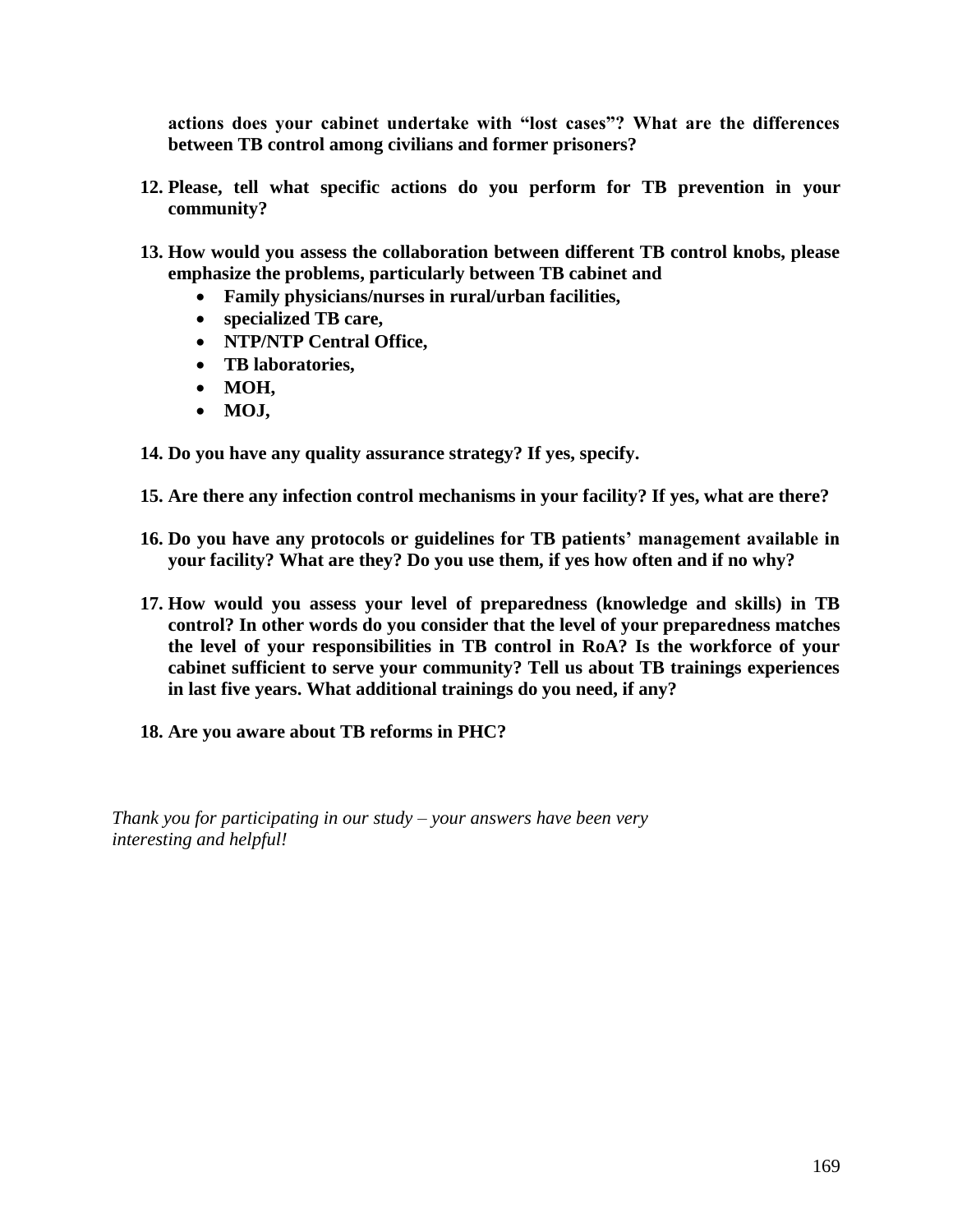| <b>In-Depth Interview Guide</b> |  |
|---------------------------------|--|
| (MDR-TB Patient)                |  |
|                                 |  |
|                                 |  |
|                                 |  |
| Time                            |  |
| Interviewer                     |  |

### **Introduction**

*Welcome* Welcome the participant of in-depth interview and thank him/her agreeing to participate.

### *Introduction of participants (interviewers)* Introduce yourself.

### *Review of the program*

The Center of Health Services Research and Development of American University of Armenia by the order of ICRC is conducting a study which aims to analyze TB situation and TB control system in Armenia in order to come up with policy recommendation to strengthen TB services in the country.

#### *Participation*

Your full participation in our interview is important. There is no "right" or "wrong" answers. We are interested in your opinions and feelings. We hope to learn from you.

### *Ground rules*

Please, feel free to express your opinion regarding our questions.

#### *Confidentiality*

This interview will be confidential. We will not tell anyone your name or that you participated in this in-depth interview. All your comments will be used for research purpose only. We will take notes throughout the session. Also upon your permission we will tape record the discussion to make sure that no idea remains out of our attention. Can we proceed with tape recording?

### *Icebreaker*

**1. What is your name?**

### *Transitional question*

**2. We will now talk about TB problem in Armenia particularly on your example. Please, tell us in your opinion what is the difference between TB and MDR-TB?**

### *Introduction of topic*

**3. When have you been diagnosed with TB at first and where (***in PHC or TB dispensary***)? Do you know from who have you got infected? When have you been diagnosed with MDR-TB at first and where?**